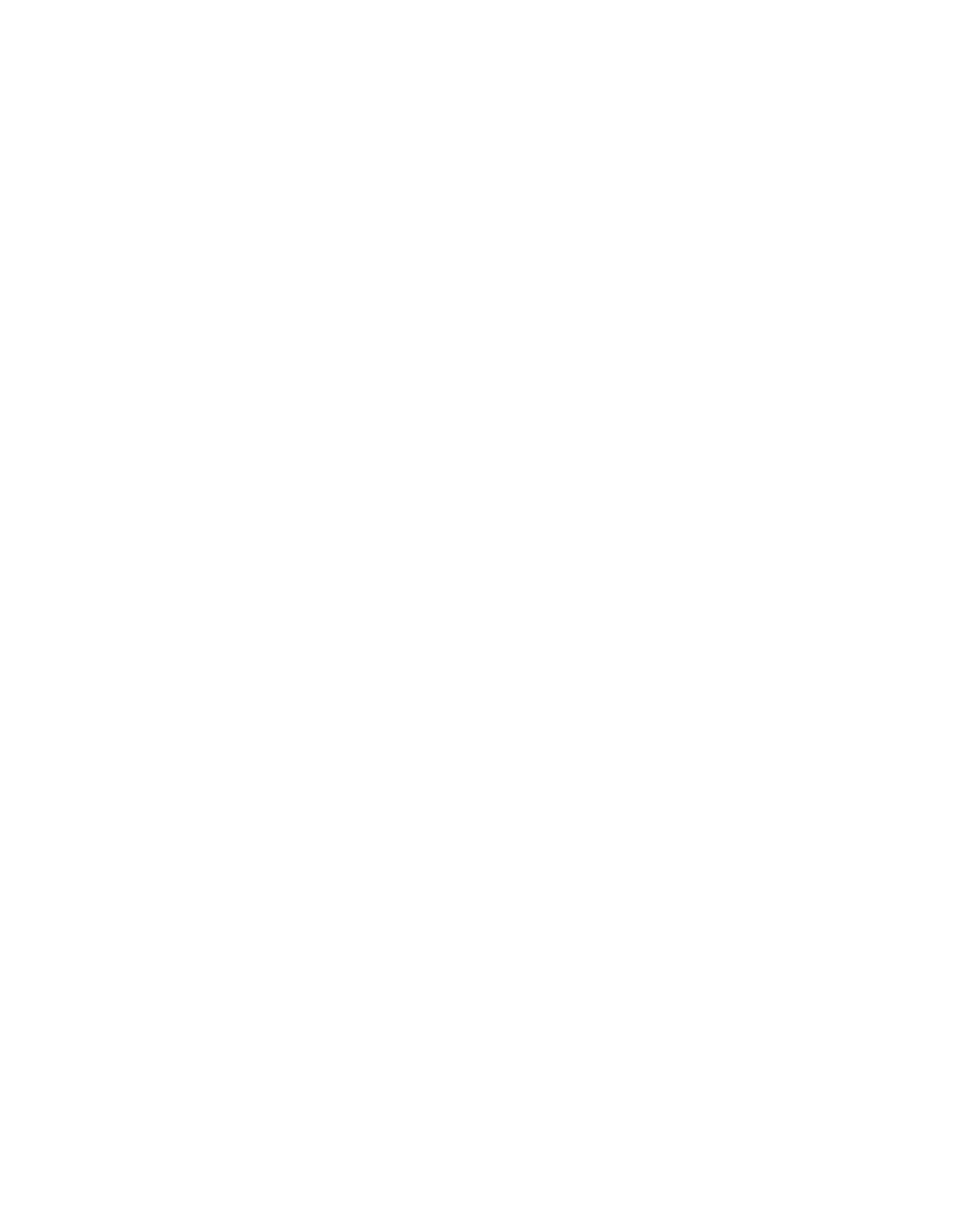## Index

| 1. |      |  |  |  |  |  |  |
|----|------|--|--|--|--|--|--|
| 2. |      |  |  |  |  |  |  |
| 3. |      |  |  |  |  |  |  |
|    | 3.1. |  |  |  |  |  |  |
|    | 3.2. |  |  |  |  |  |  |
|    | 3.3. |  |  |  |  |  |  |
|    | 3.4. |  |  |  |  |  |  |
|    | 3.5. |  |  |  |  |  |  |
|    | 3.6. |  |  |  |  |  |  |
|    | 3.7. |  |  |  |  |  |  |
|    | 3.8. |  |  |  |  |  |  |
|    | 3.9. |  |  |  |  |  |  |
| 4. |      |  |  |  |  |  |  |
|    | 4.1. |  |  |  |  |  |  |
|    | 4.2. |  |  |  |  |  |  |
|    | 4.3. |  |  |  |  |  |  |
|    | 4.4. |  |  |  |  |  |  |
|    | 4.5. |  |  |  |  |  |  |
| 5. |      |  |  |  |  |  |  |
|    |      |  |  |  |  |  |  |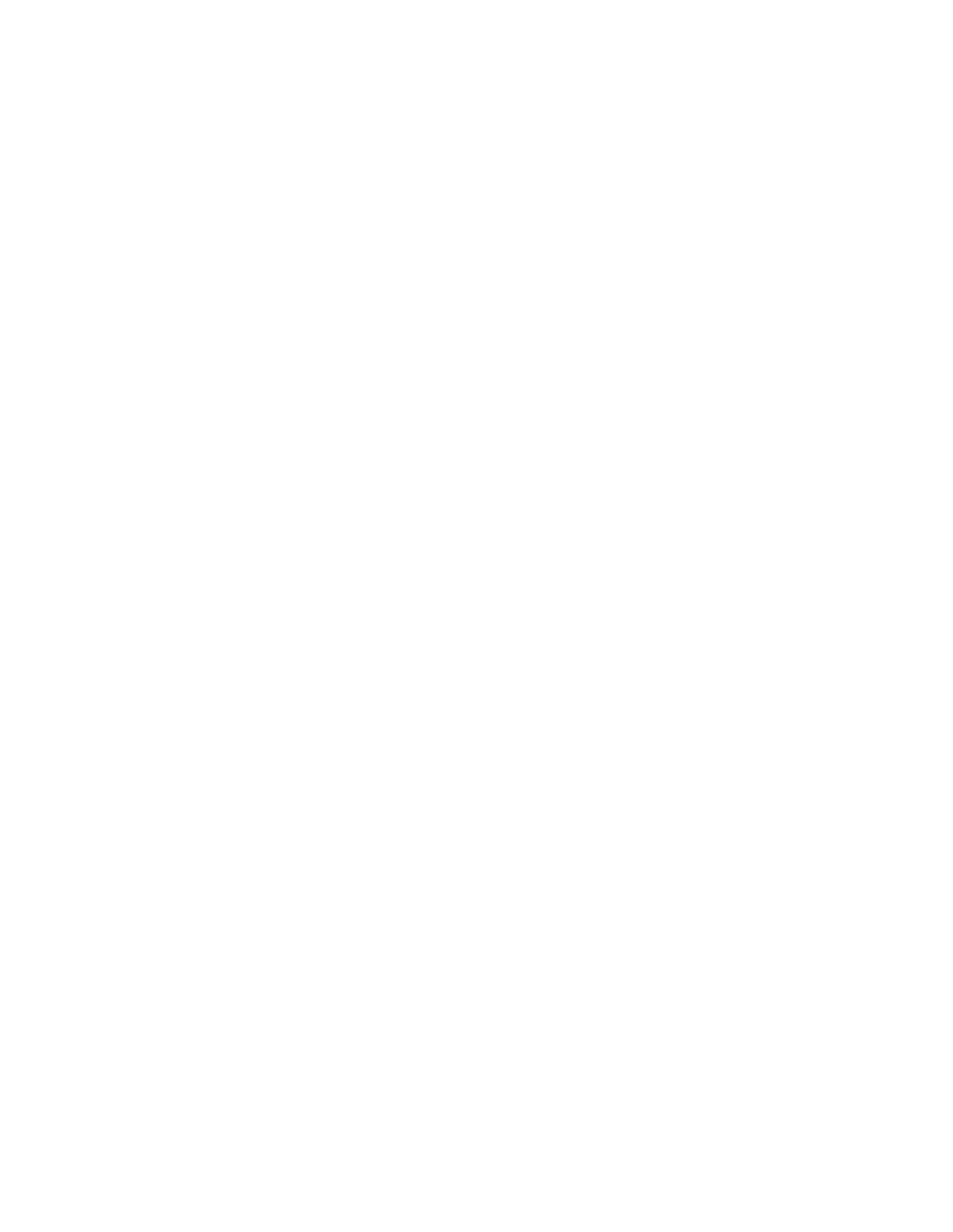## <span id="page-4-0"></span>**1. Introduction**

The S.PLA.S.H. project aims to create, test, disseminate, and systematize an original learning format, based on e-learning platforms, for courses on international sales and digital selling at European level, in order to develop the skills for university (undergraduate) students, enrolled in business, marketing and sales university programs.

The starting point is a common research in the contexts of the partnership, updating the research on training demand and offer. In part this research was carried out in the realization of the first intellectual output of the project, providing a general overview over the sales education topic and methodologies, focusing on international sales and digital selling.

In the current labour market and contrary to what is claimed by many scholars with the spread of digital commercial channels, increasingly firms are looking for a new generation of sellers and Sales Managers with High Level of professionalism. These professional figures need to have commercial, marketing, organizational skills and a strategic vision. To satisfy these requirements companies frequently turn to universities to recruit new professional profiles (Töytäri et al., 2011). Today more than ever, sales organizations require sellers that are different from those of the past: they need motivated sellers who have the skills to adapt to an ever-changing economic environment (Pettijohn & Pettijohn, 2009).

However, many systems of University education or Higher Education do not yet offer Sales Management or Key Account Management (KAM) courses in their bachelor's degree or master's degree. Despite the availability of potential employment, university students often do not see their career in commerce as a real opportunity. Over the past five decades, several studies have shown that students' reluctance to choose a sales career has remained constant. Although personal selling can offer a satisfying and rewarding career particularly in BtoB contexts, students often have a negative impression of this profession and therefore their intention to pursue a career in this field is substantially low (Manning, Reece e Ahearne, 2010; Karakaya, Quigley e Bingham, 2011). In this regard, recruiters highlight two types of issues. First of all, HR Managers face difficulties in attracting students to do a job interview for sales positions and encouraging them to agree to work in this area (Dubinsky, 1981; Weeks & Muehling, 1987). Secondly, those who start a career in this field are not really ready for that type of work, with obvious repercussions on the timing of entry (Lee et al., 2007). As a result, firms must, on the one hand, overcome recruitment difficulties and, on the other – after the onboarding process – work to raise the level of specific skills of students. Sales organizations are experiencing a "talent crisis" when, more than ever like this moment, talent is required in the face of the ongoing transformation. In fact, according to Miller and Heiman's study, the current networks do not fully possess the necessary "talent": only 16.4% of respondents in the CSO Insights 2018 Sales Talent Study say they have all the skills their organization would need to succeed. The scarcity of commercial training in academic contexts has been underlined by various scholars (Agnihotri et al., 2014); a review of academic literature on sales education in the university field found that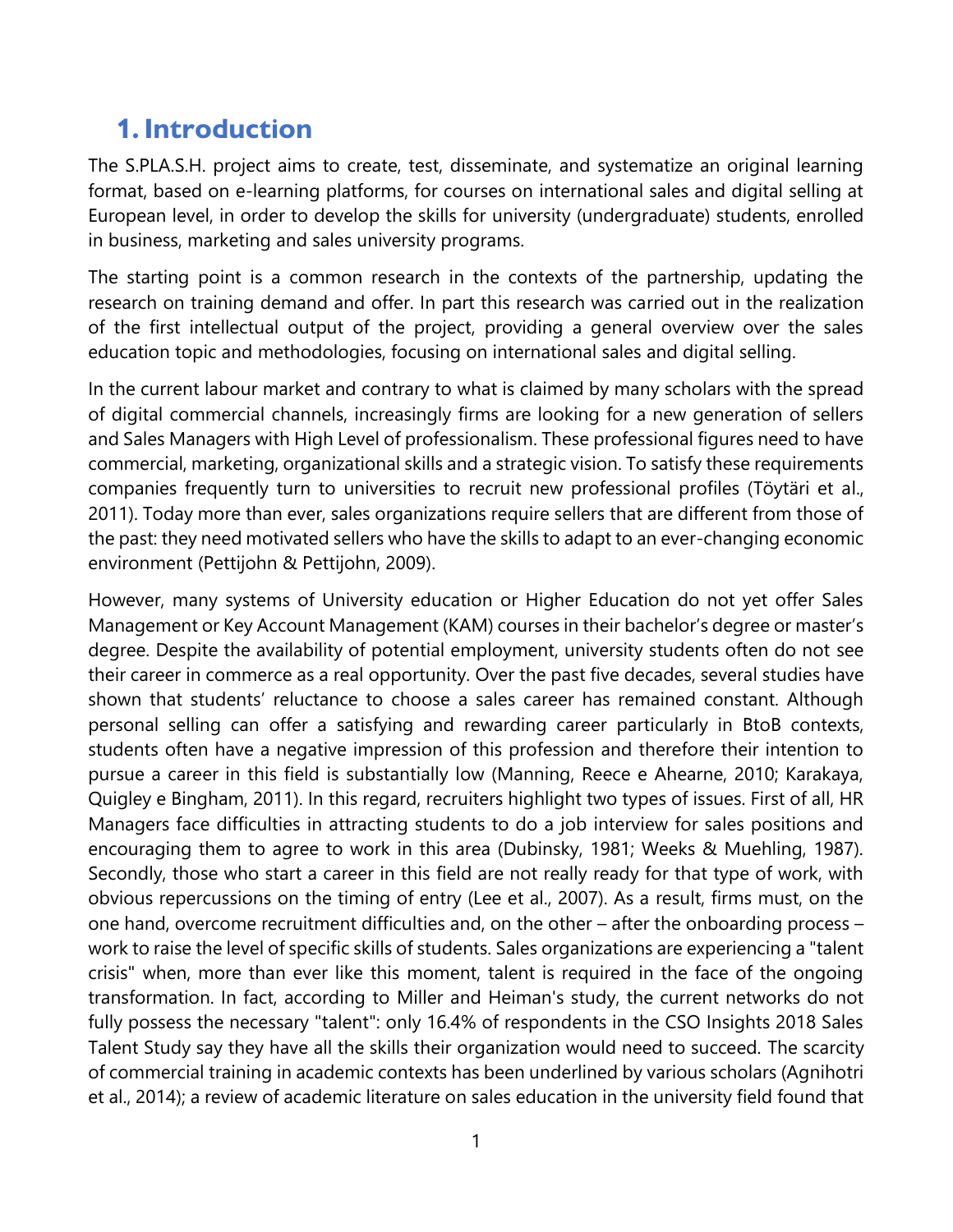most of the available contributions come from North American authors and institutions, and this seems to reflect the growing awareness and spread of this topic in that context. Deeter-Schmelz and Kennedy (2011) provide a clear representation of the state of sales management and personal selling teaching at Universities in various countries (including some Europeans). They mapped the sales courses offered by a sample of Universities ( $n = 209$ ). As shown in the following table (Table 1), a minority share confirmed the existence of sales programs; moreover, among the reasons given to implement those courses in their teaching offer, the strong demand of companies for highly qualified and educated sales professionals is particularly evident.

|                                                                | n   | <b>Frequency</b> | Percent |
|----------------------------------------------------------------|-----|------------------|---------|
| Sales Major                                                    | 209 | 10               | 4.8     |
| Sales Program (e.g., minor, specialized track, or certificate) |     | 37               | 17.7    |
| Total                                                          |     | 47               | 22.5    |
| Dedicated Sales Lab?                                           | 47  | 27               | 57.4    |
| Sources of Funding?*                                           |     |                  |         |
| 100 percent support from college/university                    | 47  | 21               | 44.7    |
| Partial support from college/university                        |     | 20               | 42.5    |
| 100 percent from external funding                              |     | 3                | 6.4     |
| Other                                                          |     | 3                | 6.4     |
| Considering a Sales Program?                                   | 209 | 30               | 14.4    |
| Reasons for Consideration?*                                    |     |                  |         |
| Demand from businesses                                         | 162 | 22               | 13.6    |
| Demand from students                                           |     | 12               | 7.4     |
| Support from college/university (nonmonetary)                  |     | 6                | 3.7     |
| Support from department (nonmonetary)                          |     | 13               | 8.0     |
| Funding received                                               |     | 2                | 1.2     |
| Other                                                          |     | 5                | 3.1     |
| * Respondents could select more than one response.             |     |                  |         |

Table 1. Sales courses in Higher Education Institutions

Sales Malors and Programs: Existing and Under Consideration

Source: Deeter-Schmelz and Kennedy (2011)

In addition, it should be noted that training systems can be very different regarding the teaching of Personal Selling and Sales Management in the various national contexts.

In fact, as shown in the following table (Table 2), extracted from a study by Fournier et al. (2014), the US boasts more developed Sales Education, while in other contexts, such as the Republic of Cameroon, the attention to the teaching of this discipline is minimal.

For this reason, the fact that in the United States there is a greater possibility for students to approach sales through specific courses may lead to a more positive perception in them than in other countries.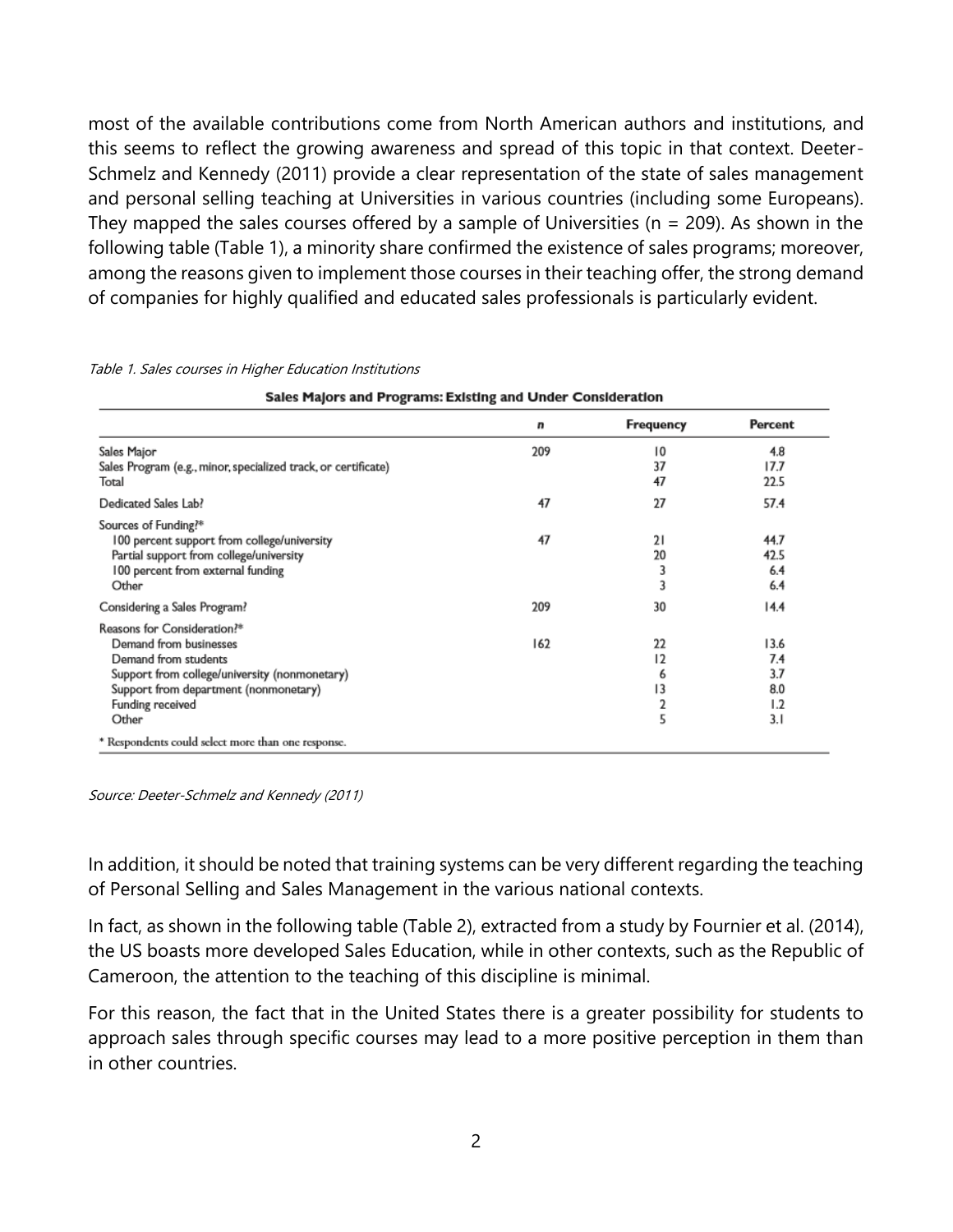#### Table 2. Sales Education: a cross-country comparison

|                             | Cameroon                                                            | France                                                                                                                                 | Japan                                                                                                                                                                                           | Mexico                                                                                                                     | <b>United States</b>                                                                                                                                                                                   |
|-----------------------------|---------------------------------------------------------------------|----------------------------------------------------------------------------------------------------------------------------------------|-------------------------------------------------------------------------------------------------------------------------------------------------------------------------------------------------|----------------------------------------------------------------------------------------------------------------------------|--------------------------------------------------------------------------------------------------------------------------------------------------------------------------------------------------------|
| Sales course(s) taught      | Mainly offered within 2<br>years and 3 years of<br>higher education | At all levels of higher<br>education: 2 years (BTS<br>or IUT), 3 years (Licence<br>Professionnelle), 4 years,<br>and graduate (Master) | In general, not offered<br>as a specific course<br>in business programs<br>of public and private<br>universities                                                                                | At 4 year universities and<br>in graduate programs                                                                         | At all levels of higher education<br>(2 year, 4 year, and graduate)                                                                                                                                    |
|                             |                                                                     | Can be stand-alone<br>programs or within<br>business/marketing<br>degrees                                                              |                                                                                                                                                                                                 | Primarily within<br>business, marketing or<br>international business                                                       | Primarily within business<br>degree, within marketing                                                                                                                                                  |
| Sales course trends         | Slowly increasing number<br>of programs                             | Increasing in frequency,<br>offered at all levels                                                                                      | Covered as part of<br>marketing courses<br>offered at university<br>undergraduate and MBA<br>levels                                                                                             | Increasing in frequency,<br>offered at all levels                                                                          | Increasing in frequency offered<br>at all levels                                                                                                                                                       |
|                             |                                                                     | Slowly increasing number<br>of multiple sales course<br>tracks                                                                         | Mostly offered by<br>specialized vocational<br>schools, private<br>consultants and within<br>company training                                                                                   | Slowly increasing, number<br>of multiple sales course<br>tracks                                                            | Increasing number of multiple<br>sales course tracks                                                                                                                                                   |
|                             |                                                                     | Increasing number of<br>program at master level<br>in public universities                                                              |                                                                                                                                                                                                 | No degree or certificate<br>programs                                                                                       | Increasing number of degree or<br>certificate programs                                                                                                                                                 |
| Sales management<br>courses | Very few universities<br>offer sales management<br>programs/courses | Very few universities<br>offer sales management<br>programs/courses                                                                    | Mostly offered within<br>marketing courses of<br>business programs at<br>undergraduate and<br><b>MBA levels. Sometimes</b><br>packaged with a course<br>on sales promotion at<br>graduate level | Generally is part of the<br>curricula in marketing<br>and management. Very<br>few universities offer<br>sales as a program | Sales is increasing while sales<br>management is stagnant or<br>falling; Sales management<br>more likely in graduate<br>programs; increasing number<br>of programs offering degrees<br>or certificates |
| Sales management<br>trends  | No or very few sales<br>management programs                         | Stable in offerings                                                                                                                    | No distinct sales and sales<br>management courses<br>offered at Japanese<br>universities                                                                                                        | Stable in offerings                                                                                                        | Decreasing in total number<br>of courses offered. In favor<br>of sales course when no<br>certificate or degree offered                                                                                 |
|                             | But strong demand for<br>lifelong studies                           | But strong demand for<br>lifelong studies                                                                                              | Sometimes offered as a<br>module within Western<br>MBA programs offered<br>in Japan                                                                                                             | More commonly offered<br>in MBA programs                                                                                   | More commonly offered over<br>sales course in MBA                                                                                                                                                      |

Source: Fournier et al. (2014)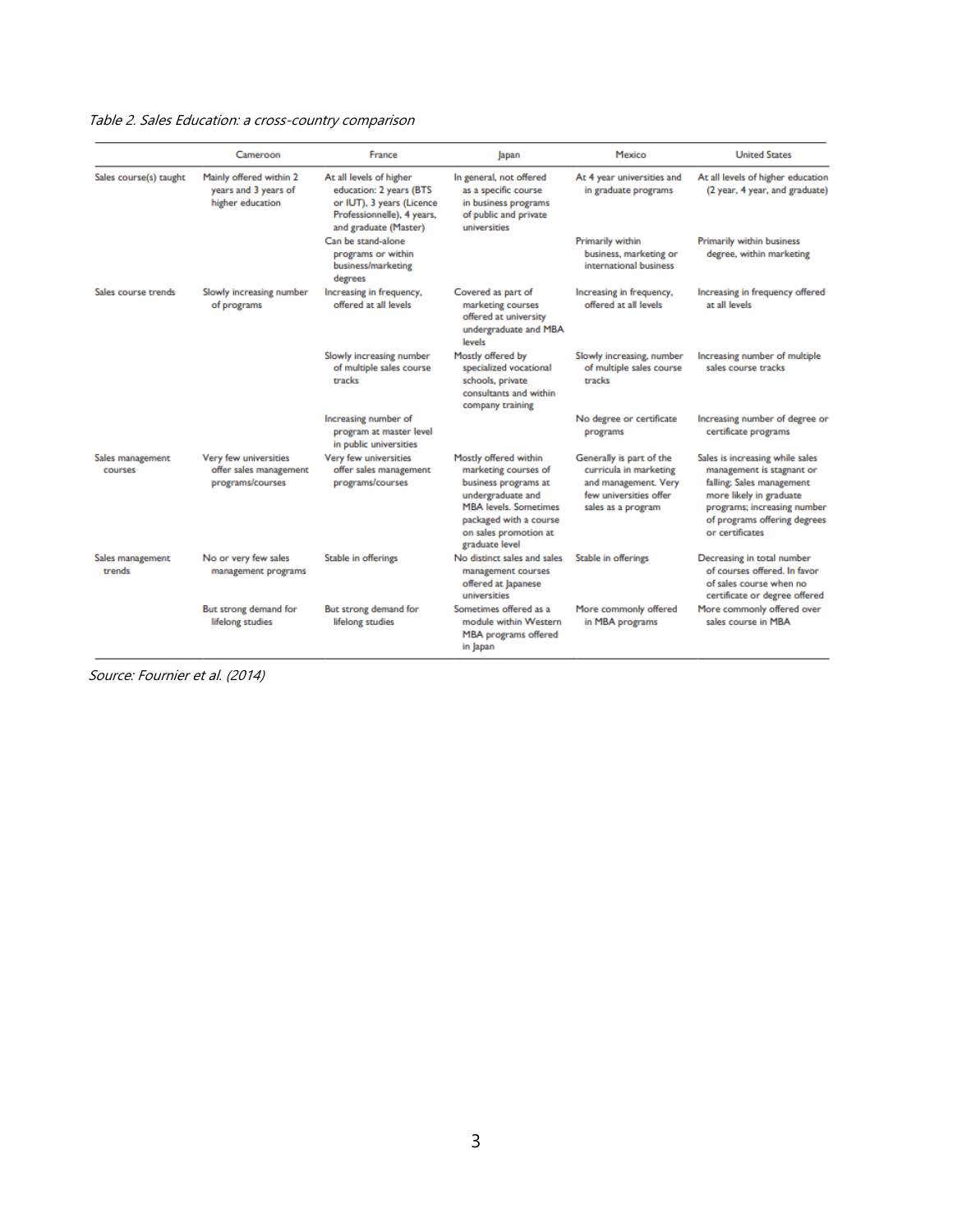## <span id="page-7-0"></span>**2. Sales education**

Sales is the most common career entry point for marketing graduates, and a very popular choice for business, economics, international affairs and management students. Higher education institutions are offering new undergraduate and graduate programs in order to attend the demand. Sales education is gradually becoming a widely spread field of study, and sales educators are examining the possibilities of innovative teaching methods to improve sales learning. Higher education has traditionally been very dependent on lecturing (Barnes, Christensen & Hansen, 1994) and both users (students) and producers (teachers) are demanding a greater use of active, student-involved teaching methods (Astv, 1985). The idea that students have to be responsible for their own learning construction is becoming more accepted everyday (Bretón, 1999; Ruiz-Gallardo et al., 2011).

Dedicated educators strive to prepare students to be effective performers in the workplace (Robideaux & Good, 2001). This approach requires teaching students both knowledge and skills needed in the business world (Hunt & Laverie, 2004; Bicen & Laverie, 2009; Madhavaram & Laverie, 2010). In addition, faculty work to motivate students to perform to the best of their abilities (Wetsch, 2015). Faculty employ different techniques in classes to help students perform well.

It is clear that the demand for sales professionals is immense and consequently, high quality Sales education will be essential to enhance the employability of Sales students, as well as to create a great advantage for companies. In this regard, Higher Education Institutions can play an important role.

The aim of this study is to present the main teaching methodologies adopted in the sales field, proposing a literature review of academic papers and reports on the subject issue.

The present document is structured as follows: the first section provides a classification of the main teaching methods traditionally implemented in sales courses, characterized by face-toface interaction. The second section describes some teaching methods and applications allowed by the digital transition.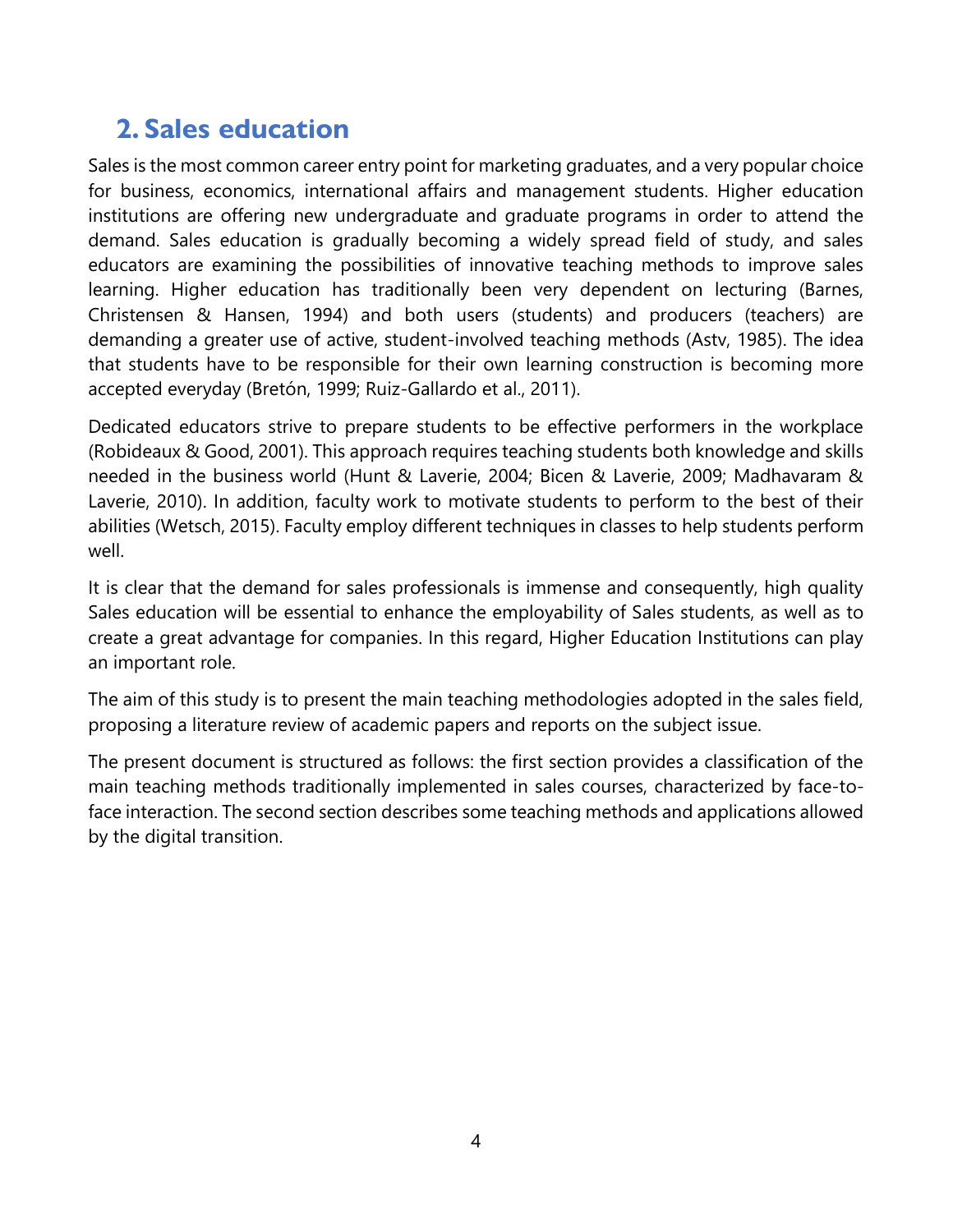## <span id="page-8-0"></span>**3.Traditional (face-to-face) learning**

Face-to-face learning is the more traditional way of instruction, where students and teachers attend an in-person session at the same time. Course content and learning material are taught in person to a group of students. This allows for a live interaction between a learner and an instructor. Learners benefit from a greater level of interaction with their fellow students as well.

The world of professional selling and sales management offers students and university professors alike myriad opportunities and challenges.

This section shows some of the main face-to-face teaching methods implemented in sales courses.

#### **3.1. Story-selling**

<span id="page-8-1"></span>In an over-communicated world like the current one, sales representatives need to become expert storytellers or "story-sellers," and they need to master the skill of telling persuasive stories. The goal of sales representatives is to communicate a convincing story to persuade people to buy their products/services versus those of their competitors. Stories are effective in gaining attention, establishing rapport, building trust and adding value in the context of sales. A recent article appearing in Marketing News presented 14 reasons why a company's brand needs signature stories (Aaker, 2018). The first reason was that "stories are powerful" as they are more impactful than facts and can break through the distractions, disinterest and content overload, making an audience take notice, stay engaged and remember.

Salespeople use stories to establish rapport by emotionally getting in sync with the prospect who can relate to the story being told. They use stories featuring satisfied customers with testimonials to help build trust with prospects and to demonstrate the positive impact of a purchase decision. These genuine customer satisfaction stories provide value to the selling context as they shed light on the experiences of satisfied customers. Salespeople may connect prospects with current customers who are willing to elaborate on their stories (Spiller, 2018).

According to Futrell (2013, p. 297) "Top salespeople are great storytellers. Weaving similes, metaphors, analogies and parables throughout their presentations allows them to paint a beautiful picture of how their product will fulfill the needs of the buyer. This is a skill that can be learned with experience."

The power of storytelling has been widely researched and adapted by many disciplines, including psychology, sociology, communication, management and marketing. However, most marketing applications have been limited to advertising and branding (Woodside, 2010; Pulizzi, 2012; Gilliam & Flaherty, 2015; Pera, Viglia & Furlan, 2016).

For college students planning a career in sales and even for those who are not, storytelling is a powerful skill that everyone should acquire (Spiller, 2018).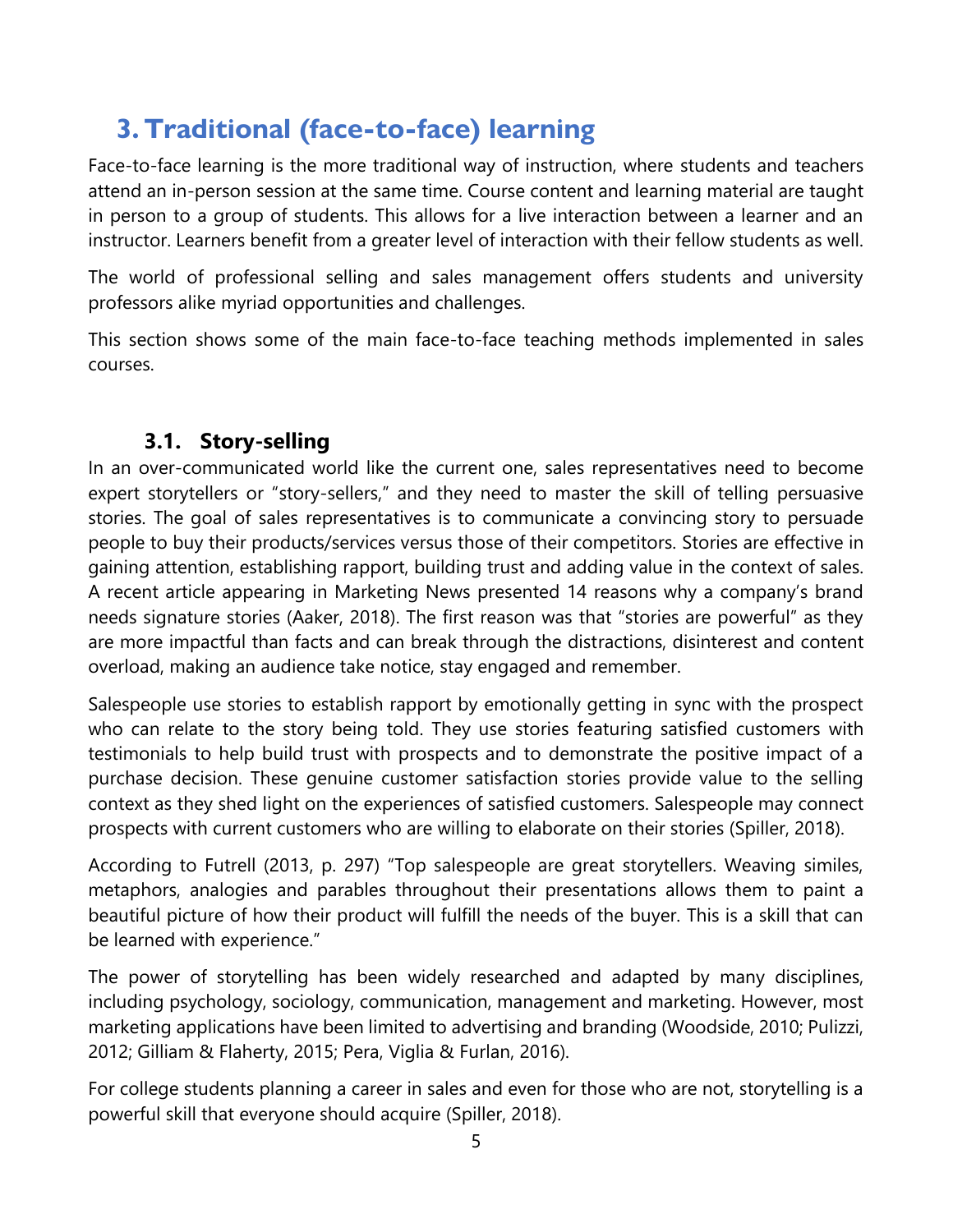#### **3.2. Case-study with guest speakers**

<span id="page-9-0"></span>The overarching goal of working through the CMGS Method (Case Method with Guest Speakers) in Sales Management courses is to provide Business and marketing learners with practical knowledge about how a sales manager can deal with a wide variety of possible professional scenarios (Ruizalba Robledo, Almenta López, and Vallespín Arán, 2014).

Using case study as a teaching method has proven to be exceptionally effective (Kreber, 2001). Advantages of case study include student and faculty greater interest and interactivity, vicarious learning, and increased reflection (Mark & Mary, 1996). In real life most of the time it is not necessary to only recall certain information. As a matter of fact, knowledge has to be applied and executed in order to find creative solutions (Vaziri, 2010). In that sense, experience is a crucial element in all types of learning, but especially in an applied science such as Marketing and Sales (Ruizalba Robledo, Almenta López, and Vallespín Arán, 2014). In practice, marketing and sales decisions routinely require the application, analysis, evaluation, synthesis, and creation of information, a process that is consistent with critical thinking and educational learning hierarchies (Krathwohl, 2002; Klebba & Hamilton, 2007).

Marketing and sales students should acquire practical knowledge about how a sales manager can deal with a wide variety of possible professional scenarios. In that sense, case studies can evaluate the application of concepts to real life situations, building analytic skills which can distinguish high priority from low priority elements (Ruggiero, 2002).

According to Barnes et al. (1994), one of the missions of Business Schools is training students not only to know, but to act. Business education is known for its commitment to an active, discussion-oriented learning mode, disciplined by case problems drawn from complexity or real life (Barnes et al., 1994); a commitment to linking knowledge and application. The case method enables students to discover and develop their own unique framework for approaching, understanding, and dealing with business problems (Pearson, 1951). They deal with real-life business problems confronting business managers and researchers at a particular situation.

Management teaching using an experiential educational approach is extremely important and effective. When educational objectives focus on mind qualities (curiosity, judgment, wisdom), personal qualities (character, sensitivity, integrity, responsibility), and the ability to apply general concepts and knowledge to specific situations, discussion pedagogy may well be very effective (Barnes et al., 1994).

A key element of the academic goal to provide a practical approach and a real and close view of business reality is to bring guest speakers from the business world and particularly sales managers. The main requirement is that sales managers are professionally active and therefore can speak not only from past experience, but also provide his insight into current issues, challenges and opportunities of the sales market (Ruizalba Robledo et al., 2014).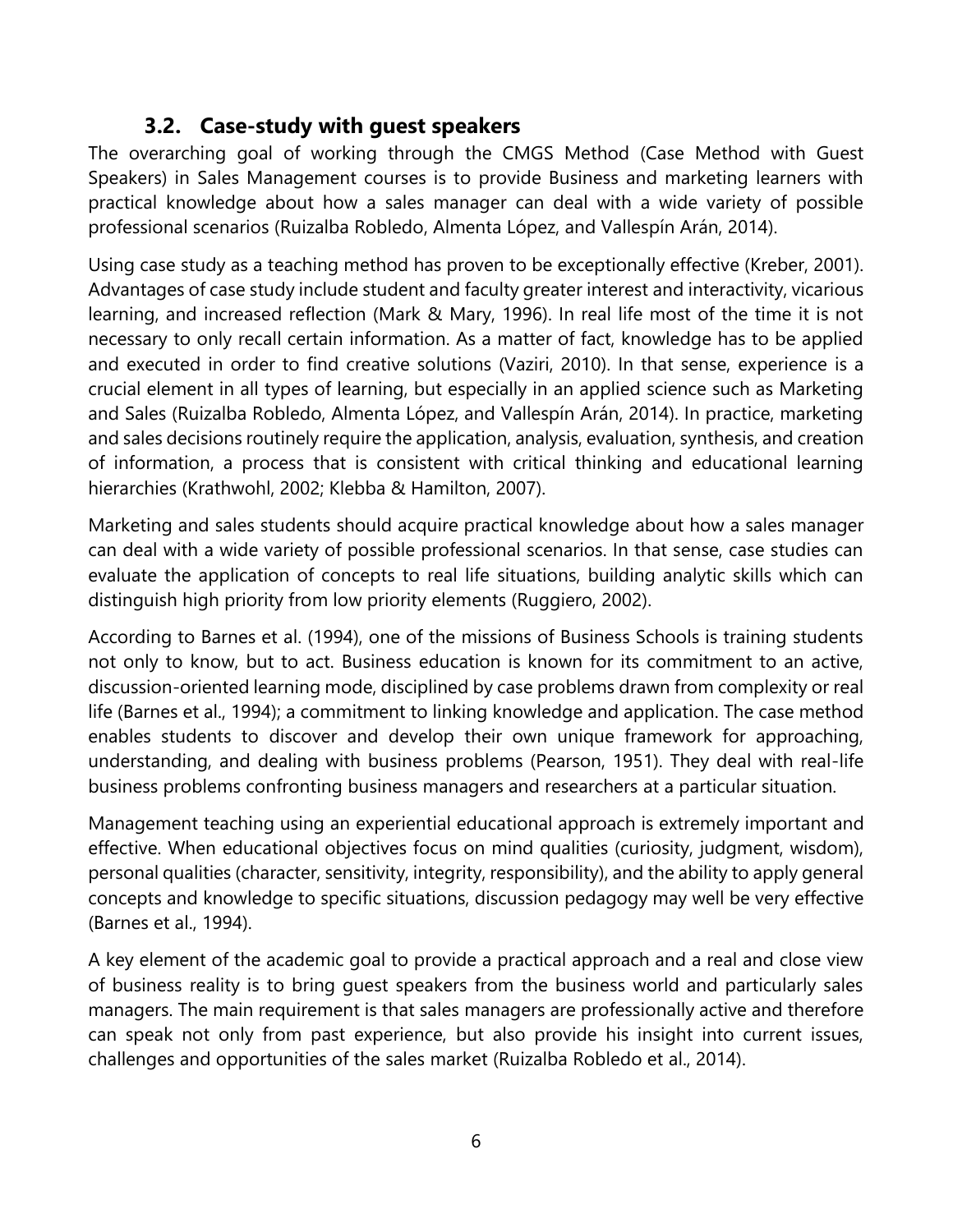### **3.3. Client-based projects**

<span id="page-10-0"></span>Business scholars agree that well-constructed experiential learning and specifically client-based projects (CBPs) provide an opportunity for students to apply concepts they learn to solve particular problems. As an additional outcome, they provide value for multiple stakeholders including the client, business community, university, and the instructor. However, CBPs can be inherently complex and demanding on instructors, impeding adoption and sustained use (Shanahan, Palmer, and Salas, 2019).

A report summarizing the findings from a massive online forum of 6,000 participants (scholars, students, and practitioners) discussing the future of management education (Ayling et al., 2015), similarly explicitly called out the need to increase co-construction of learning experiences between industry leaders and academics to address the expanding gap between theory and practice. Internships, simulations, case studies, and practicums are typical forms of experiential learning used in business schools.

In the applied discipline of marketing and sales, client-based projects (CPBs) have been recognized as a particularly advantageous form of experiential learning (de los Santos & Jensen, 1985; Bove & Davies, 2009; Strauss, 2011; Oh & Polidan, 2018).

However, while CBPs have become more commonplace in undergraduate marketing curriculum, their use in graduate business school curriculum remains sporadic (Hagan, 2012). CBPs provide students with projects that bring together real companies, real products or services, real competitors, and real decision makers (Burns, 1990).

Correctly constructed, CBPs provide the opportunity to create an interactive experience central to the learning process whereby students are able to learn what strategies are most effective in solving certain problems, and as a by-product, have the potential to provide value for multiple stakeholders, including the client, business community, university, and the instructor. Furthermore, tacit knowledge gained through business-relevant problem solving has the promise of improving student employability (Barr & McNeilly, 2002).

### **3.4. Drama-based role-play**

<span id="page-10-1"></span>Role playing is a common activity used as a training tool, allowing students to rehearse sales skills by performing the sales process using realistic scenarios that are consistently practiced (Widmier, Loe, & Selden, 2007). Role-play exercises are a form of experiential learning designed to help students develop valuable skills in a sales curriculum (Maher & Hughner, 2005; Inks & Avila 2008; Knight, Mich & Manion, 2014). Sales role-plays are viewed as one of the most effective teaching methods in basic and upper-level sales courses around the world (Deeter-Schmelz & Kennedy, 2011). Role-play exercises allow students to engage in an interactive environment to develop their communication and critical thinking skills in real time while also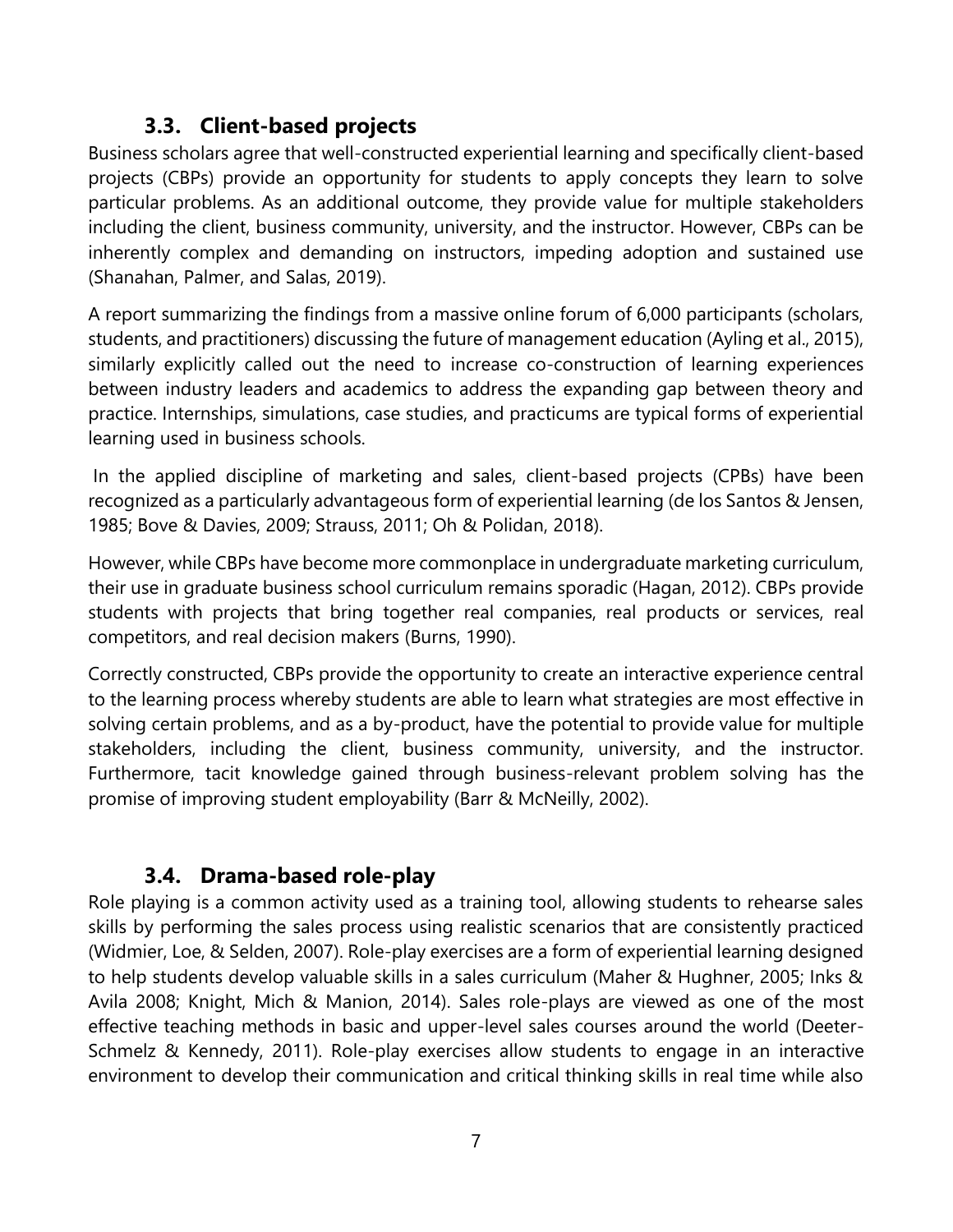allowing for the ability to identify and experience differences between theory and practice (Widmier, Loe, & Selden 2007; Alvarez, Taylor & Rauseo 2015).

In most sales courses, role-plays include two classmates in the roles of buyer and seller, or one student playing the seller role and either the instructor or an outsider professional playing the part of the buyer. However, recent sales-based experiential learning exercises have shown the benefits that can exist by having two different classes engage with each other in differing roles (Chapman, Schetzsle & Whalers, 2016). When the players are familiar with one another, as in the case of classmates, the role-play does not always offer an authentic experience to accomplish what is necessary for students to be successful. Because of this familiarity, role-plays can sometimes be more performance art than a sales-focused learning tool, effectively eliminating the factors of listening and adapting which have been identified as gaps between sales theory and sales practice (Pullins et al., 2017).

There has been an increased interest to teachers and scholars in using drama in sales learning and teaching. Drama education covers all drama and theatre activity that occurs in educational settings (Andersen, 2004; Nicholson, 2000) and has its roots in theatre art (Bolton, 2007). It includes several genres, such as forum theatre, Theatre in Education (Boal, 1995), and process drama (O'Toole, 1992). The central philosophical concept is serious playfulness, which is driven by the need to use stories to explore issues of human significance (Heikkinen, 2002); it means that although we play and have fun, our serious intention is to learn.

Drama is a social art form that is created by participants working collaboratively; learning in drama is an active, creative, and communal process (Østern & Heikkinen, 2001). Drama education creates a fictive time and space. Participants create and adapt to roles and use the conventions of drama to learn about the selected theme, social skills, themselves, and drama as an art form (O'Toole, 1992). Drama conventions are ways of organising time, space and action to create meanings (Owens & Barber, 2001).

Since drama education is based on group activity, a psychologically safe learning environment should be created. Learning in drama is based on aesthetic doubling (also referred to as metaxis), which Augusto Boal defines as "the state of belonging completely and simultaneously to two different, autonomous worlds: the image of reality and the reality of image" (Boal, 1995). This means that participants act in roles in fictive time and space, see the world simultaneously from fictive and real perspectives, and analytically reflect on their experiences (Østern, 2007). Operating in a fictive environment allows the participants to experiment within a dramaturgical frame (Heikkinen, 2002) and try out alternative solutions.

Sales experts today need strong communication skills in order to accomplish sales processes, resolve conflicts (Hung & Lin, 2013), and manage customer relationships (Dwyer, Schurr, & Oh, 1987). Simulation-based instruction can be applied successfully to communication skills training.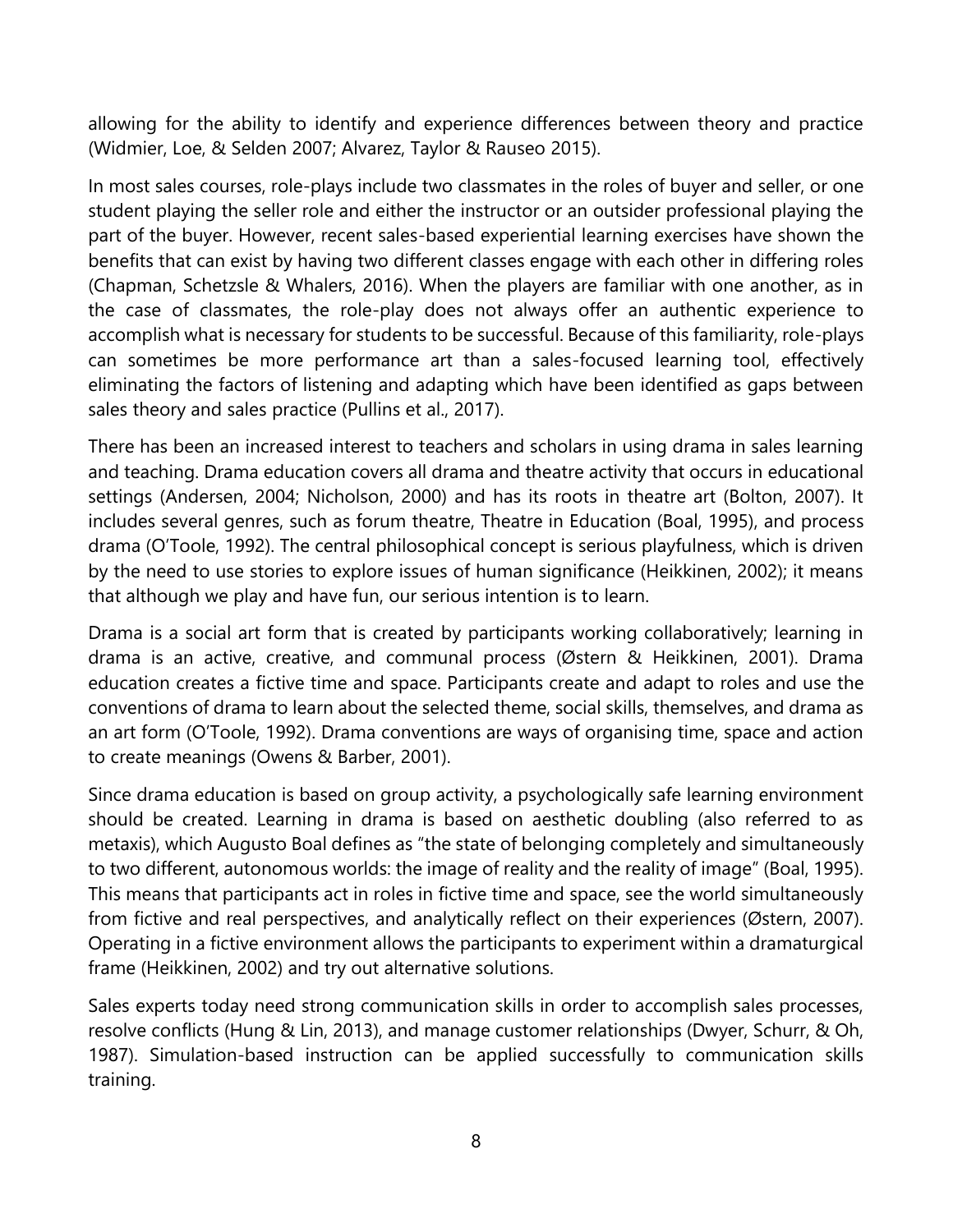With the current popularity of sales courses, some educators find themselves struggling to keep up with the time demands of playing a part in role-plays for an increasing number of students. Moreover, while including professionals in the role-play enhances community engagement and increases the value of the role-play for the students as a networking opportunity, the recruiting, scheduling, and creating consistency with the feedback of those professionals can pose challenges for some schools. There is a need for an innovative, short-term module in sales education that prepares students for the "role of the salesperson within the modern firm and within today's overall business systems" (Marshall & Michaels, 2001).

#### **3.5. Sales competition**

<span id="page-12-0"></span>Job opportunities in the field of professional sales are fast growing, with sales organizations striving to hire sales students who are prepared to embark on a sales career. Unfortunately, university business programs and faculty often lack the resources necessary to thoroughly prepare students for a sales career, or to expose them to career opportunities within their local market. An intracollegiate sales competition is a university-level contest in which rewards are given to students of the university based on their demonstration of selling skills (e.g., Loe & Chonko, 2000; Heinze et al., 2018). Student competitors typically demonstrate skills by roleplaying a personal selling case, but other methods such as mock interviews, team selling, or elevator pitches may be utilized as well.

We propose a study conducted by Magnotta, Peev, and Steffes (2020), which posits an intracollegiate sales competition as a tool to benefit students, corporate partners, business schools, and faculty, and in doing so, provides considerations and best practices for initiating a competition. The initial motivation for hosting an intracollegiate sales competition varied across the five schools included in the study and covered all of the four previously mentioned critical stakeholders: students, corporate partners, business schools, and faculty.

Ideally, preparation for an intracollegiate sales competition should begin a year prior to the event by assessing the business school administration's (Dean's office) level of support, since implementing a competition requires support from many administrative areas (e.g., physical space, fundraising). If the benefits to the business school (e.g., exposure in the business community, corporate partnership development, and funding opportunities) and benefits to students (e.g., skill development, learning, networking, and job opportunities) are clearly articulated, administrative support should be relatively easy to obtain. In addition to providing assistance with catering, photography, parking, promotion, and public relations, administrators can be a valuable resource for coordinating physical space and providing financial and logistical support. In addition to gaining the support of administration, starting a year early allows time to initiate relationships with potential corporate sponsors and gauge their interest in participation. This task can seem daunting to a competition initiator, particularly one who has not recruited sponsorships in the past. The primary motivation for corporate partner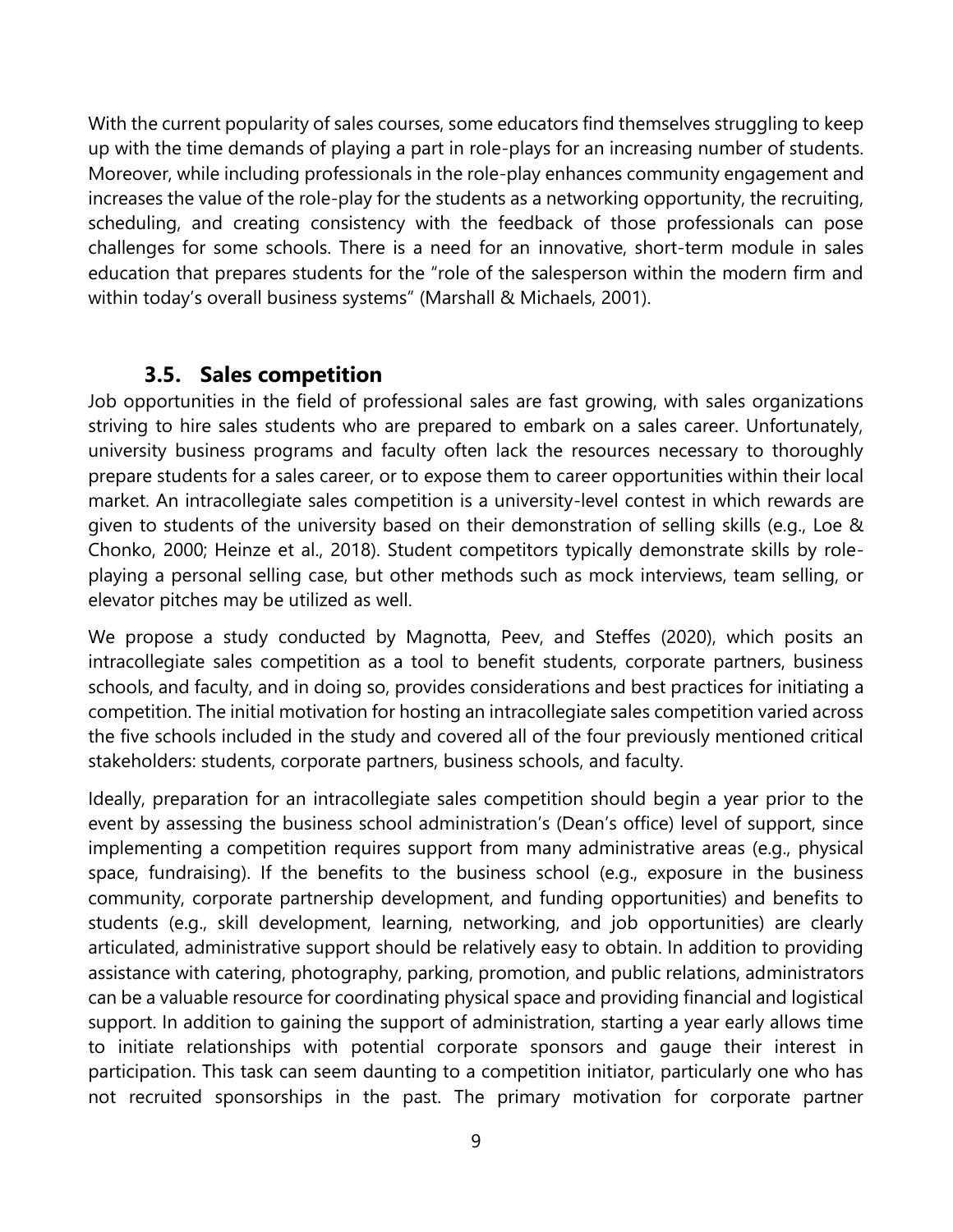participation (and financial support) is to identify potential new hires and interns, thus, it is the responsibility of the faculty and students to be prepared to showcase the students' selling skills on the day of the competition. A common theme among interview respondents was that recruiting students in the inaugural year was challenging, particularly when faculty wanted to ensure that the school's best and brightest were being featured. This challenge is made more difficult since the best and brightest tend to be heavily involved elsewhere on-campus and offcampus resulting in very full student calendars. Top students also tend to accept jobs earlier than their counterparts; thus, they may not reap the networking benefits of the competition.

Finally, the logistics of an intracollegiate competition can be overwhelming and are, at times, challenging for one person to manage. This task can be particularly challenging if the organizer is a junior tenure-track faculty member with intense research productivity requirements. As such, the organizer must consider the trade-off between the positive outcomes from organizing such an event (e.g., benefits to the four stakeholders, recognition for promotion purposes, accolades from other departments) and the time and effort required to run a successful event. For these reasons, it is recommended that an inaugural competition be small, and that nonfaculty members such as sales program support staff or other administrative resources be utilized whenever possible (Magnotta, Peev, and Steffes, 2020).

#### **3.6. Shadowing**

<span id="page-13-0"></span>As stated by Jones (1981): "If a picture is worth a thousand words, a demonstration by a model is probably worth several thousand." The introduction of modeling into higher education has led to the rapid incorporation of terminology such as 'action learning' and 'experiential learning' (Whetten, 2007). Educational research has likewise shown an increased focus on opportunities that more holistically engage students in the learning process (Kolb, 1984; Van der Schee, 2007). Business schools have long sought to introduce concrete learning opportunities and realism into the classroom due to the practical nature of the discipline itself (Mullen and Larson, 2016).

Efforts to enhance the university sales curriculum has increasingly turned towards studentcentered approaches to learning, not just as a response to the desires of the current student cohort for hands-on experience, but also as a response to the needs and interests of the business community (Lamont & Friedman, 1997). With the high cost of training and turnover in sales (Adidam, 2006), companies are acutely aware of the value in both high-quality sales education and the ongoing recruitment relationships that can be fostered with Universities. As an applied discipline, professional sales curriculum is a clear fit for experiential learning projects. Recent publications on active sales course components have explored simulations, role-plays (Bobot, 2010; Serviere-Munoz, 2010), and even projects in which students sell an actual product (Inks, Schetzlsle & Avila, 2011). Shadowing, a form of in depth interaction and observation, is unique in that it occurs outside of the classroom, and therefore enhances career readiness in a distinctly unique way (Shermont & Murphy, 2006). Shadowing a sales professional allows the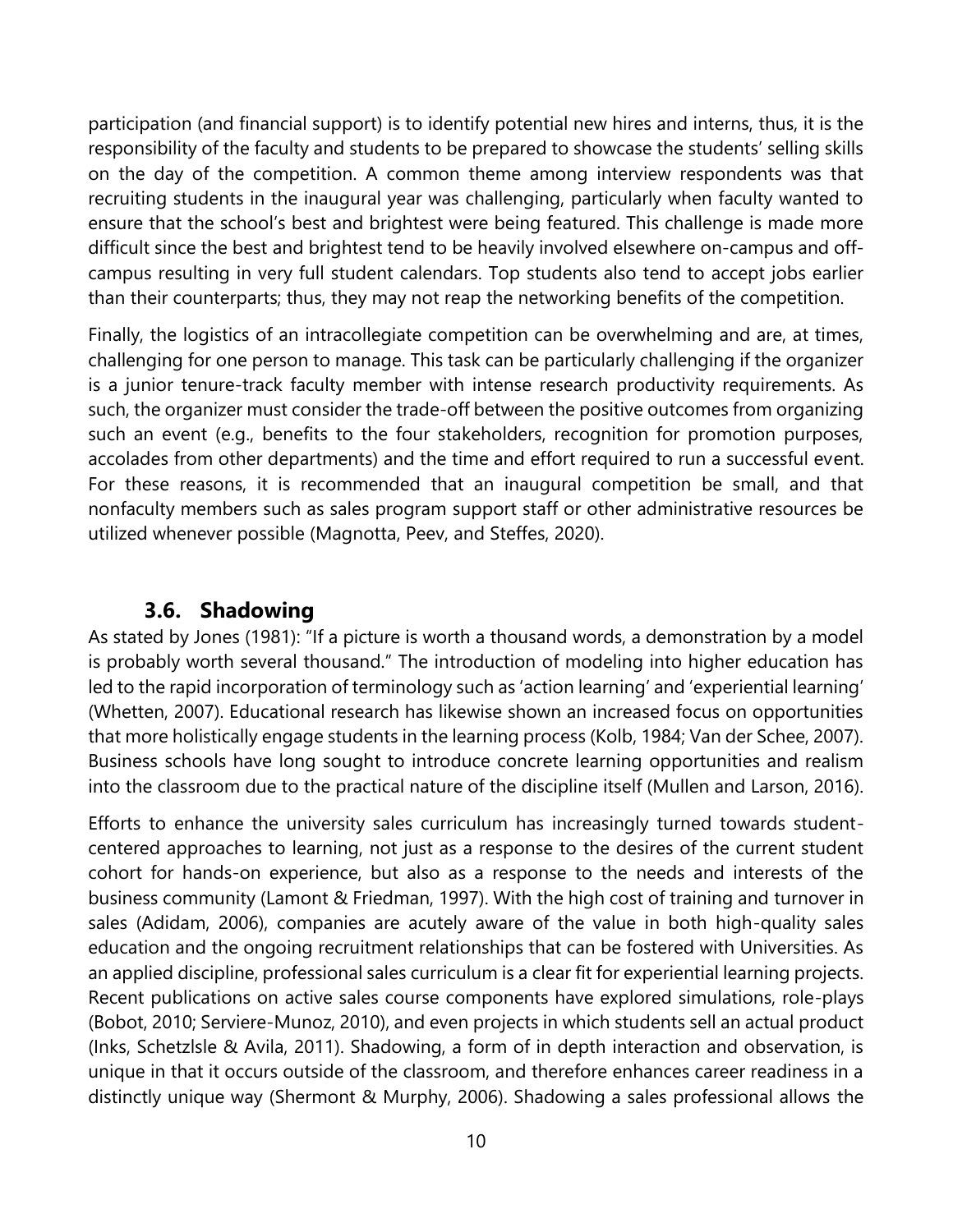student to engage with a one-on-one experiential learning experience while simultaneously connecting with insights from the larger course in which the student is enrolled.

#### **3.7. In-class exercises, discussions, presentations, and team activities**

<span id="page-14-0"></span>Rocco and Whalen (2014) demonstrated that team-based experiential projects had benefits to students including additional satisfaction, and improved applicability to their future careers. It has been shown that team-based learning facilitates the active learning environment and improves student preparation, cooperation and serves as a basis for thinking that leads to improved critical decision making (Stamatel, et al 2013, Gullo, et al 2015).

Honeycutt, Ford and Tanner (1996) stated that Sales Managers are one of the primary individuals involved in training salespeople and that is even more true in smaller firms. Little has changed since this assertion. Therefore, one of the key responsibilities of sales managers is to train their salesforce.

The inspiration for the project implemented by Favia and Welliver (2019) is the quote "If you want to learn something, read about it. If you want to understand something, write about it. If you want to master something, teach it." (Yogi Bhajan). The general objective of the project is to provide students with an opportunity to think and act like sales managers and develop valuable sales skills.

Students, in teams of 4-5 students depending on class size to produce no more than 10 teams, complete a training module and deliver a training exercise of approximately 30-45 minutes to their classmates. To facilitate students readiness, presentations are typically scheduled beginning in week five thus allowing for multiple presentations per week throughout the remainder of a 15-week semester. Each team works on the project throughout the semester, with class time scheduled to assist teams in meeting deadlines.

There are three distinct components that comprise this sales management project realized by Favia and Welliver, including the training exercise, where teams will conduct a training session with their classmates; an evaluation tool to assess the training program; and a written training plan, with a discussion of what the topic is and why it is important to sales people.

The first project component, the training exercise, is approximately 30-45 minutes long. The training exercise is presented by each sales team (sales trainers) to their classmates (sales trainees) and focuses on a discussion of the chosen topic, providing information on why it is an important topic for the salesforce. This requires students to research the topic and provide relevant information from reliable sources that salespeople could utilize in the field, and properly cite the information.

The second project component is the evaluation tool, where students can design and collect their own assessment of the presentation. Instructors may guide students to design their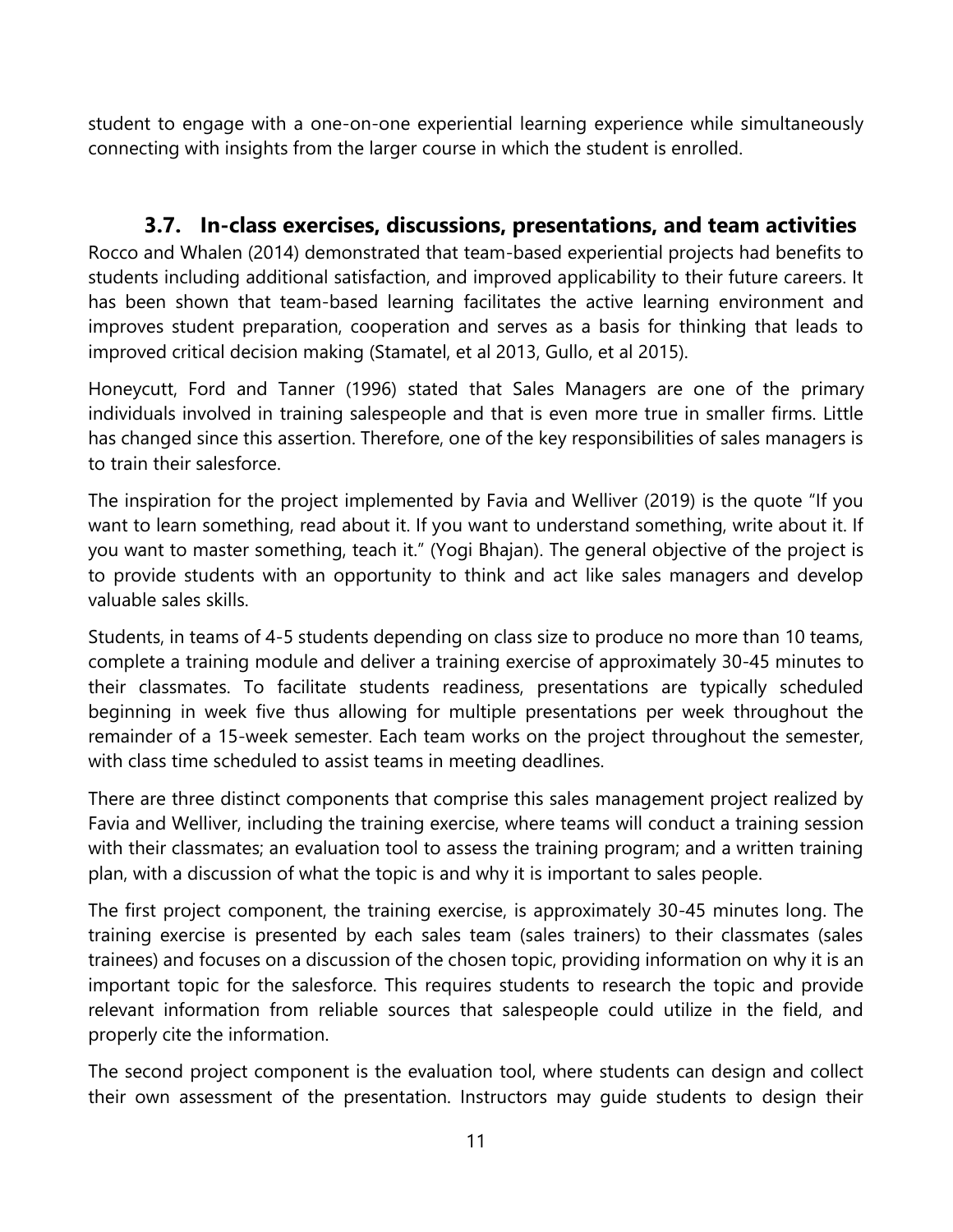evaluation tool using both closed-ended and open-ended questions to obtain both quantitative and qualitative feedback from sales trainees. By requiring students to design their own evaluation tool, rather than using one created by the instructor, they are forced to organize and focus their training efforts around a desired result they hope to achieve from their classmates, thus aiding in their concentrated learning of the specific sales topic. The third project component, the written training plan, is essentially the lesson plan to accompany the training presentation.

It should not reiterate the content of the presentation, but rather discuss how the presentation should be conducted, just like a lesson plan. Students are encouraged to include enough detail in the written training plan so that if the preparer is called away, the plan could be given to someone familiar with the topic who would be able to easily conduct the training. The training plan should include objectives of the training exercise, details and a timeline for all lecture components, and references.

With specific reference to team activities, Team-based learning is a pedagogical approach designed to promote authentic student collaboration (Chad, 2012). Among its many benefits, team-based learning is thought to increase student engagement and improve interpersonal and team skills (Michaelsen & Sweet, 2008; Chad, 2012). Moreover, teamwork enhances education through peer-topeer learning methods; active, experiential learning; and exposure to diverse viewpoints (Amato & Amato, 2005; Chad, 2012). The ability to work well within a team is an important skill for employment and advancement (Chapman et al., 2010; Deloitte, 2016; Ryder, 2016).

Effective teamwork requires communication, collaboration, cooperation, compromise, conflict resolution, planning, and coordination—skills vital to employers (Stevens & Campion, 1994; Katzenbach, 1997; Bravo, Catalán, & Pina, 2018). Research concerning teams has shown these skills become even more essential to workplace success when teams are composed of specialists from different areas of knowledge and experience (Lichtenstein et al., 1997).

#### **3.8. Sales coaching**

<span id="page-15-0"></span>Most sales management undergraduate courses teach students about sales management rather than how to successfully manage a sales team. A desire to change this paradigm inspired O'Reilly to leverage the case method with the "soft" skills of sales coaching and the "hard" quantitative skills of data analytics and performance evaluation to design a new sales management course.

The design of the course involved the following steps: (a) determining knowledge outcomes, (b) selecting curriculum content areas, (c) identifying appropriate business case studies, (d) developing a sales coaching model, and (e) integrating analytic assignments using data from case studies. In particular, one of the biggest contributions made to the course that the students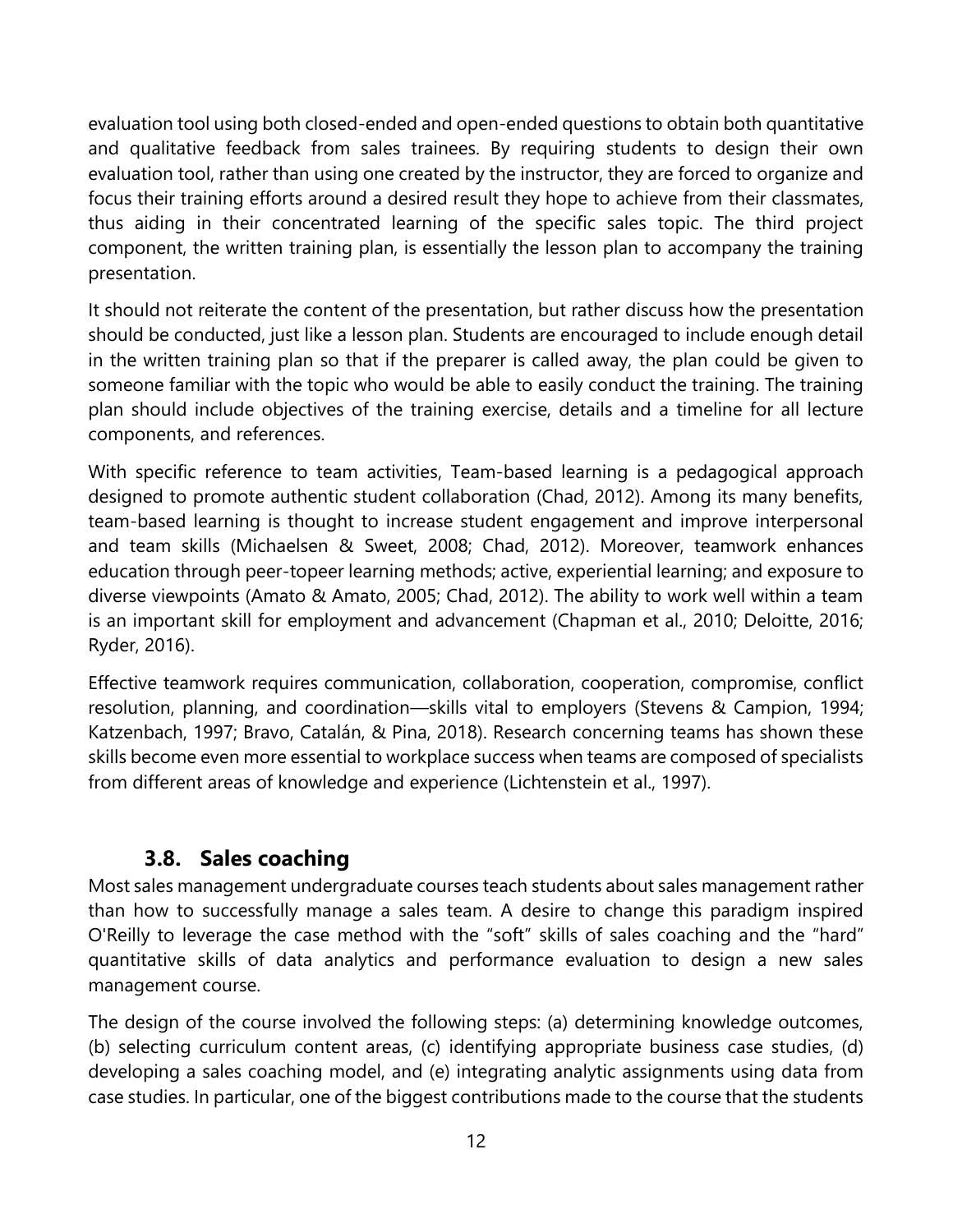seemed to fully embrace and understand was the development of a sales coaching model that incorporates the theoretical perspective of feedback, role modeling, and trust (Rich, 1998), with a user-friendly model that is easy to remember, practice, and deliver.

O'Reilly named this model the "C-U-R-E Model for Sales Coaching", which stands for Connect  $\rightarrow$  Understand  $\rightarrow$  Refocus  $\rightarrow$  Expect (Figure 1). Students receive a course pack describing the model in detail. Additional course materials such as the course syllabus and C-U-R-E model course pack can be found in the online supplementary information. This coaching model is used for in-class role plays whereby it is "deconstructed" element by element using a Harvard case ("Career Coaching: Darcy Gallagher").

In addition, once the model is practiced and understood, students are assigned a salesperson from another Harvard case. The first assignment involves a sales coaching session where students are instructed to prepare for a coaching session using the C-U-R-E model and the case data and information. During the interaction, they are filmed role playing as the sales manager meeting with the salesperson they are assigned (played by another student). Approximately 30 days later, they are given additional quantitative and qualitative information about their salesperson for use during a year-end performance evaluation.

After that session, students complete a written report highlighting their recommendations for the salesperson, compensation, and territories. Finally, to solidify the C-U-R-E model, as part of two additional exams using case study materials, students developed a script using the C-U-R-E framework for a specific, assigned topic that is identified in the exam case(s).

| CONNECT        | Fairness, respect, and credibility are the hallmarks of building an<br>effective connection with colleagues. When connecting as business<br>people, remember that rank and power issues can be tricky.<br>Sometimes a two-to three-point simple agenda works best to set the<br>frame and context for the meeting.                                                                                                                                                                                                                                                                                                                   |
|----------------|--------------------------------------------------------------------------------------------------------------------------------------------------------------------------------------------------------------------------------------------------------------------------------------------------------------------------------------------------------------------------------------------------------------------------------------------------------------------------------------------------------------------------------------------------------------------------------------------------------------------------------------|
| UNDERSTAND     | In this step, it is critical to understand each person's perspective since<br>your goal is to determine the "gaps" in perspective between yourself<br>and that of your salesperson, which you will do using effective<br>questioning techniques. Until you uncover the "gaps in understanding"<br>(aka: questions, concerns, issues, or problems) between you and the<br>salesperson, the salesperson will likely be resistant, doubtful, hesitant,<br>or downright ornery toward your attempts at coaching-how could<br>you possibly have a solution to their problems before finding out and<br>understanding what the issues are? |
| <b>REFOCUS</b> | Refocus the coaching around the "moments of truth" sales skills<br>necessary to succeed in the job. This part of the meeting may need<br>focus on different issues than what the salesperson perceives to be the<br>issue; hence the term "refocus." Here you are refocusing the<br>salesperson's perspective on the critical steps in the sales process that<br>are not working and "coaching to the gaps."                                                                                                                                                                                                                         |
| EXPECT         | Lastly, set clear, measurable, and realistic expectations for the<br>changes needed.                                                                                                                                                                                                                                                                                                                                                                                                                                                                                                                                                 |

*Figure 1. C-U-R-E Model for Sales Coaching*

*Source: O'Reilly*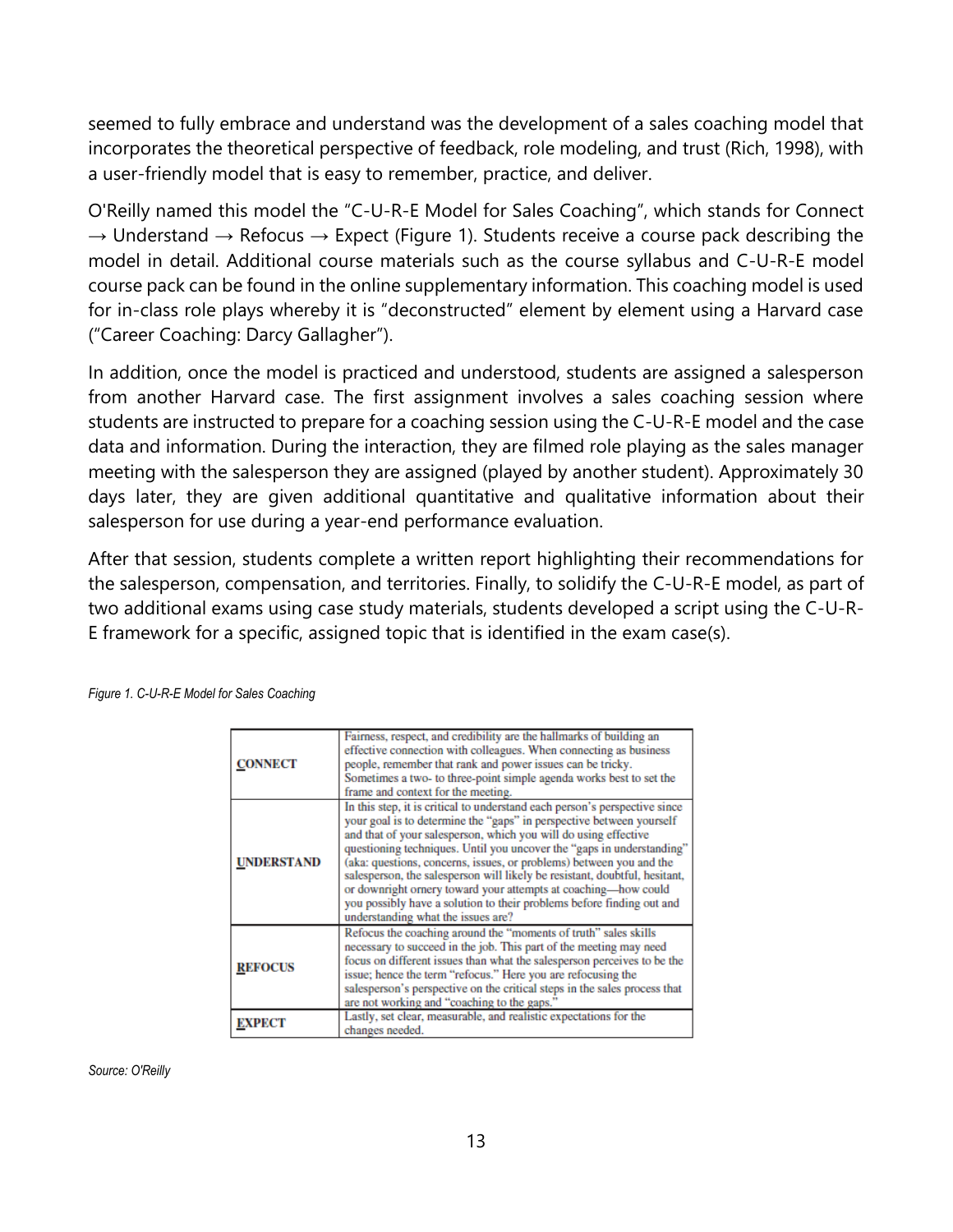#### **3.9. Assessments**

<span id="page-17-0"></span>One goal of marketing instructors is to equip students to succeed by motivating them to learn as much as possible during the term. At the same time, instructors must also evaluate students, giving them numeric or quantitative feedback on their performance. Grades function as an important tool for instructors, both to communicate information to students about their performance and to motivate them to try harder to succeed.

A research conducted by Ackerman and Yang (2020) examines student reactions to the presentation of grades in a marketing course to observe their impact on student ratings, perceptions, attributions, and emotions. Research on reactions to positive and negative information has found that negative information has a much greater impact on its recipients than positive information.

There is a recognition advantage for negative information (Alves et al., 2015). A below-average grade has a greater impact on students than a similarly above-average grade. The results indicate that improvement in grades has a positive impact on student perceptions of the instructor's impression of them, satisfaction with the grade, and instructor rating, among other effects. Everyone, particularly those students holding malleable views regarding academic studies, appreciates a perception of improvement.

These findings suggest that instructors can help mitigate the negative impact of below-average grades and motivate students to learn by designing and organizing their exams and assignments around improvement. Students could then focus on learning processes and progress, rather than attaining certain grades.

Another study conducted by Zemack-Rugar, Corus and Brinberg (2019) proposes that academic goals are often long-term goals, which require multiple goal-directed behaviors (Carver & Scheier, 2001), and commonly involve failure (Baumeister, Heatherton, & Tice, 1994). Such goals are commonly divided into smaller pieces called sub-goals (Carver & Scheier, 2001). For example, to earn a marketing degree, students must complete multiple sub-goals, such as various assignments, tests, and courses. While completing a marketing course, students might miss a deadline or fail to attain a sufficiently high score on an exam.

Such failure, commonly referred to as "sub-goal failure," can lead to relenting, characterized by reduced efforts toward the long-term goal, or persistence, characterized by continued efforts toward the long-term goal (Cochran & Tesser, 1996). Key determinants of which of these occurs are individuals' cognitive and emotional responses to sub-goal failure (Bagozzi & Dholakia, 1999).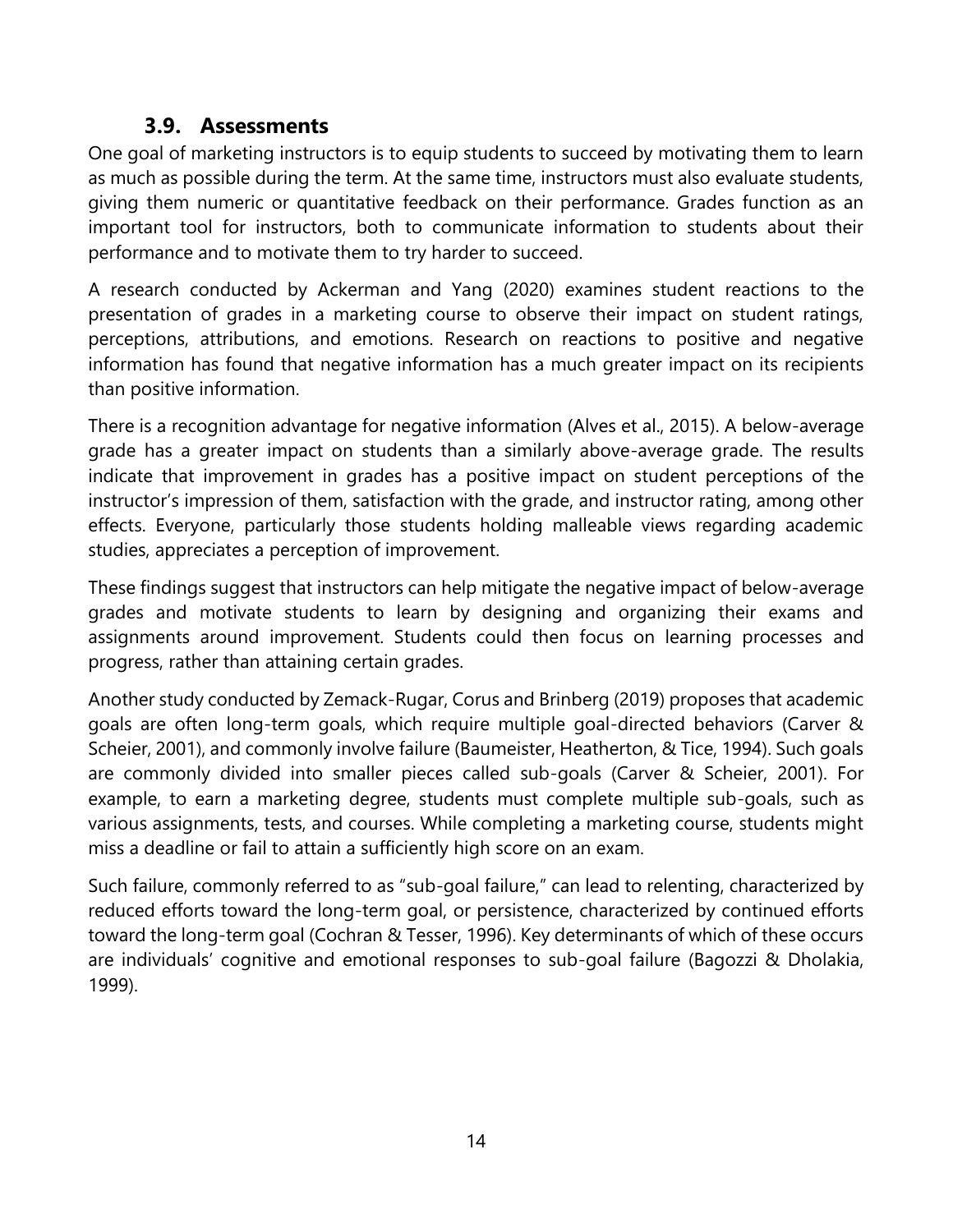### <span id="page-18-0"></span>**4. Digital learning and applications**

Digital learning is an instructional practice that makes use of a broad range of technologyenhanced educational strategies and tools. The technology can be adaptive, augmentative, personalized and/or virtual.

Technology and media have created skill needs that modern educators are compelled to address to stay relevant. Innovations in technology lead to innovations in education (Rounghuai, Kinshuk, and Price, 2014).

### **4.1. Digital role-play**

<span id="page-18-1"></span>Video-recorded role-plays increased student confidence and performance in job interviews (Castleberry, 1989) and decreased training costs for newly-hired salespeople (Ingram, LaForge & Lee, 2002). Many companies are augmenting many of their face-to-face interactions between salespeople and clients with virtual communication and videoconferencing technology (HR Blog 2015).

In addition to communication skills, problem-solving, and self-management, the use of new technologies is one of the most important skills necessary for students to gain in a marketing education that prepares them to be "work ready" (Rundle-Thiele, Bennett, & Dann, 2005). The effective use of presentation skills on videoconferencing platforms is becoming a mainstay in sales careers.

According to a study conducted by Pelletier and Hopkins (2018), adding videoconferencing technology and unfamiliar role-play partners can introduce layers of ambiguity and adaptiveness that are found in modern-day sales situations. Instructors from two medium-sized regional state universities developed an exercise that not only reduces the familiarity between students but also increases the need for the seller to listen to the buyer and adapt to his or her concerns. Sales students can practice elements common in the professional selling environment and do so in a space that allows for students to make mistakes and learn from them.

Consequently, students from one university act as buyers and students from another as sellers to complete a sales-call role-play exercise using video conferencing technology. Acting as the buyer would allow sales students to empathize with the buyer role, an ability that has been shown to lead to increased trust and satisfaction with the salesperson (Aggarwal et al., 2005).

This role-play exercise limits some of the challenges of traditional role-play exercises described above, while also introducing the use of new technology and a sense of unfamiliarity between the buyer and the seller, and uncertainty of response from the other party.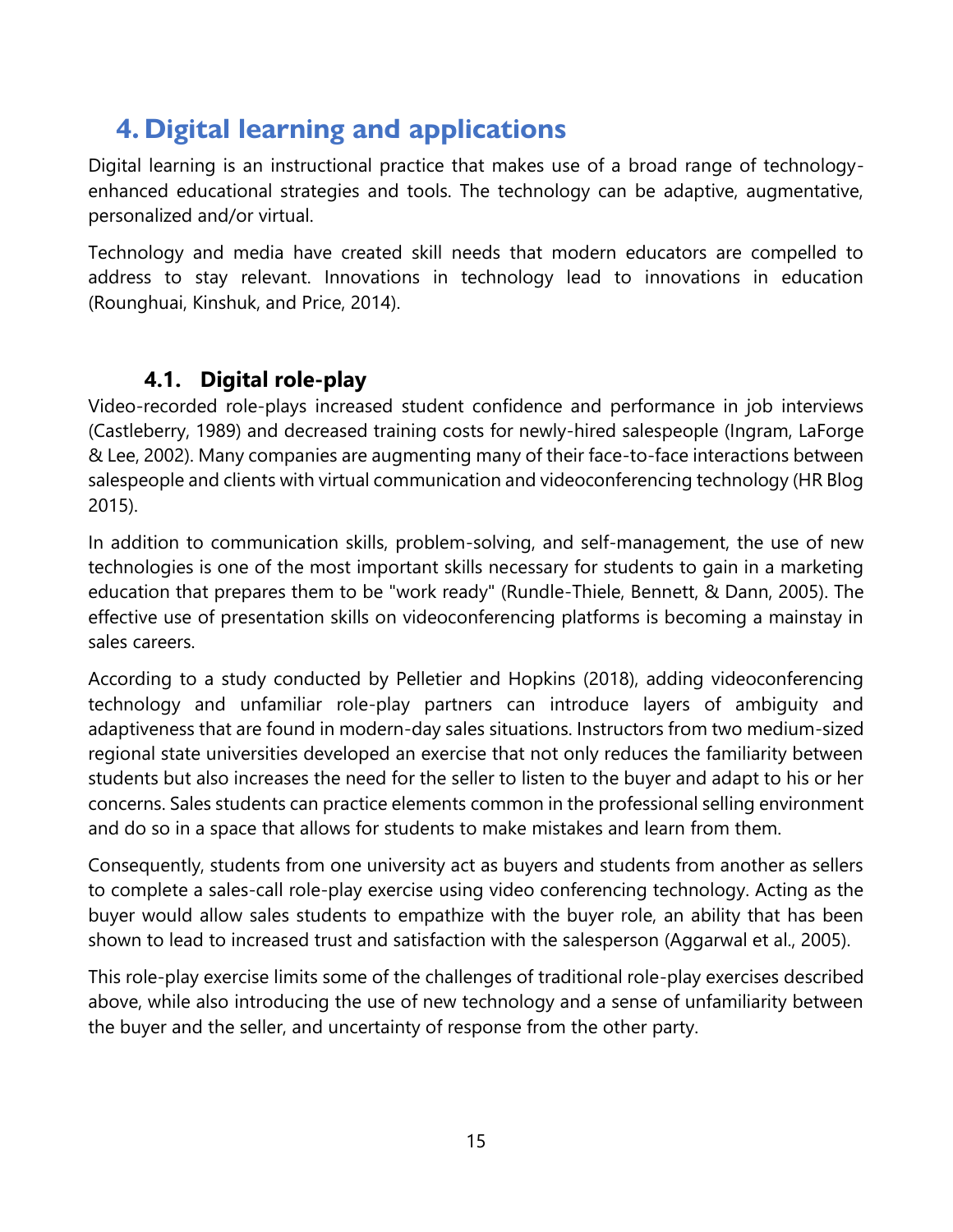#### **4.2. Case Study of Fictitious Product and Virtual Market**

<span id="page-19-0"></span>According to a study conducted by Švec and Selby (2019), the aim of the Marketing communication course taught at the Faculty of Economics and Management at the Czech University of Life Sciences Prague (CULS Prague) is to provide students with an understanding of the basic objectives, principles, and processes of marketing communications. The course consists of lectures, workshops, and students' teamwork, all with the support of digital media of various forms. The lectures are focused on the theoretical issues of marketing communications, together with examples of practical applications, short videos, and discussions with the students.

In contrast, the workshops are designed as sessions of training in practical skills, where students deal with practical tasks from different fields of marketing communication, evaluate their own work, mutually share and discuss their advances, and are methodically guided during the development of marketing communications' skills. Lectures and workshops are supplemented by e-learning activities in the Moodle (Modular Object-Oriented Developmental Learning Environment) Learning Management System (LMS), where resources, forums, lessons, wikis, and workshops were used as basic tools for skills development courses, according to Cole and Foster (2007). There is a time limit for each task (packaging, press release, storyboard and video, sales promotion proposal, and personal selling proposal), which ends with start of the explanatory workshop for a new topic. In this way, the ongoing work of the students across the whole semester is arranged, thus avoiding the tendency to wait until the last minute to complete the main task (a presentation for the virtual market).

This course of Marketing Communication builds on the Marketing Fundamentals course and is followed-up by these courses: Marketing Research, Strategic Marketing, and Global Marketing. As the students enter this course with the basic knowledge of marketing principles from their previous course (Marketing Fundamentals) and continue to study different marketing issues in their later courses, the Marketing Communication course focusses on teaching the basic principles and tools of marketing communication. At the end of the semester, students should demonstrate an understanding of various communication tools and techniques, their use, planning and control in the marketing context.

In particular, as showed by Švec and Selby (2019), the sequence of workshop topics in course design with virtual market is:

- Product idea and package;
- Public relations idea and tool;
- Advertising idea and tool;
- Personal selling idea and plan;
- Sales promotion and plan;
- Competition on virtual market.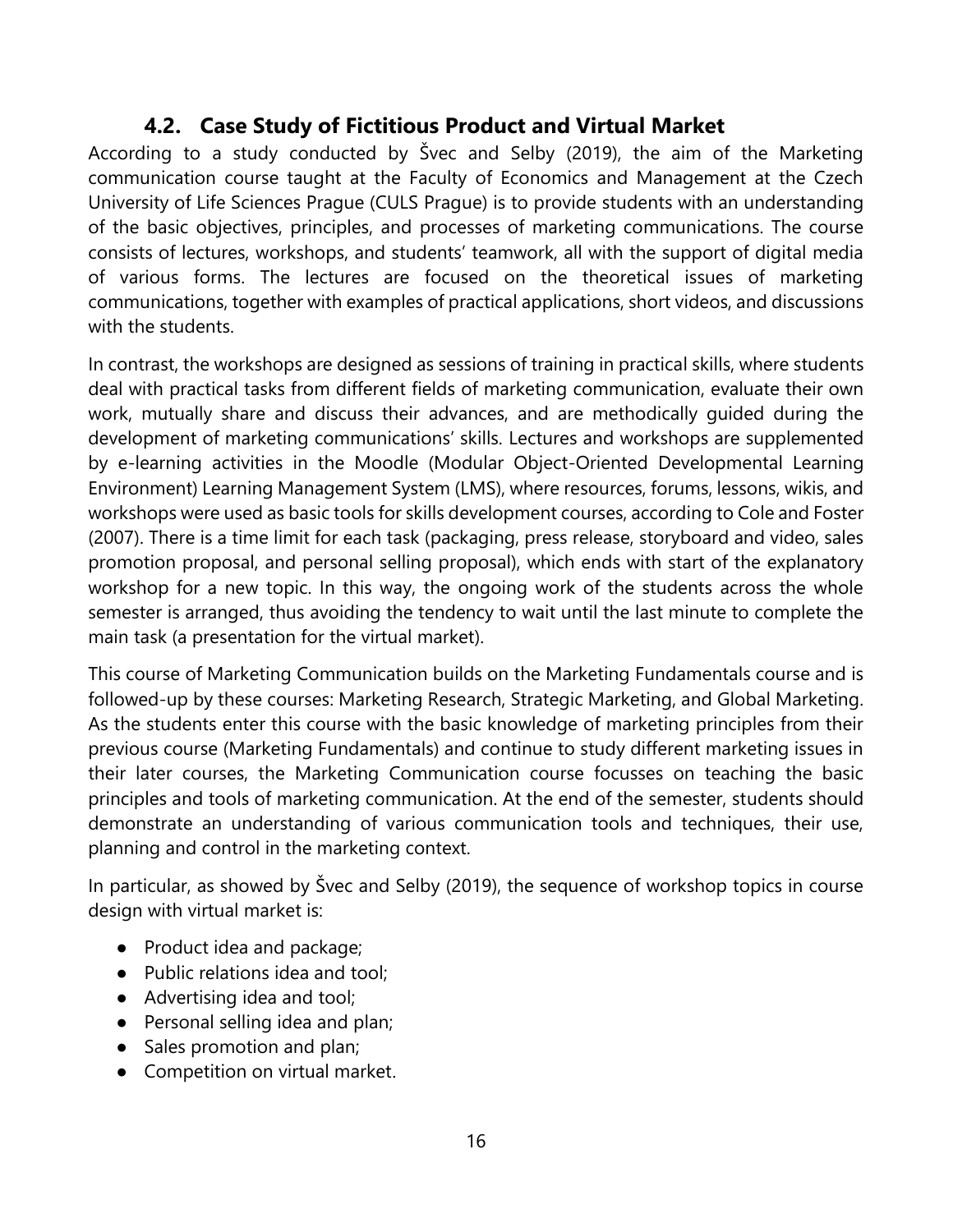As the first topic, the students are introduced to the Product's idea and package development, and this assessment works as a motivation and creativity booster for the students. The special topics then follow: for the field of public relations it is the press release and media list, in the field of advertising it is the storyboard and producing the video advertisement, in the fields of personal selling and sales promotion students must make a proposal of the plan. The final task to which all previous tasks are orientated is the presentation of the students' promotion on the virtual market. As a background process of these topics and their sequence, students must go through five essential stages (Edmondson, 2013):

- 1. Aim high,
- 2. Team up,
- 3. Fail well,
- 4. Learn fast, and
- 5. Repeat.

The 1st (explanatory) workshop consists of an explanation of the importance of packaging for the product promotion and for the game, which will involve the students in the process of marketing promotion. The game helps to engage the students' motivation. For this purpose, the game "Design the Box" (Gray, Brown and Macanufo, 2010) was reworked. In this game teams get the task of making packaging for the imaginary product. The product might be anything they are able to think up. It might be an already-existing product, something waiting to be discovered, or even a product which has not or would not even ever exist. 'By imagining the package for their idea, the teams make decisions about important features and other aspects of their vision that are more difficult to articulate.' (Gray, Brown and Macanufo, 2010). The students are given blank white or brown cardboard boxes. From these boxes they create the professional packaging for their imaginary products with all legal requirements according to law in the European Union. They can use any equipment, such markers, craft papers, stickers, tapes, images, etc. The process of creating the package box is very important for the course. It is the start of students' creative thinking. It is a connecting element for their enthusiasm, as they will discover they have no borders (except ethical and moral). It is also a great asset to their teamwork, as it is their first mutual output and they all are always very proud of it. They can also imagine their product and its features better, which is also important for the following workshops.

During the course, we use this game as a focusing device (Gray, Brown and Macanufo, 2010), as students use the developed box in all workshops to remind them of their vision of the product and its characteristics. This idea is supported by Hackbert (2006), who says it is possible to use some teaching methods as a "hook" that enables them to engage and motivate students to learn. Edmondson (2013) mentions the importance of emotions as a motivator and reference point to return to in difficult times. By the end of the workshop, several of the teams will still not know what product they should choose, but this does not matter. The main goal, before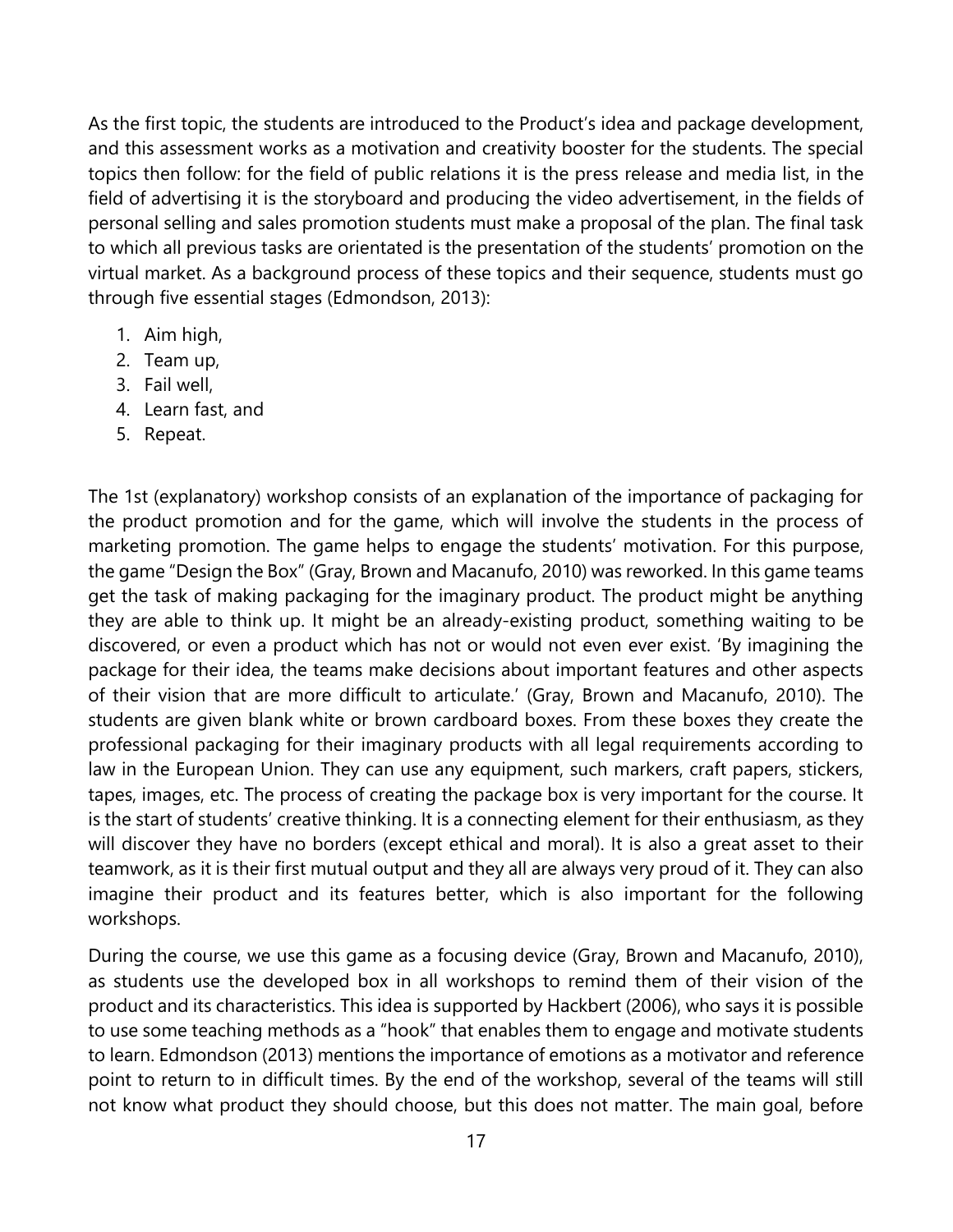the workshop ends, is to make sure all teams know that during the next workshop (which will be an advisory one) they will have to present at least their idea of the product and its packaging proposal.

At the beginning of the following advisory workshop, each team presents its idea of the product and its packaging. After each team presentation there is a discussion between all the teams and the lecturer. When all teams are done with their presentations, the brainwriting session starts. In this session, each team sums up the ideas, comments, or suggestions for other teams. During the brainwriting session, the proposals for the products' packaging are circulating around the classroom, so each team can analyse in depth each packaging from other teams. The lecturer does the same. When the brainwriting session is over all the teams have five lists of comments. It is up to each team whether they use the advice of the others or not. The advisory workshop ends with the repetition of the task and deadline for it to be uploaded onto the Moodle LMS (Švec and Selby, 2019).

The explanatory workshop for the field of public relations starts with an explanation of the basics of media relations, and continues with the press release, its characteristics, and ways to write a press release and produce a press kit. The advisory workshop starts with the presentations of situations for which press release is made, various press release proposals follow. After discussion about each proposal the brainwriting session starts, where each teams' press releases circulate the classroom, so each team can analyse the content in depth.

After the brainwriting session, teams deliver the lists of comments to the particular teams, so each team has five lists of comments to their press release proposal. The explanatory workshop for the advertising begins with the analysis of advertisements, description of components which the advertisements consist of, explanation of how an advertisement is formed, storyboard concept, ways to do storyboards, and examples of storyboards. After this introduction, students are asked to do their own storyboards for the fictitious product they possess. At the beginning of the advisory workshop students present their proposals of their storyboards. After discussion about each proposal the brainwriting session starts. The proposals circulate the classroom, so each team can analyse the content in depth and make a list of comments. Teams deliver the lists to each other, so at the end each team has five lists of comments to their proposal of storyboard.

Explanatory workshops for personal selling and sales promotion have almost the same procedure. They start with the explanation of the field tools and how to make a plan in sales promotion and personal selling.

After that the students start their teamwork on planning their own sales promotion and personal selling for their fictitious product. The advisory workshops always start with the presentations of the students' proposals, followed by discussions, and brainwriting sessions with proposals' circulating the classroom and the exchange of lists. When all topics are explained, and all tasks are completed and uploaded to the LMS, the competition on a virtual market starts.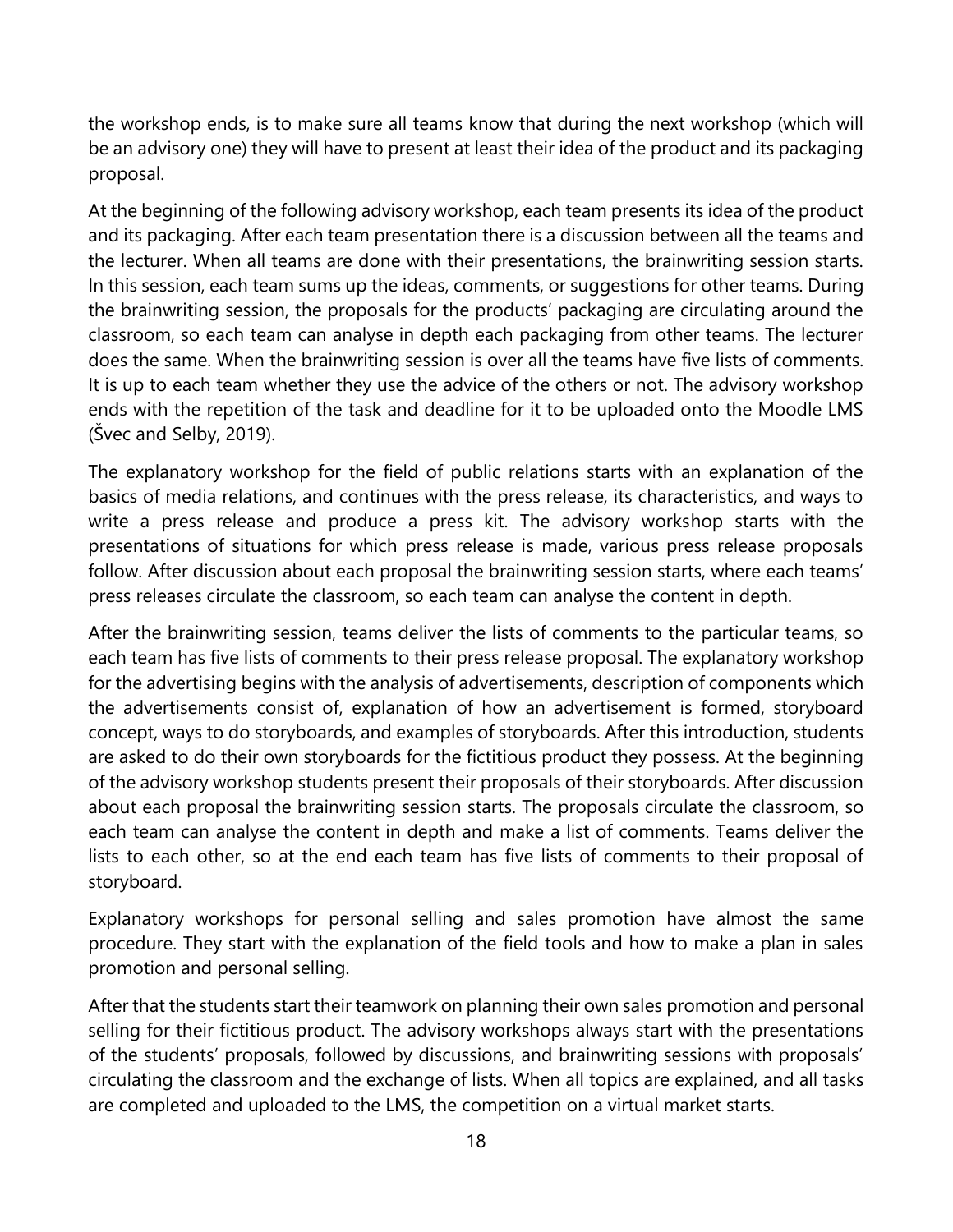Although students perceive the process of competition on virtual market as one phase, the truth is that the process consists of four phases. The starting phase is the part where the students start to be drawn into the process of marketing communication because of their own ideas which they share, thus quickly transforming the group of individuals into a team. Edmondson (2013) divides this phase into two: aim high (choose the highest aims you can) and team up. The next phase is the phase where students prepare their promotion tools – it takes eight workshops, in which students discuss their ideas and have their opportunity to find whether their ideas might be accepted or not, and to rework it: "fail well, learn fast", according to Edmondson (2013).

In the phase of preparation for the competition on the virtual market, the students consider making changes in their promotion tools, they should recall all the information and knowledge they have, or repeat (Edmondson, 2013). The process of competition on the virtual market itself is again the composition of all the phases according to Edmondson (2013), and it is the final process for students as they go through and evaluate the projects of the others – they should look up identical and different, compare, etc. The competition on virtual market serves as a social game with its competitive character, but it is also repetitive learning for students. As they evaluate as a team (each team has only one vote for each evaluated promotional mix), they have to communicate all the issues within the team first. This cycle ensures team communication and repetition of what they have been taught during the course.

#### **4.3. Text Assignment E-mail submission**

<span id="page-22-0"></span>Faculty employ different techniques in classes to help students perform well. The importance of good communication between faculty and students has been one of the principles of highquality education for some time (Chickering & Gamson, 1987). Communication is important to examine in today's environment as college students today are digital natives. College students have grown up surrounded by technology (Prensky, 2001).

One approach is to facilitate students with timely assignment submission. Ackerman and Gross (2005) found that faculty could reduce student procrastination by designing interesting assignments with clear instructions. Humphrey Jr., Laverie, and Shields propose another method to encourage students to submit assignments on time and to follow syllabus directions using assignment text message reminders. These reminders can help students meet course learning objectives and assure competency. Text messages have been found to be effective in health care to promote positive changes in patient behavior (Sharifi et al., 2013; Buller et al., 2014). Texts have also been found to be an effective way to enhance communication with students from college/university administration and to support students' transitions to the university (Harley et al., 2007).

Since this method has proved to be effective in other contexts, it can potentially improve student performance in the classroom. For pedagogical tools to be effective, students need to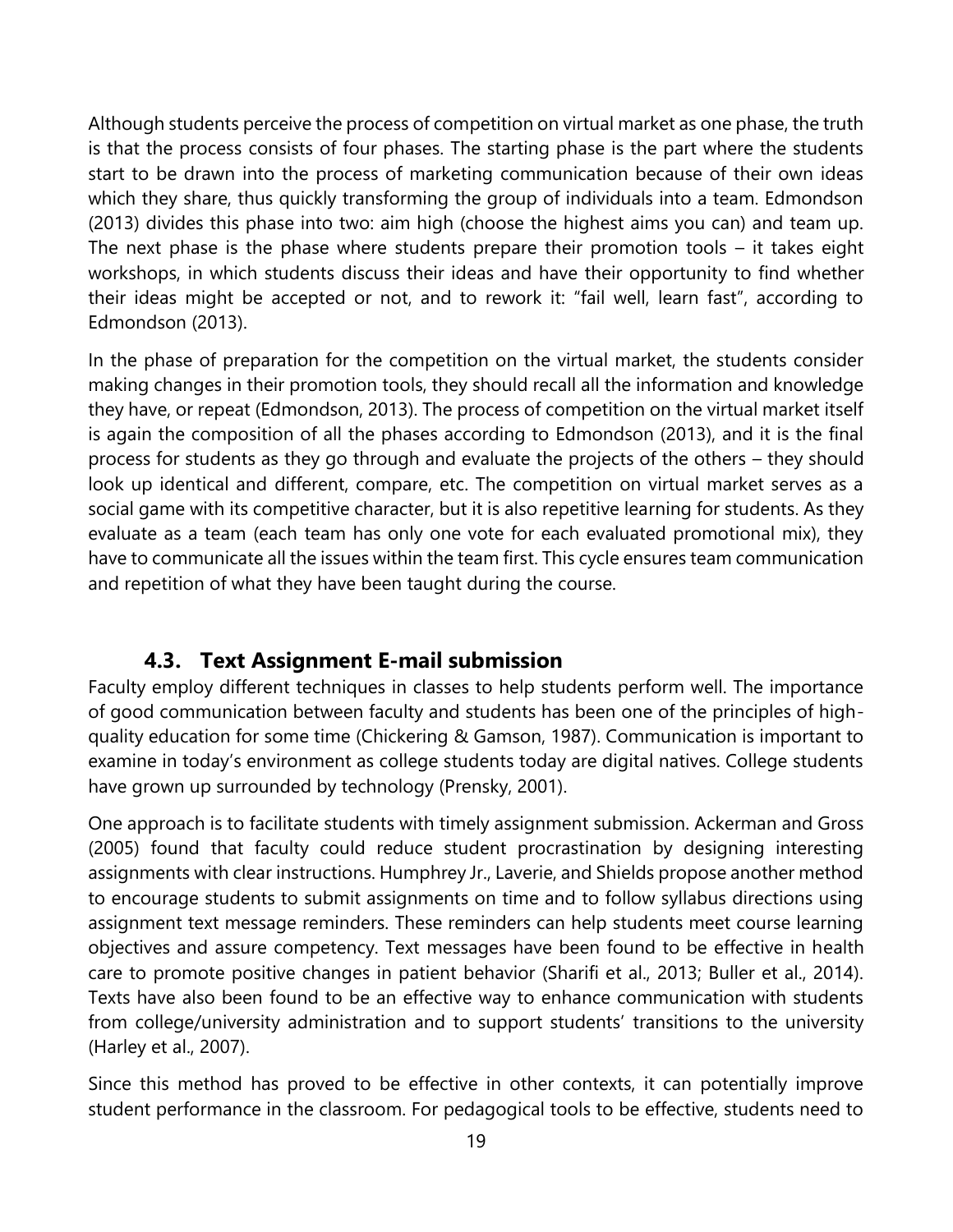be interested in completing them and understand instructions and deadlines (Ackerman & Gross, 2005). Students who fail to meet course deadlines frequently email their instructors for policy exceptions or extended deadlines so that the late or missed assignments do not affect final course grades, which can add significantly to faculty workloads (Curtis et al., 2013); this back and forth typically takes multiple emails, shifting the faculty member's attention away from teaching and scholarly research and reducing assignment effectiveness. While Learning Management Systems (LMSs) are designed to assist students with meeting deadlines through features like calendars and email course announcements, the reality is that this technology does not eliminate missed deadlines and the associated cascade of emails with each deadline. Email messages to students are one way to remind students about upcoming assignment deadlines; however, researchers have found that students ignore email (Carnevale, 2006), and the authors posit that students often neglect emails directly from instructors or those originated by the LMS.

Email communication between faculty and students can be beneficial, but it also has drawbacks. While productive email exchanges have been shown to deepen faculty–student relationships (and is tied to higher course evaluations; Sheer & Fung, 2007), the immediacy of response and availability is a contributing factor (Wilson & Taylor, 2001). The time constraints placed on all faculty members makes immediacy of reply a challenge. Tenure-track faculty must balance the demands of teaching-related communication with research productivity, while non–tenuretrack faculty, particularly adjunct faculty, frequently balance a higher number of courses and students per course (Cosman, 2014). These constraints may act as impediments to immediate response to student inquiries. Not surprisingly, email has been shown to be a significant source of stress for faculty members (Jerejian, Reid, & Rees, 2013). Across many industries, email overload is a phenomenon that reduces productivity and increases stress (Hole, 2008; Sumecki, Chipulu, & Ojiako, 2011; Reinke & Chamorro-Premuzic, 2014). To mitigate this email overload, some faculty encourage students to attend office hours versus sending emails (Jackson & Knupsky, 2015), which serves to focus the student–faculty interaction in set hours. This morefocused faculty access may reduce immediacy of response and corresponding student satisfaction with the course.

#### **4.4. Online Behavioral Advertising and Privacy Implications**

<span id="page-23-0"></span>Sophisticated technology advances are delivering new and powerful ways for marketers to collect and use consumer data. These data-driven marketing capabilities present a unique challenge for students, as they will soon be expected to manage consumer data and make business decisions based on ethical, legal, and fiscal considerations. A study conducted by Labrecque, Markos, and Darmody (2019) attempts to address shortcomings related to the "information privacy gap" in marketing education by providing educators with an online behavioral advertising exercise that they can employ in their courses.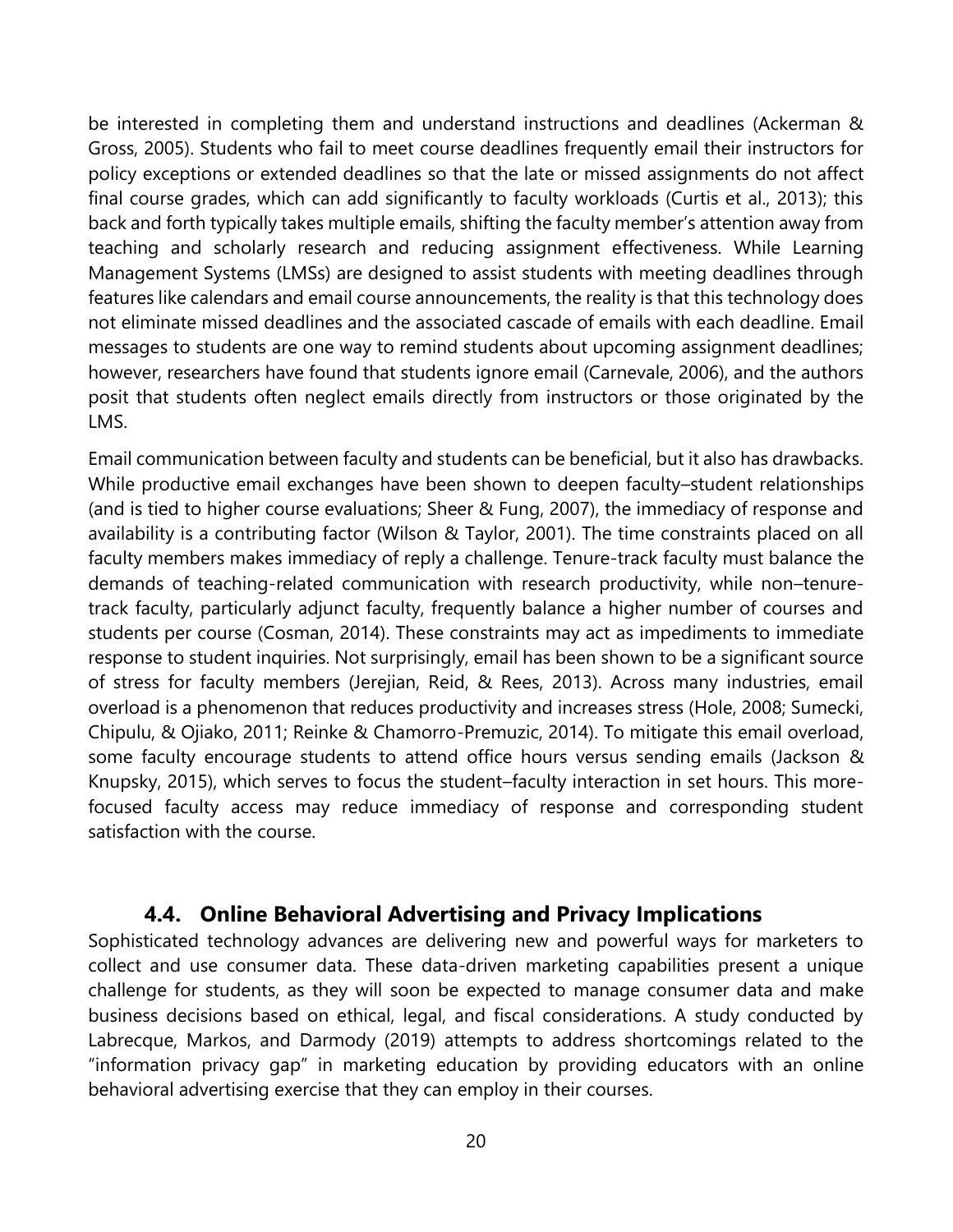We present a brief description of the reference context. Research examining behavioral advertising indicates that consumers are generally unaware of the amount of information collected about them, what information is collected when visiting a website and how it is then used (Ur et al., 2012; Martin & Murphy, 2017). The same study finds that consumers are not well-informed about the role of advertising networks, or the icons intended to notify behavioral targeting practices online. According to a TRUSTe (2011) research survey, only one third of respondents were aware of the term online behavioral advertising, and only 37% reported knowledge of how to protect personal information online and took appropriate measures. More recently Pew Research Center reports that a majority of Americans are unsure of what happens with information collected online, yet 73% of respondents feel it important to have control of who can access their information (Rainie, 2018). Research supports that publicly giving users control over their personal data can increase their acceptance of behavioral advertising practices, reinforcing the benefit of privacy controls for both consumers and companies (Tucker, 2014).

While receiving customized advertising content can be beneficial in a multitude of ways, many consumers are not comfortable when companies collect and use their browsing history and online actions for this purpose. In fact, some consumers harbor negative attitudes about online advertisements, because of the monitoring and tracking of their every move (Rainie & Anderson, 2017b; Turow et al., 2009). As a result, consumers do take precautionary actions to hide online (such as using aliases or changing privacy settings) and/or carefully select what bits of personal information to share and display (Labrecque, Markos, & Milne, 2011; Samat, Acquisti, & Babcock, 2017; Rainie, 2018).

Traditionally privacy has been defined as the right to control information about oneself (Westin, 1967) and the right to be left alone (Altman, 1976). Today privacy includes, but is not limited to, the protection of personal information across contexts, the desire to control personal exchanges that are increasingly happening online, and the right to control how personal information is used after initially collected (Margulis, 2003; Schwartz & Solove, 2011; Smith & Anderson, 2018). Past privacy research supports this notion of privacy in that many consumers do indeed want control over personal information. Those with higher perceived control over their data tend to disclose more, and often to more people compared with those who are not as confident (Mothersbaugh et al., 2011; Schwartz & Solove, 2011; Acquisti, Brandimarte, & Loewenstein, 2015). Higher perceived control also prompts more engagement with branded messages (Tucker, 2014). While a large body of evidence supports that control is desired by consumers, other studies find a "privacy paradox," which implies that consumers are concerned about privacy, yet share a great deal of their personal information through different platforms, and do not incorporate best practices to safeguard themselves or access to their information (Barnes, 2006; Norberg, Horne, & Horne, 2007; Hargittai & Marwick, 2016). Hargittai and Marwick (2016) highlight three causes for the privacy paradox for younger consumers (aged 19-35 years) as: (1) a lack of adequate understanding of risks associated with data sharing; (2) a lack of skills to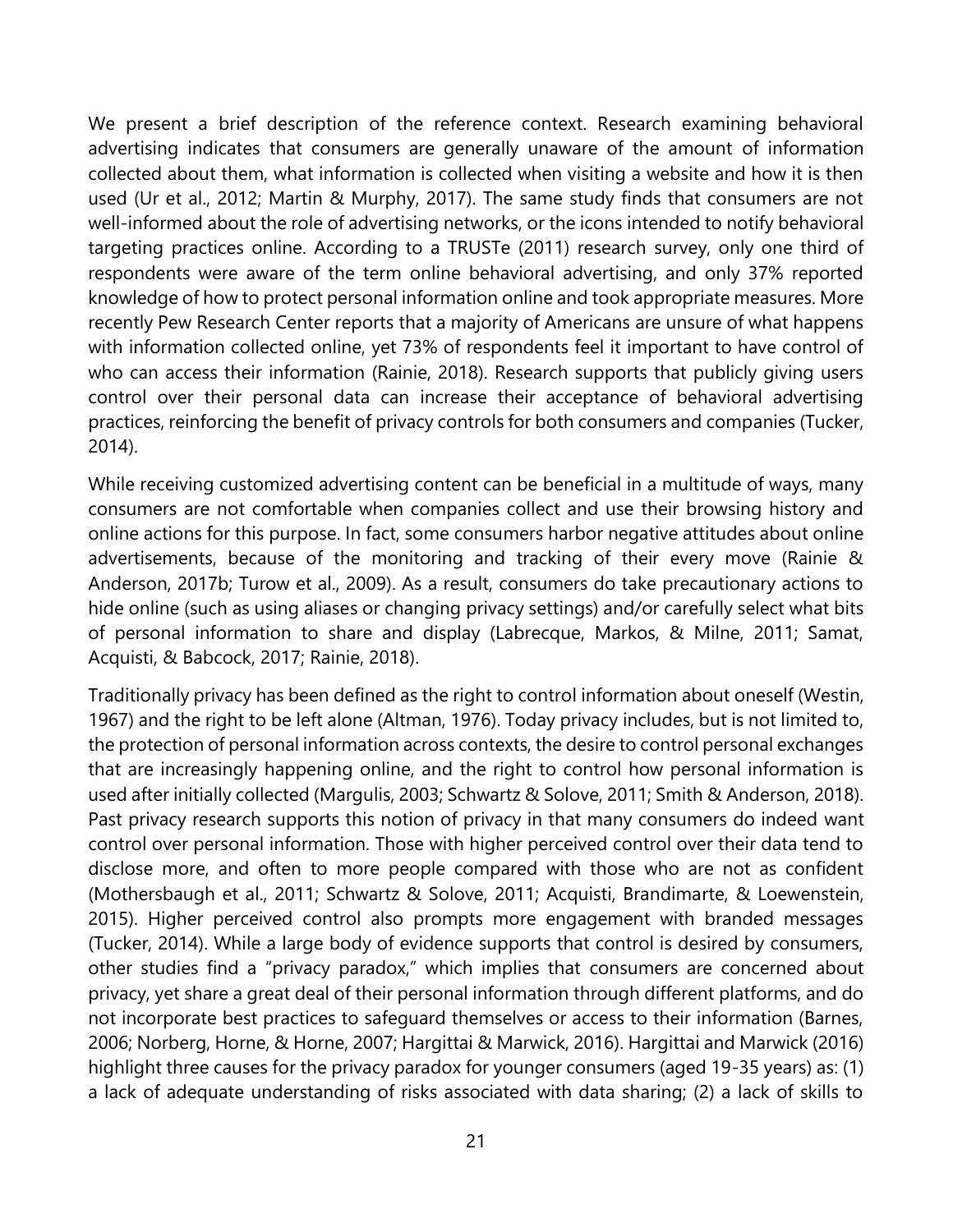protect their personal information, a point often exacerbated by marketers/social media platforms regularly changing their privacy settings; and (3) a feeling of social pressure to use platforms that necessitate large-scale data sharing as these are key for their socializing, education, and even employment opportunities.

Consumer trust is widely based on perceived consequences of sharing personal information, including secondary data use (Miyazaki, 2008) that in effect can mitigate privacy concerns (Milne & Boza, 1999). Research shows that the more trust consumers have in a business, the more likely they are to exchange personal information to complete a transaction (Moorman, Deshpande, & Zaltman, 1993; Hoffman, Novak, & Peralta, 1999).

Perceived risk can be conceptualized as a dichotomous choice that may result in either potentially positive or potentially negative outcomes (Dowling, 1986; Stone & Gronhaug, 1993). Risk is defined as a subjective experience, and the higher likelihood of a loss equals higher perceived risk (Stone & Gronhaug, 1993). As it is subjective, risk perceptions differ by context and individual (Hoover et al., 1978), which is to say different consumers placed in similar risky situations will each judge the potential risk differently. Some of these individual differences are based on experiences. For example, if a Facebook user has had her profile hacked in the past, her perceptions of risk and concerns will be greater than a user who has never experienced a profile hack—the nonhacked user will not be as alarmed (Weber & Milliman,1997; Sweeney, Soutar, & Johnson, 1999).

In their research, Labrecque, Markos, and Darmody (2019), demonstrate that both active and passive learning activities are effective in influencing change for some of the factors under review, such as privacy protection practices. Active learning is a highly personalized form of learning as it allows students to link new information to what they already know (Hamer, 2000), and assumes that knowledge is actively constructed by people, rather than passively received (Diamond, Koernig, & Iqbal, 2008). The antithesis of this type of learning is passive learning, where the instructor has a focal role in the learning process. An archetypical passive learning example would be traditional classroom lectures, whereby the lecturer talks to a room of quiet students whose primary role is to listen and take notes. Marketing education is replete with examples of students taking active learning roles in Experiential Learning activities. Examples include students conducting marketing projects with real-world marketing clients (Brennan, 2014), operating simulated businesses (Russell-Bennett, Rundle-Thiele & Kuhn, 2010), testing and observing marketing interventions and consumer behaviors in 'laboratories' (Valdez & Cervantes, 2018), recording and reflecting on marketing activities (e.g., through blogging) (Fowler & Thomas, 2015), engaging with world-real business problems through tools such as the Google Online Marketing Challenge (Canhoto & Murphy, 2016), and even partaking in classroom staples such as role-playing or group activities.

The research study implemented by Labrecque et al. (2019) find that after completing either an active or passive exercise, groups reported less trust in marketers and higher levels of privacy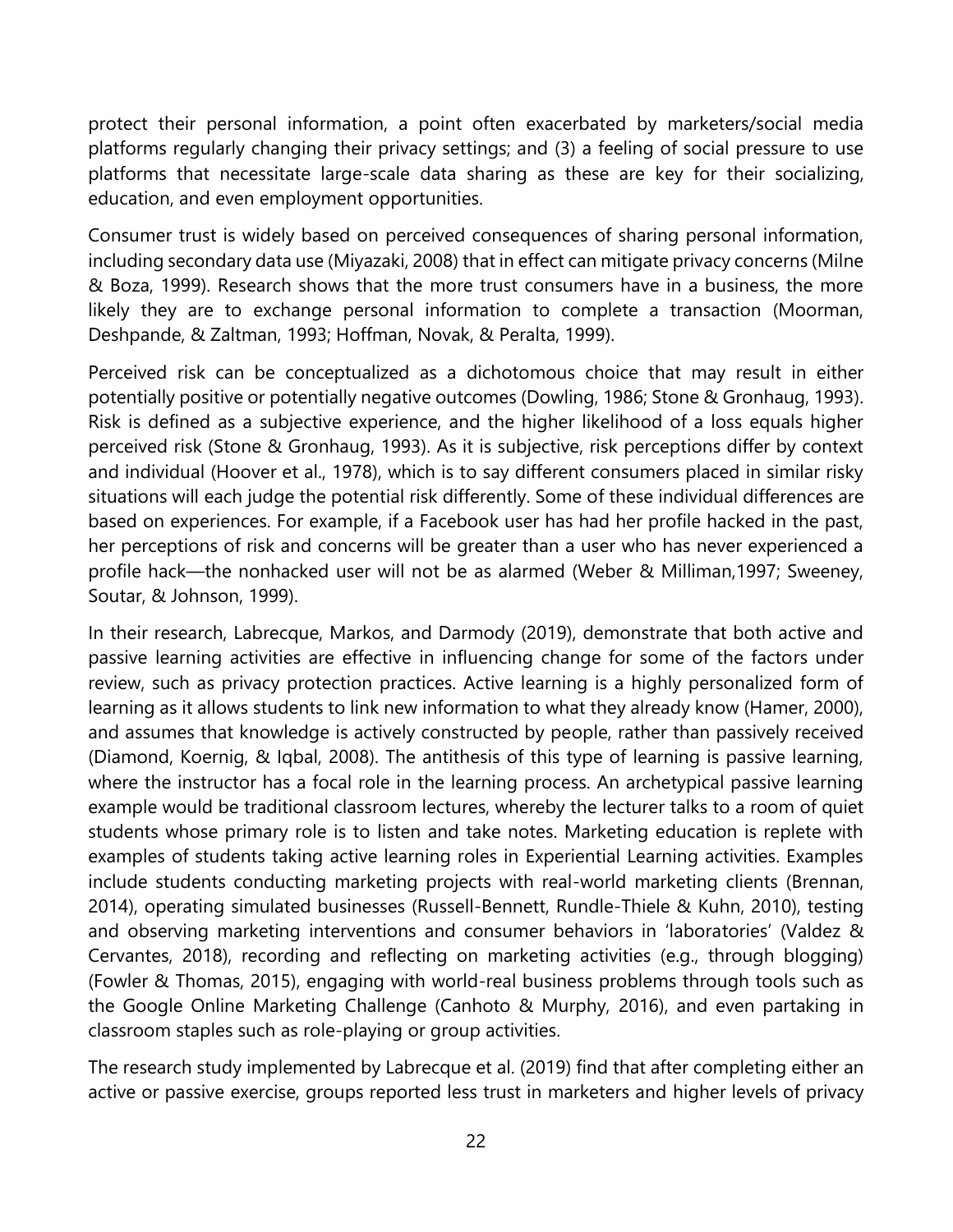risk. In the active learning exercise, students reported a greater increase in perceived risk compared with those students in the passive learning activity. This is perhaps because they encounter this topic through a more personal experience with their own data making the potential privacy risk more salient (McWilliams & Nahavandi, 2006; Baker & Comer, 2012). In fact, one feature of active learning is that it is more personal to the student relative to passive learning (e.g., Hamer, 2000). Passive learning activities, such as the lecture hall example presented earlier, are by design less personal, and less interactive.

Plausibly students, who are considered digital natives, feel that data collection and use are norms in this digital society, and/or that they can control data flow through their privacy settings, which may indeed mitigate their privacy concerns (Labrecque et al., 2011; Aguirre et al., 2015). For instance, social media platforms provide a number of personal settings that users can customize to control what information is visible to their connections, whereby content is blocked from some audiences, but not from others. Still, even as more and more reports show that a majority of Americans have experienced some major data breach and generally do not trust the government or businesses to protect their personal information (FTC, 2017; Olmstead & Smith, 2017), social media usage and digital connectedness, especially in the era of the IoT is unlikely to decrease. The privacy paradox is a tension that consumers will continue to contend with (balance); thus, it is imperative that students are armed with knowledge around personal privacy protocols as well as best business practices that they can carry over to the workplace.

In sum, understanding the many, dynamic privacy issues germane to the current marketplace is more important than ever in this digital age as online information sharing will continue to proliferate in consumers' daily lives, information increasingly exchanged like a commodity, and the monetization of social media websites and models will evolve. Educators should teach and share with students how to best protect their own personal information, and equally important how to act both ethically and business-minded when managing consumer data once in the workplace.

While the challenges of maintaining and protecting privacy are many, understanding and being aware of current privacy practices (in addition to the many social and business implications) are imperative for a comprehensive business education. Through just one exercise (both passive and active examples), scholars underline that the potential for positive learning and change are possible in the classroom, particularly through active learning exercises.

#### **4.5. Certifications in Digital Marketing and Digital Badges**

<span id="page-26-0"></span>An emerging educational tool in marketing and media courses is the integration of third-party certifications that give students an industry credential for current topics or media platforms (i.e., Google, HubSpot, Hootsuite, etc.). To understand the diffusion of these certifications among educators, how they are being integrated, and current perceptions of their effectiveness, Cowley, Humphrey Jr., and Muñoz (2020) conducted a cross-disciplinary survey of 122 college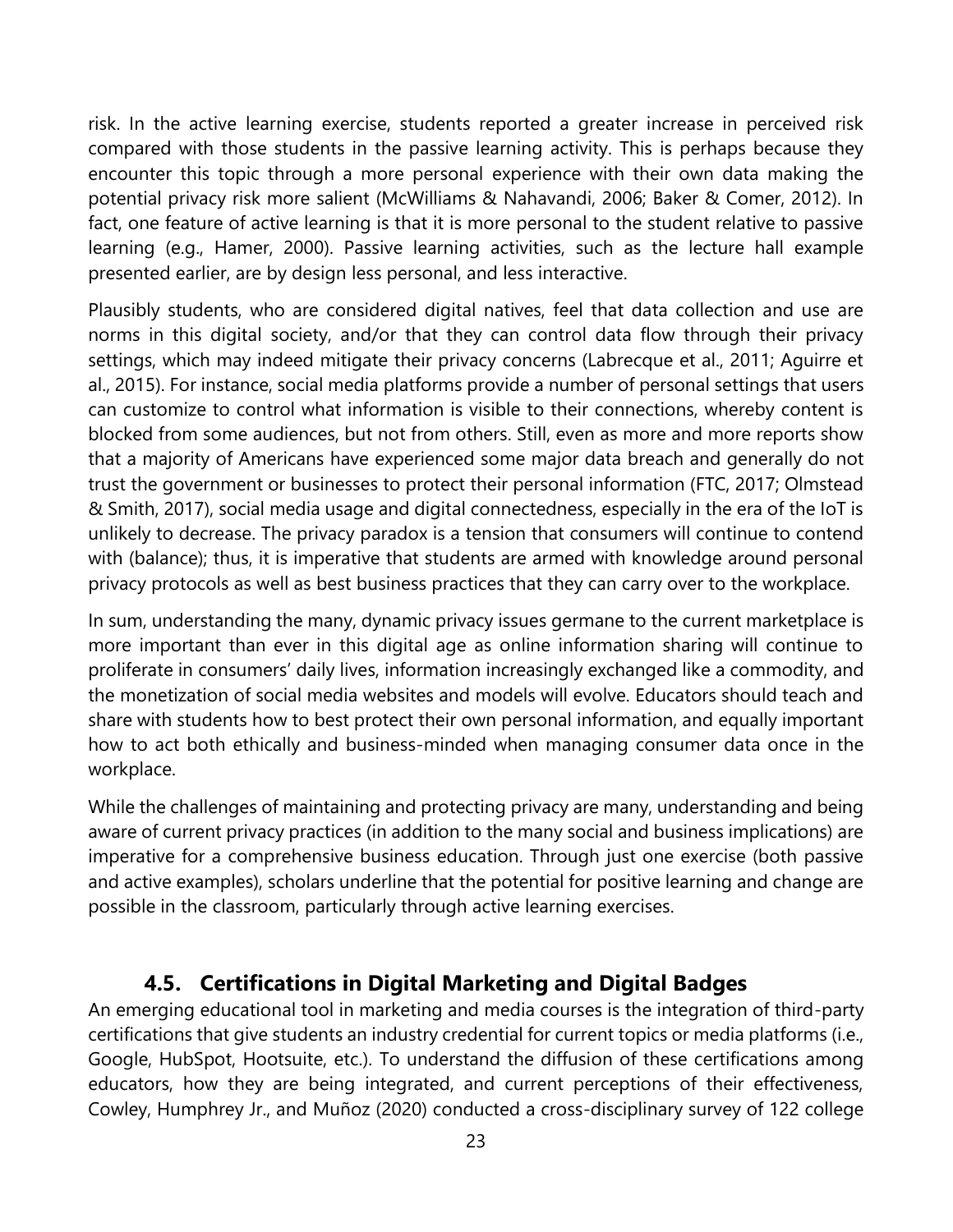faculty who teach digital marketing and media topics. Findings revealed that certifications enjoy high awareness, with a small number receiving higher adoption rates.

To analyse what are truly certificates, it is important to understand the classifications of offerings available to professionals. Cohen (2012) delineates certifications from professional licensures. Certifications are created and administered by vendors and independent entities, while government agencies oversee licensures (Cohen, 2012). The finance and accounting regulatory bodies administer professional licensure exams, such as the Series 7 in the financial industry or the CPA exam in accounting, while third-party certifications are not required for licensure.

However, these offerings can help a job candidate stand out and help existing workers to upskill. Yet there exists significant complexity in the number and formats of certifications available.

Bishop and Frincke (2004) classify professional certifications into three key areas, including vendor-specific certifications, domain-specific certifications, and practical certifications. Vendor-specific certifications are offered by a company, typically focused on mastery of core skills related to a platform or technology offered by that vendor (e.g., Google Ads and Analytics certifications, HubSpot software certifications). Domain-specific certifications focus on a specialized body of knowledge with an emphasis on application in real-world contexts (e.g., Email Marketing and Content Marketing certifications offered by HubSpot).

In conclusion, practicum certifications require the completion of specific tasks versus the general knowledge of a domain. Platform-specific companies, like HubSpot, offer certifications that fit multiple types of certification classifications, with HubSpot Marketing Software Certification, including both domain-specific knowledge and testing, along with practicum elements. In short, many permutations of certification types exist, creating potential complications for students and educators (Cowley, Humphrey Jr., and Muñoz, 2020). The use of certifications in marketing education is new compared with other fields in business, such as project management and information technology. In these other fields, certifications to support self-directed learning and continuing professional development are highly valued. Certifications also fill gaps in both degree offerings and practitioner expectations of program graduates (Fisher et al., 2005; Fawcett & Rutner, 2014).

Several industry organizations are now providing marketing certificates and certification programs. To illustrate, the American Marketing Association offers a Professional Certified Marketer certification in Digital Marketing, Sales Management (American Marketing Association, 2019), and the Professional Certified Marketer. Association of National Advertisers (ANA) offers digitally related certificates and a Certified ANA Marketing Professional (CAMP) certification (Association of National Advertisers, 2020). The National Institute for Social Media (NISM) offers a Social Media Strategist Certification (National Institute for Social Media, 2020), whereas, the Interactive Advertising Bureau (2020) offers three certifications related to digital media.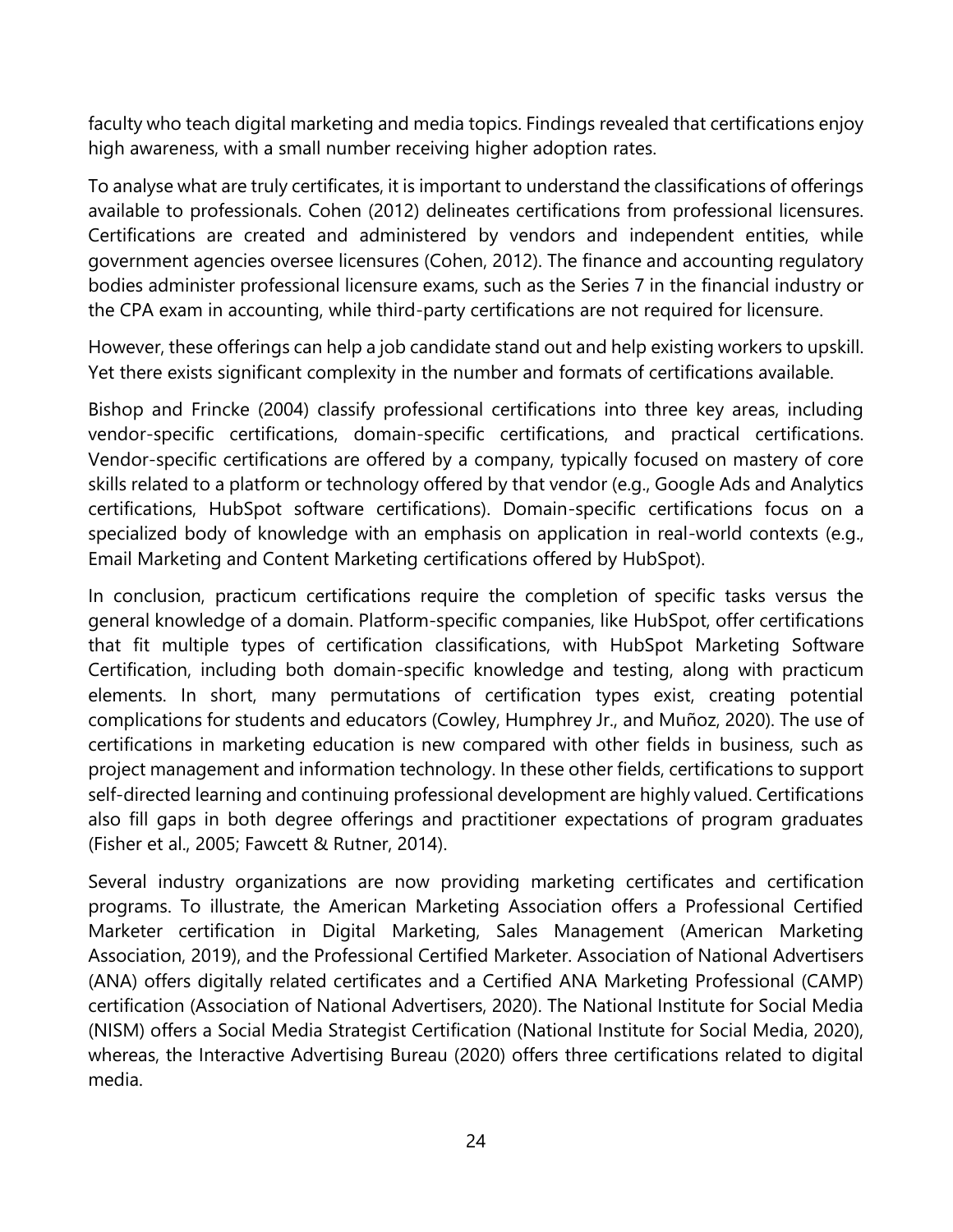For example: Google offered one of the first widely available platform-specific certification programs with its Google Advertising Professional Program; HubSpot offers multiple free domain-specific certifications focused on inbound marketing, including e-mail marketing, content marketing, and social media marketing and two platform-specific certifications with practicum elements for the HubSpot Marketing Software and the HubSpot Sales Software; Brandwatch for Students is a package initiative that includes access to its software platform for monitoring and measuring social media conversation around brands and keywords, as well as a certification exam testing proficiency with the platform; Facebook offers paid certifications under the title of Facebook Blueprint; Hootsuite was another early entrant in its social media platform-specific offering.

The adoption of certifications is consistent with the recent marketing pedagogy call for a "digital-first approach" (Crittenden & Crittenden, 2016; Rohm et al., 2019). Muñoz and Wood (2015) propose that marketing educators have an opportunity to balance conceptual and applied knowledge with the use of industry certifications, and marketing educators are adapting pedagogies to address the needs of digital natives (Crittenden & Peterson, 2019). Indeed, marketing departments are adapting. As of 2019, 73% of all institutions offer at least one digital marketing course, with 37% offering more than one course focused on digital topics (Langan et al., 2019), and this penetration is only likely to continue.

Staton (2016) provided early recommendations for the use of certifications in digital marketing courses, tying certification materials from Hootsuite, HubSpot, and Google to industry talent needs to improve assessment and student job placement. Similar to other business disciplines, marketing certifications signaln achievement of skills or a baseline knowledge to the hiring manager (Goldring, 2017), and Kinsky et al. (2016) found that including certifications on personal branding and résumés often opened the door to interviews and signaled a willingness to learn. As with the other disciplines previously discussed, certifications pair effectively with applied assignments, such as leveraging Google Ad Grants to apply skills from the certifications (Clarke et al., 2018). Moreover, according to a recent study by Payscale, Google Ads and Analytics certifications have been associated with salary bumps and are considered to be "expected knowledge" for digital marketers (White, 2017).

Digital and social media advancements will continue to spur sizable change for educators (Crittenden & Crittenden, 2015). Accordingly, Zahay et al. (2019) found that educators perceive digital marketing courses to be more challenging to prepare compared with traditional marketing courses. Certifications are one way educators can keep up with the pace of change, as 48% of educators polled learn about digital marketing from past industry experience and 37% learn from online resources like certifications (Zahay et al., 2019).

While these tools have been helpful to educate the educator, they aid in reducing the scope of course preparation, especially for educators who need up-to-date content that facilitates a flipped-classroom approach (Spiller & Tuten, 2019). Furthermore, educators may save time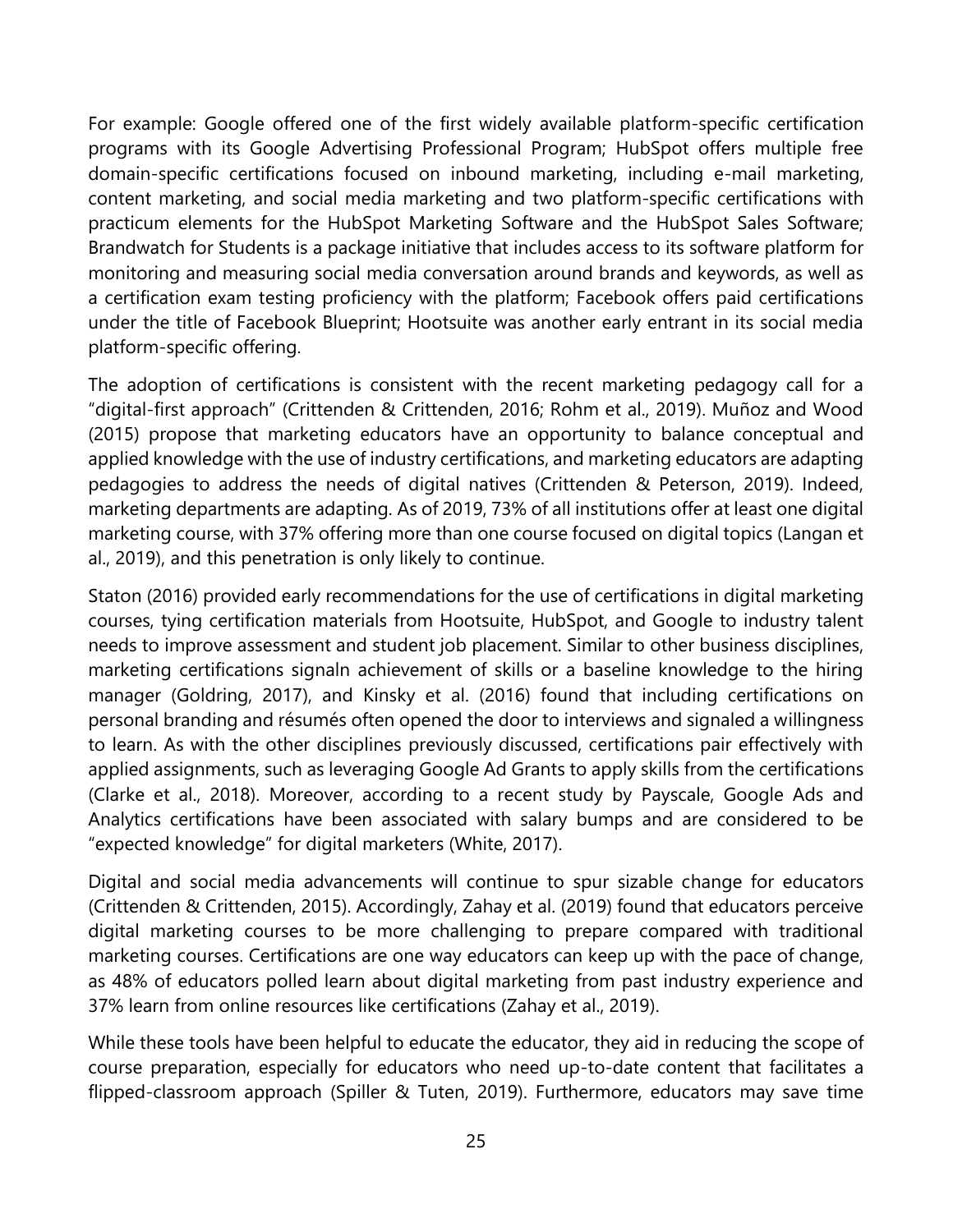leveraging certification materials instead of developing custom material, and these educators may enjoy perceptions of higher credibility for the course (Spiller & Tuten, 2019). These tools also aid educators in providing students with marketplace signals in the form of third-party verified skills attainment (Honea et al., 2017) and personal branding efforts (Kinsky et al., 2016).

The pedagogical use and value of certifications and certification exams is a nascent area of research in marketing. Individual instructors report positive student perceptions and benefits from achieving certifications in class (Kinsky et al., 2016; Key et al., 2019; Kim et al., 2019; Laverie et al., 2020), while others find that certified students may not reap all of the purported benefits to certification (Hartman & Andzulis, 2019).

Research has also begun to examine the potential benefits to instructors who use digital marketing certifications and how instructors might effectively integrate these into a course curriculum. These perspectives propose that incorporating certifications is cost-effective, timeefficient, and more relevant for students in facilitating their preparation for industry, all while increasing instructor efficacy through continuing education (Goldring, 2017; Spiller & Tuten, 2019).

A study conducted by Humphrey Jr., Laverie, and Muñoz (2020) explores the potential of using digital badges as a learning platform. Digital badges provide a visual depiction of a learned skill to employers, typically earned in a virtual learning environment and containing metadata on the context, meaning, and the results of the learning activity (Gibson et al., 2015). Badges incentivize and engage learners, identify progress, and signal achievement (Gibson et al., 2015). Scholars have proposed badges as a worthwhile extension of other types of hands-on marketing learning tools (Saxton, 2015; Cadotte, 2016). Badges have industry awareness, and their completion can be publicly communicated and understood by hiring managers. However, research outlining the use of badges in the marketing education literature is scant, nor does any marketing-focused research explore the efficacy and student outcomes from a marketing technology–focused digital badge learning platform.

Humphrey Jr., Laverie, and Muñoz (2020) analyse Salesforce Trailhead badges as an experiential learning option. Salesforce has created Salesforce Trailhead, a platform for online learners that offers a free, module-based program with digital badges organized by role, skill level, and functional area (Salesforce, 2019e). Modules may be conceptual with knowledge checks or conceptual with a practicum component. Practicums can include completing projects, such as creating an Amazon Alexa skill, designing analytics dashboards, or configuring customer CRM forms (Salesforce, 2019b). Projects are quick to complete for students, with estimates of the time investment varying from 15 minutes to 2½ hours. This type of online learning platform for marketing technology provides a useful resource for marketing educators. First, it includes vital areas of digital marketing knowledge that are in demand by industry, including e-commerce, community, analytics, artificial intelligence, sales and sales management, CRM, Internet of Things, and the integrated Marketing Cloud platform (Salesforce, 2019e). The platform further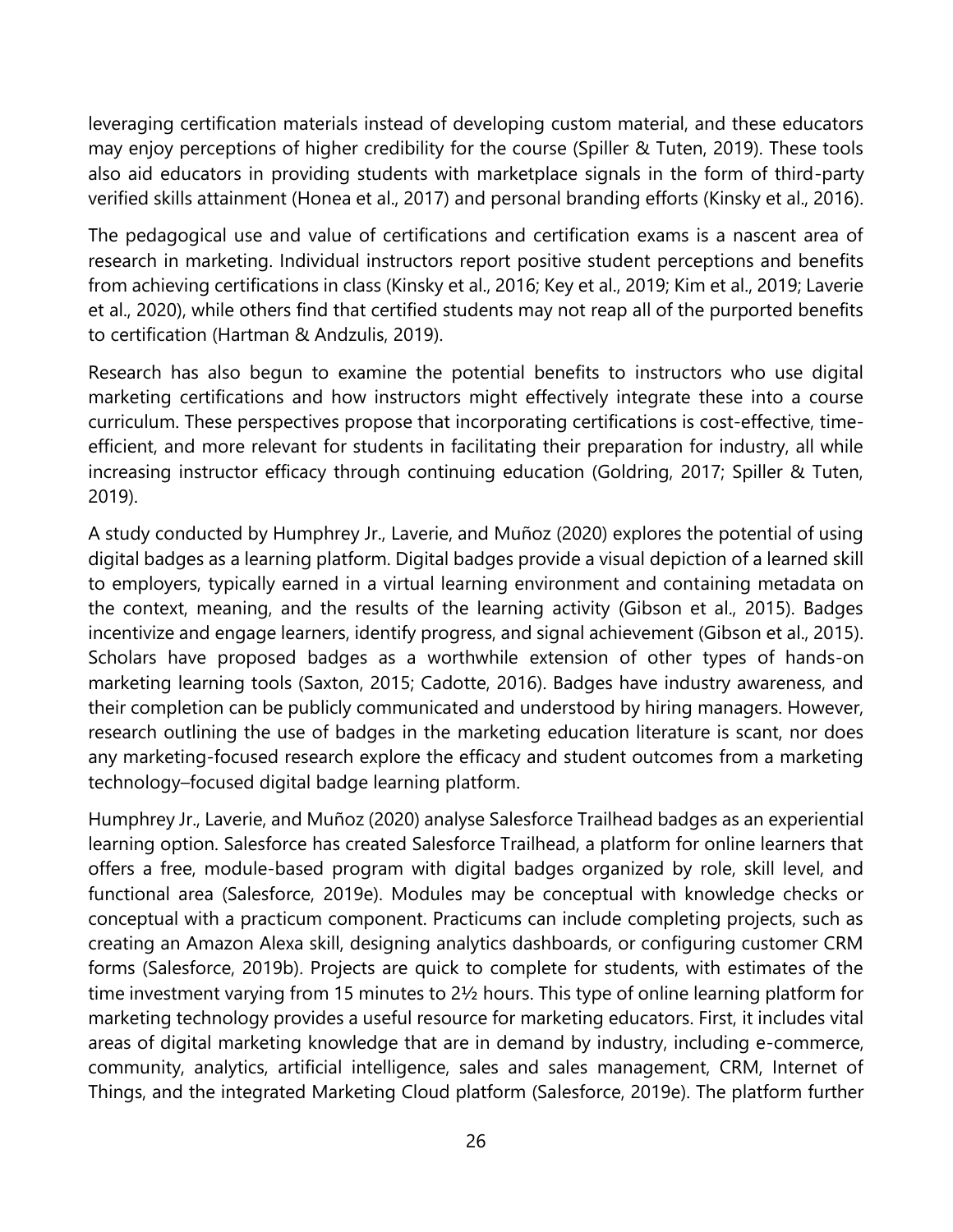breaks out modules by role (admin, business user, developer) and current skill level (from beginner to advanced). Furthermore, faculty can create a Trailmix, which is a playlist-type collection of badges for students to complete. This capability allows faculty to choose precisely the content that matches a course and its learning objectives. Most other technology companies that provide learning resources lack this ability to focus content, requiring completion of all modules to earn a certification, providing more flexibility for marketing educators. Another feature of the learning platform is the use of gamification, with users earning badges and points with achievement levels (from Scout to Ranger).

Salesforce offers two additional learning sequences, including Trails and Superbadges. The company-curated trails provide a cohesive learning path focused on a concept or Marketing Cloud product area that consists of multiple badges (Salesforce, 2019f). At the same time, superbadges combine various modules to signify a higher level of expertise in areas such as analytics, data integration, and service cloud product (Salesforce, 2019d). Thus, faculty can use a guided learning path created by Salesforce (trail) or create a custom playlist of modules that fit a course's goals (Trailmix), providing flexibility and the ability to narrow the focus of the learning activity.

Students felt that certifications and badges related to marketing technology signaled to the marketplace that they had achieved a level of competence in relevant and in demand skills. As marketing and technology continue to converge, more roles will require knowledge of and hands-on experience with marketing technology platforms. Learning resources like Salesforce Trailhead provide flexible and customizable learning activities in the classroom. They can also serve as a faculty development tool.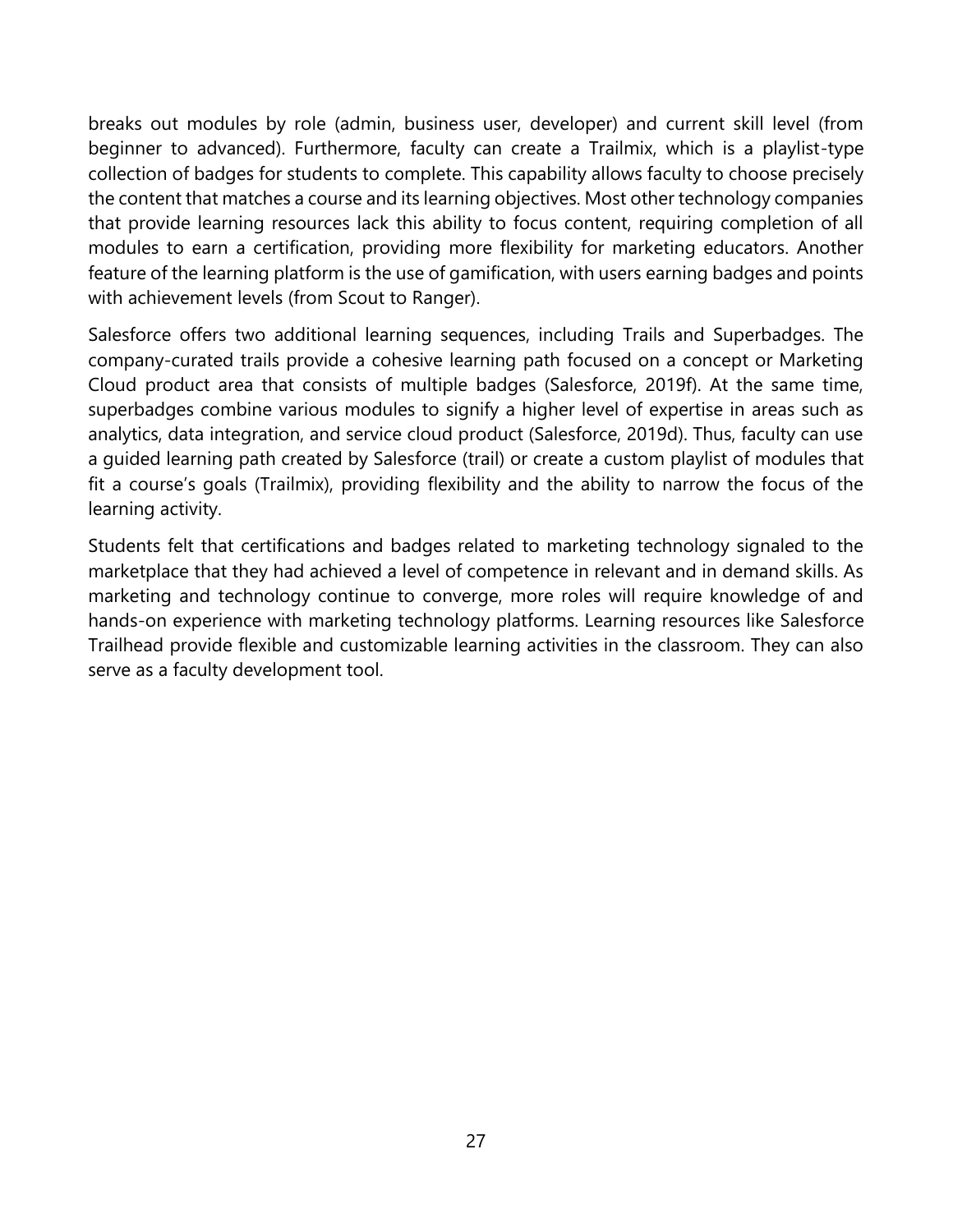## <span id="page-31-0"></span>**5. Conclusions**

The world of professional selling and sales management offers students and university professors alike myriad opportunities and challenges. For example, the professional selling discipline offers tremendous personal and career opportunities for well-prepared college and university graduates. On the firm's website, Humres Technical Recruitment (2017) proposes that "sales is one of the most enduring and versatile occupations on the planet, with a career in sales bringing you endless job options'. The U.S. Bureau of Labor Statistics (2012) reported that there will be more than 980,000 sales and sales-related positions that need to be filled annually through the year 2020.

Selling Power Magazine (2016) reported that the top 200 sales firms in America will seek over half a million new salespeople. This same research showed that the top 30 direct-selling firms employed more salesforces totaling more than 24 million professionals. In 2013, Cummins, Peltier, Erffmeyer and Whalen reported predictions of continuing strong demand for professional salespeople. And the world of professional selling is evolving in the wake of technology and changing consumer decision making.

Canaday (2012) wrote that "social media has become the fastest-adapted new tool to hit professional B2B sales since…well maybe since time began." He also noted that salespeople use social media for a variety of uses, including collaboration with other reps and to work with customers. Agnihotri et al. (2012) concluded that social media tools can be used by salespeople to build social networks and to develop knowledge bases. In their work published in 2015, Moore et. al. found that a 'substantially high' proportion of sales people, and an even higher proportion of sales managers, in both B2B and B2C settings utilized social media for customer relationship management purposes. Featherstonebaugh (2010) reported that in a global survey of salespeople, nearly half of their buyers acknowledged an increase in the role of social media in buying process.

Education today increasingly differs from that at the end of 20th century. We are living in a time of growing implementation of modern information and communication technologies (ICT) into the education of children and adults of all age groups (Hruby, 2008). This trend is called the "Read-Write Web", which is a social software, where everyone publishes resources on the web using simple and open, personal and collaborative publishing tools (O'Reilly, 2005). Cachia (2008) defined "Social software" as those applications that enable a wide range of interaction, collaboration and sharing between users. These include applications for blogging, clipping, instant messaging, forums, web directories, social bookmarking, social networking, multimedia sharing and cataloguing, social cataloguing, social citations, and social gaming, virtual words, wikis, eLearning, etc. Social software applications are based on digital media and digital technologies. As "Digital media" we include any media that exists in a computer-readable format, and can reside on a local device (CD, DVD, Blue Ray, or hard drive), or remote location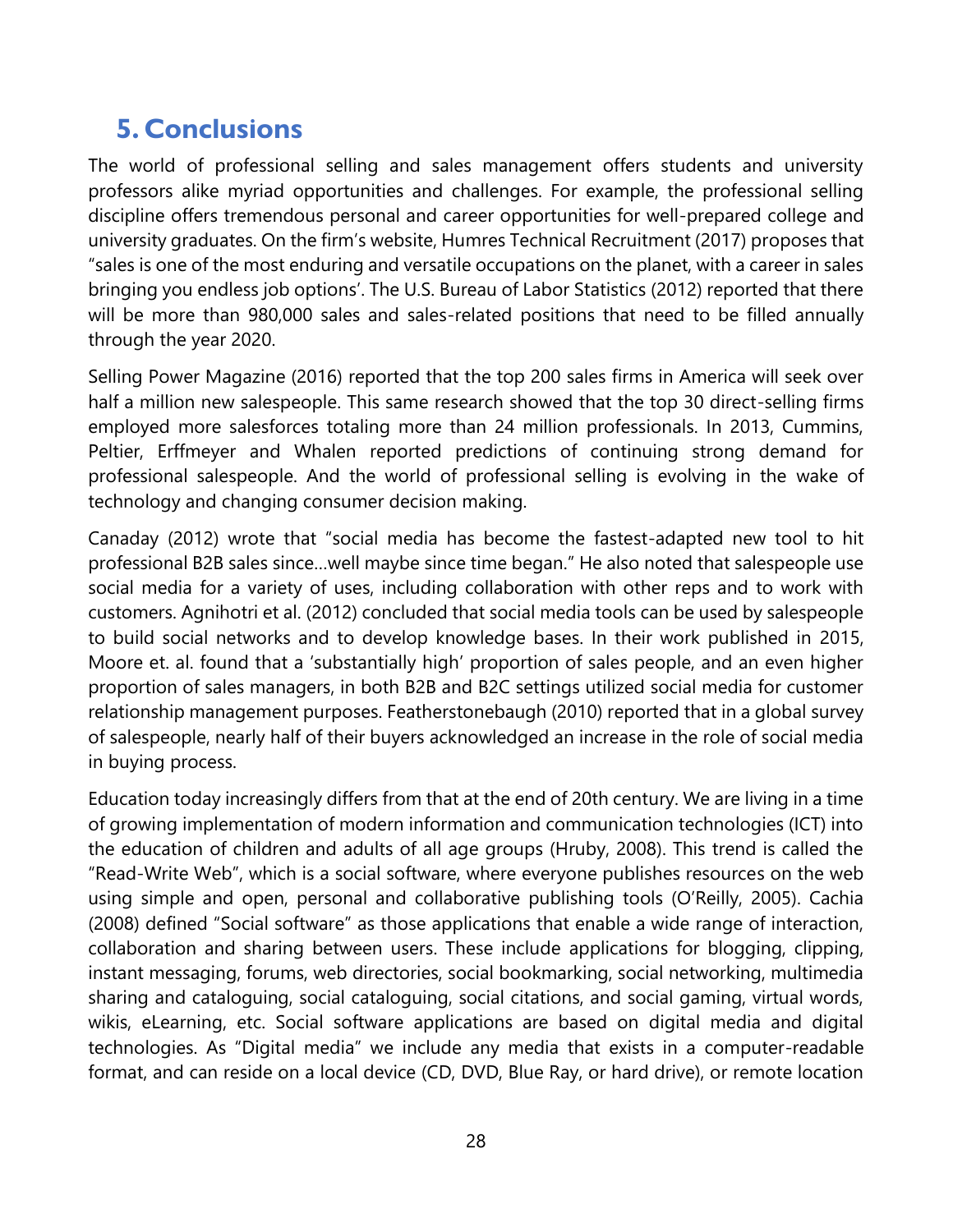(website) (Caputo, Wolf and Borho, 2006). This paper deals with curriculum development, therefore, we will only be considering the role of digital media in education here.

According to Watson and Pecchioni (2011), digital media in education are either demonised or viewed as the panacea for curriculum ills. Hedberg (2011) sees the possibility of using in producing positive learning outcomes, which, in terms of efficiency and usefulness, also confirms the findings of Aberson et al. (2002) and Law, Lee and Yu (2010). On the other hand, Dillenbourg (2000) understands that challenge as reaching a deep understanding of the relationship between technological choices and teaching processes. A similar view of this problem is presented by Mayer (2005), who states that the question "What can we do with multimedia?" is adopting a technology-centred approach that is doomed to fail. This is also confirmed by Young (1995), Huddleston and Unwin (1997), and Joshi et al. (2003), who all say that the teacher (or technology) cannot be in the central position of teaching, but it must be the student. The teacher nowadays has evolved into a "manager of education" or "facilitator", and technology becomes a medium, not the central point. Therefore, the question leading us to a student-centred approach, with proper use of digital media, should be how, or whether, to adapt digital media designs to help students more (Mayer, 2005). There are several ways to answer Mayer's question. One of them offers the traditional methods of learning and education enhanced with new forms and learning methods, using digital media (Polackova and Jindrova, 2010). This is supported by Dillenbourg (2000), who sees the virtual learning environment as not only integrating a variety of digital media, but also integrating all the physical tools that can be found in a classroom (Dillenbourg, 2000):

A variety of non-computerised learning resources: physical tools, instruments, books, etc.

A variety of interactions that are not computer-mediated: face-to-face discussion among students, lectures by the teacher, group discussions, including traditional media such as letters, TV, phone, fax, etc.

A variety of activities that are not computer-based: field trips, role playing, etc.

So, according to Dillenbourg (2000), there is no need to draw a boundary between the physical and virtual worlds: the key is to integrate them, not to separate them.

In university level sales education, the importance and effectiveness of experiential learning has been recognized and is being emphasized. Chapman, Schetzsle and Wahlers (2016) introduced an innovative experiential pedagogy for the teaching of sales management and professional selling skills. In their Marketing Education Review manuscript, Alavrez et. al., (2015) reported that a structured experiential simulation in a professional selling course improved students' critical thinking skills. Described as an innovative and highly flexible pedagogy used in sales courses, Hawes and Foley (2006) introduced Professional Activity Reports (emphasizing professional involvement, oral presentation, and written communication) and found them to be a key factor in enhancing the student learning experience. Within experiential learning the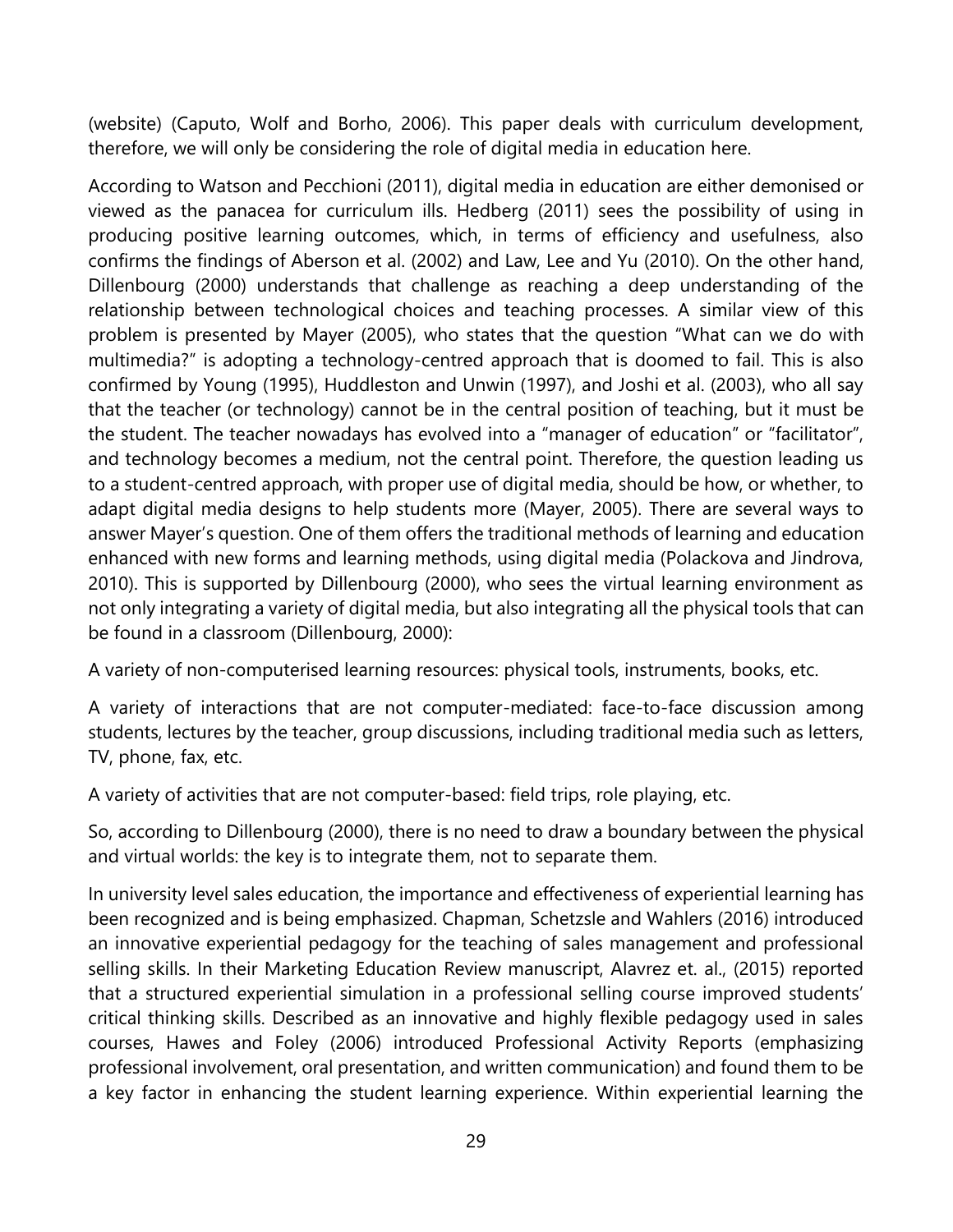authors (Cummins et al., 2013, p. 71) noted, "Today's Generation Y students respond positively to experiential learning and the opportunity to garner business experience while still in school."

To improve student learning, educators must understand as much as possible about how students learn (Byrne et al., 2002; Byrne & Willis, 2008). The major marketing education journals devote a good deal of space to publications whose focus is to enhance student learning (Boyer et al., 2014; Delpechitre & Baker, 2017; Diamond et al., 2008; Labrecque et al., 2019; Vander Schee, 2011; Zarzosa, 2018). Also featured are reflective pieces that question and assess the relevance of current program content and the manner in which it is delivered (Dahl et al., 2018). These periodic self-assessments are critical to high-quality marketing education, as instructors strive to achieve the optimal balance between imparting conceptual knowledge and building the applied skills required of students to obtain good jobs and grow as professionals (Honea et al., 2017; Schlee & Harich, 2010; Schlee & Karns, 2017). For over four decades, researchers in higher education have explored the existence of different approaches to learning based on the seminal work of Marton and Säljö (1976) and scale development by Entwistle et al. (1979).

There is strong evidence for the practice of three distinct approaches: a surface approach, driven by rote learning without self-reflection; a deep approach, centered on comprehension of course material and seeking to relate ideas; and a strategic approach, based on the intention to achieve the highest possible grades (Entwistle et al., 2000; Entwistle et al., 2013). Lucas (2001) contends that learning approach inquiries within a disciplinary context would be of value.

It is important to develop a deeper understanding of marketing and sales students' approaches to learning and educators' methodologies of teaching. To achieve this goal, a review of the extant literature about some of the most relevant learning approaches is presented. It is crucial to strengthen dialogue between academic research and education systems to set up monitoring activities and to support teachers' reflection and learning from the work accomplished (Olimpo et al., 2010).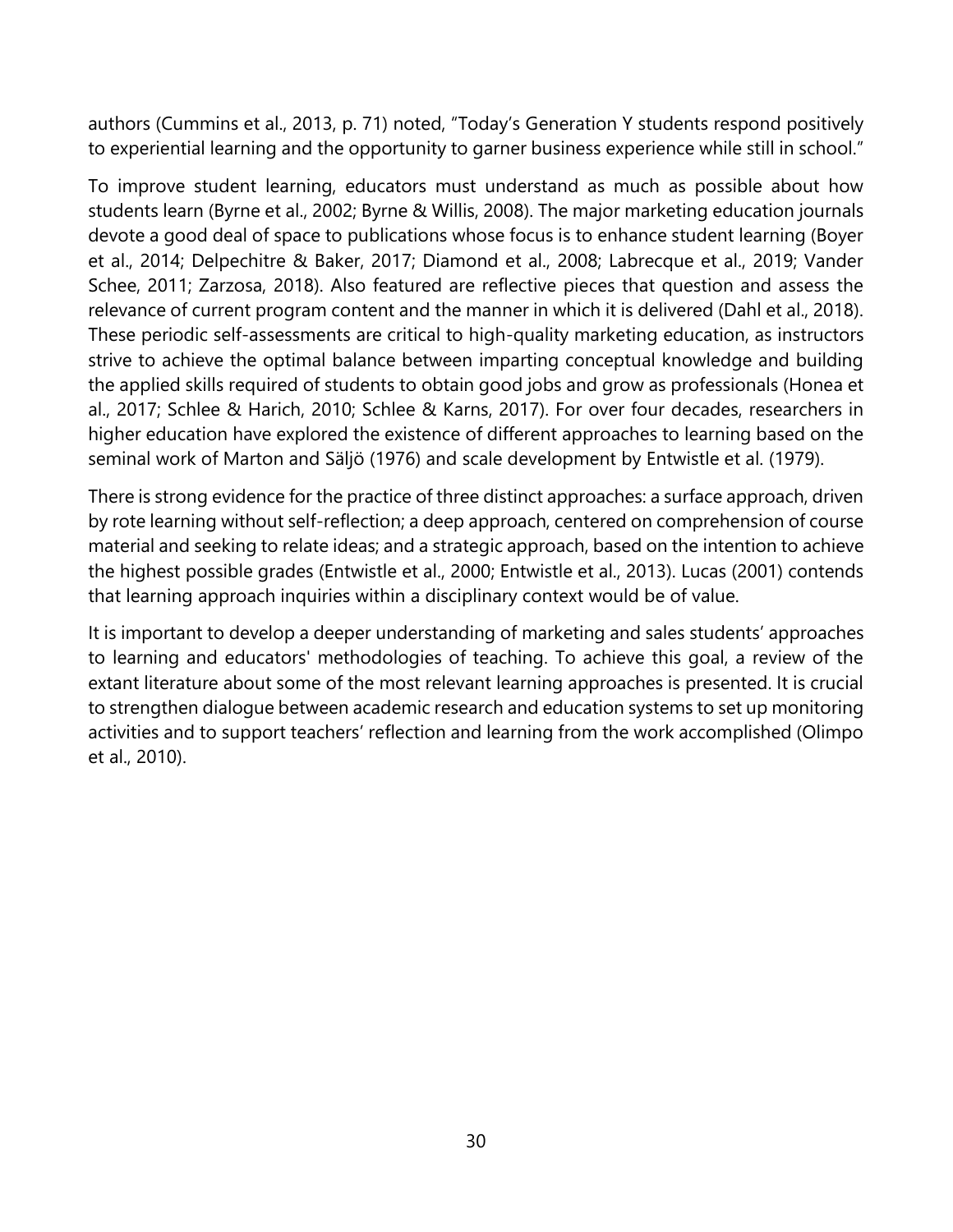### <span id="page-34-0"></span>**References**

Ackerman, D. S., Yang, J. (2020). Does That a Really Make Up for the C? Student Reaction to Above- and Below-Average Grades. Journal of Marketing Education, 1-12.

Ayling, A., Price, M., Tucker, B., & Vellner, T. (Eds.). (2015). Reimaging business education: A world of ideas. Boston, MA: Boston University Questrom School of Business. Retrieved from <http://questromworld.bu.edu/businesseducationjam/>

Barr, T. F., & McNeilly, K. M. (2002). The value of students' classroom experiences from the eyes of the recruiter: Information, implications, and recommendations for marketing educators. Journal of Marketing Education, 24, 168-173.

Boal, A. (1995). The rainbow of the desire: The Boal method of theatre and therapy. London, England: Routledge.

Bove, L. L., & Davies, W. M. (2009). A case study of teaching marketing research using clientsponsored projects: Method, challenges, and benefits. Journal of Marketing Education, 31, 230- 239.

Burns, A. C. (1990). The use of live case studies in business education: Pros, cons, and guidelines. In J. W. Gentry (Ed.), Guide to business gaming and experiential learning (pp. 201-205). London, England: Kogan.

Cardinali S. (2019). Contemporary Professional Selling. Percorsi di ricerca e riflessioni sul nuovo ruolo dei professionisti delle vendite. Milan, FrancoAngeli, 43-66.

Chaker., N. N., Dixon, A. L., Hill, K. E. (2020). The Path to Sales Center Leadership: Key Differences Between Academic and Practitioner Leaders. Journal of Marketing Education, 1-10.

Cowley, S., Humphrey Jr., W., Muñoz, C. (2020). Industry Certifications in Digital Marketing and Media Education: An Examination of Perceptions and Use Among Educators. Journal of Marketing Education, 1-15.

Crittenden, V. L., & Peterson, R. A. (2019). Keeping the marketing curriculum current in an era of digital disruption. Journal of Marketing Education, 41(2), 75-76. <https://doi.org/10.1177/0273475319849652>

Cummins, S., Nielson, B., Peltier, J. W., Deeter-Schmeltz, D. (2020). A Critical Review of the Literature for Sales Educators 2.0. Journal of Marketing Education, 1-19.

Cummins, S., Peltier, J. W., Erffmeyer, R., Whalen, J. (2013). A Critical Review of the Literature for Sales Educators. Journal of Marketing Education 35 (1), pp. 68-78.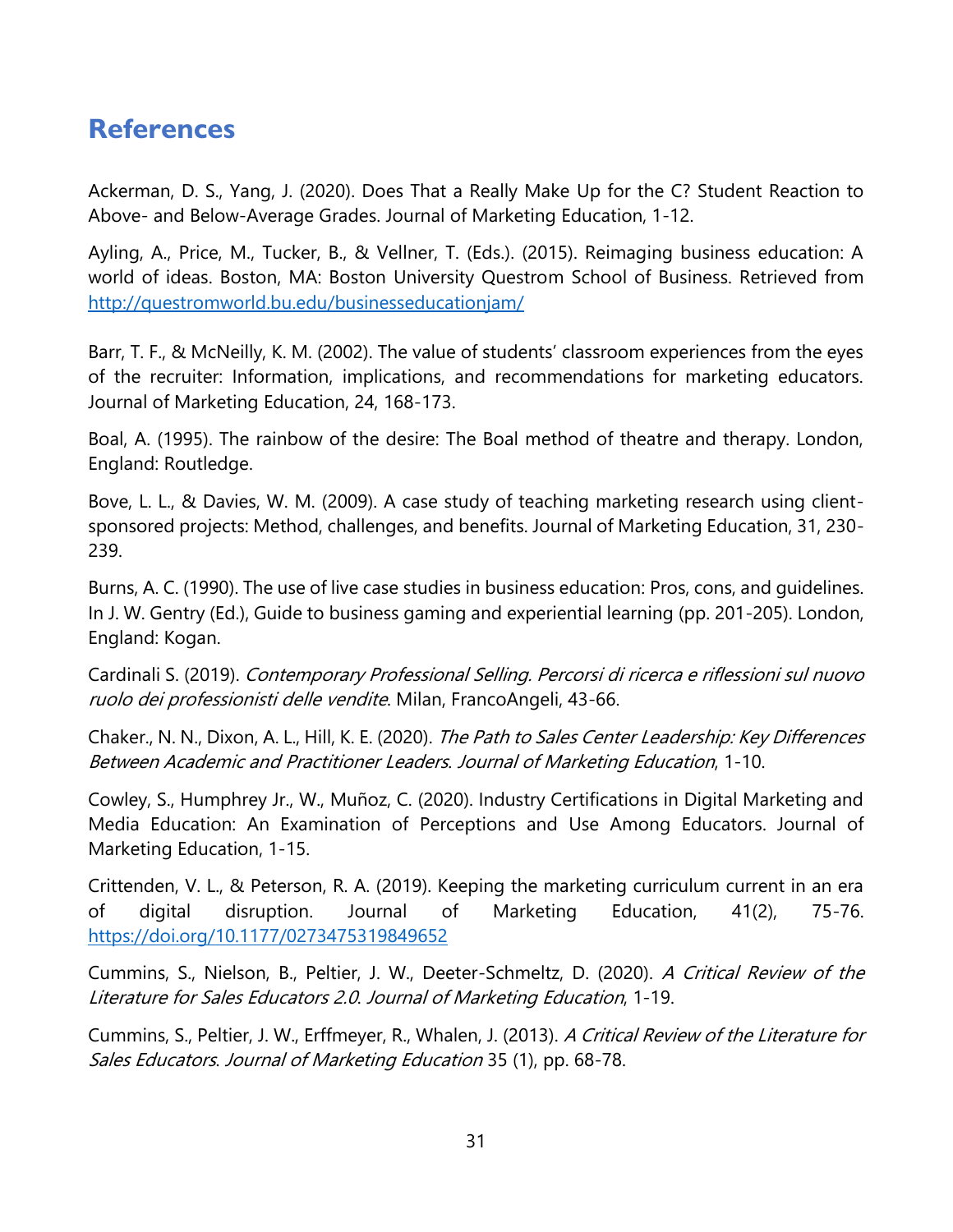de los Santos, G., & Jensen, T. D. (1985). Client-sponsored projects: Bridging the gap between theory and practice. Journal of Marketing Education, 7(2), 45-50.

Deeter-Schmelz, D., Kennedy, K. N. (2011). A Global Perspective on the Current State of Sales Education in the College Curriculum. Journal of Personal Selling & Sales Management, vol. XXXI, no. 1, pp. 55-75.

Diamond, N., Koernig, S. K., & Iqbal, Z. (2008). Uniting active and deep learning to teach problem-solving skills: Strategic tools and the learning spiral. Journal of Marketing Education, 30, 116-129.

Dugan, R., Rangarajan, D., Davis, L., Bolander, W., Pullins, E. B., Deeter-Schmelz, D., LeBon, J., Agnihotri R. (2020). Sales management, education, and scholarship across cultures: early findings from a global study and an agenda for future research. Journal of Personal Selling & Sales Management, 1-15.

Dwyer, F. R., Schurr, P. H., & Oh, S. (1987). Developing buyer-seller relationships. Journal of Marketing, 51, 11-27.

Faranda, W. T., Clarke, T. B., Clarke III, I. (2020). Marketing Student Perceptions of Academic Program Quality and Relationships to Surface, Deep, and Strategic Learning Approaches. Journal of Marketing Education, pp. 1-16.

Favia, M. J., Welliver, M. (2019). To master something, teach it: An innovation for a sales management course. Journal of Instructional Pedagogies. Vol. 22, pp. 1-11.

Fawcett, S. E., & Rutner, S. M. (2014). A longitudinal view of supply chain education: Assessing the challenge of retaining relevance in today's dynamic marketplace. International Journal of Logistics Management, 25(1), 180-201. https://doi.org/10.1108/IJLM-07-2012-0061

Fisher, D. J., Schluter, L., & Toleti, P. K. (2005). Project management education and training process for career development. Journal of Construction Engineering and Management, 131(8), 903-910. https://doi.org/10.1061/(ASCE)0733-9364(2005) 131:8(903)

Goldring, D. (2017). Pathways for 21st century learners: Integrating industry-based certifications into the marketing curriculum. Journal of Higher Education Theory and Practice, 17(1), 33- 38.

Hagan, L. M. (2012). Fostering experiential learning and service through client projects in graduate business courses offered online. American Journal of Business Education, 5, 623-632.

Hammond, R. W. (2020). Sales Student Preconceptions and a Novel Approach to Sales Curriculum Mapping: Insights, Implications, and Application for Sales Educators. Journal of Marketing Education, pp. 1-20.

Hartman, K. B., & Andzulis, J. (2019). Industry-based certificates: Student perceptions of benefits. Research in Higher Education Journal, 36, 1-10.<https://files.eric.ed.gov/fulltext/EJ1204026.pdf>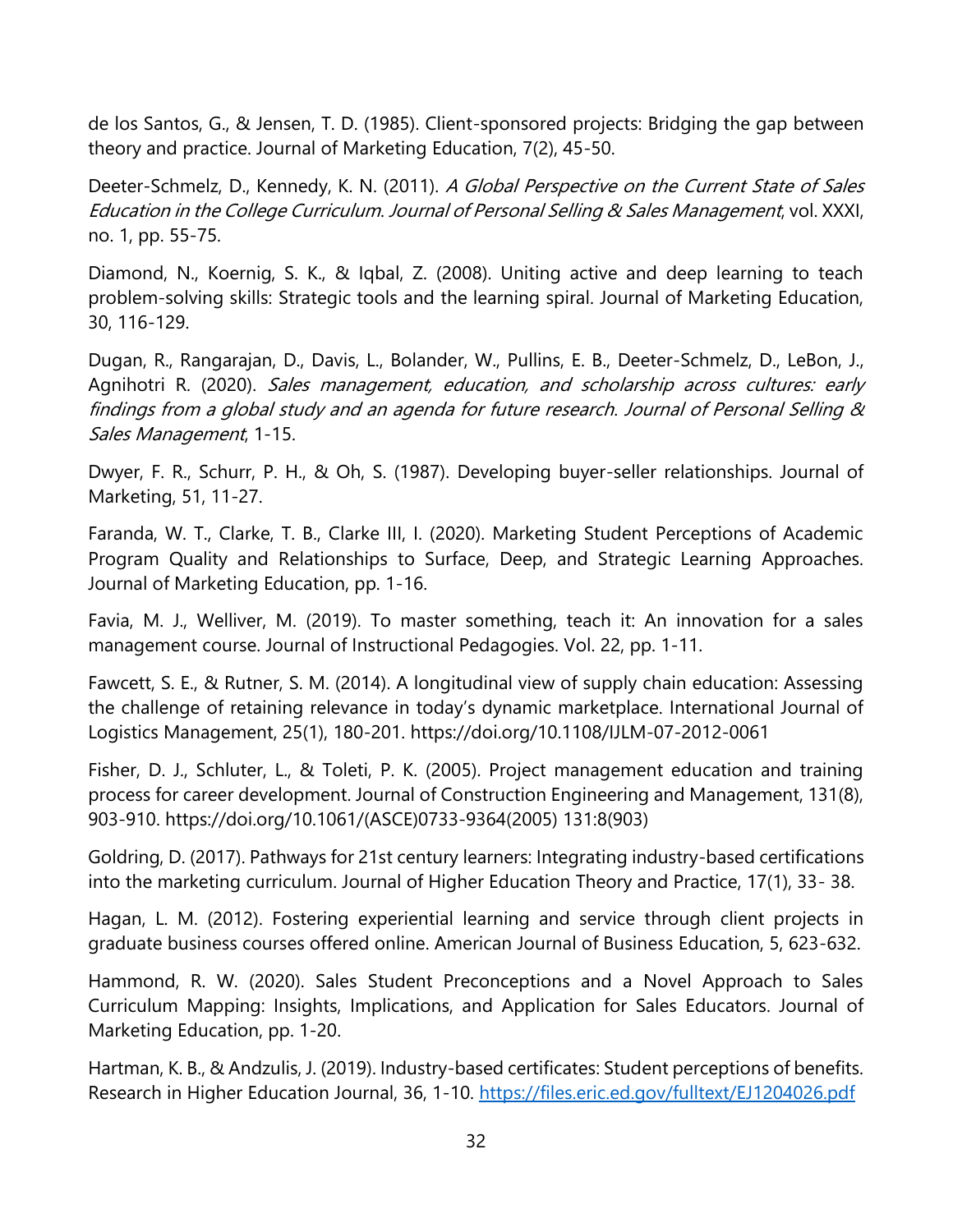Heikkinen, H. (2002). Draaman maailmat oppimisalueina: Draamakasvatuksen vakava leikillisyys [Drama worlds as learning areas – the serious playfulness of drama education] (Jyväskylä Studies in Education, Psychology and Social Research 201). Jyväskylä, Finland: University of Jyväskylä.

Humphrey Jr., W., Laverie, D., Muñoz, C. (2020). The Use and Value of Badges: Leveraging Salesforce Trailhead Badges for Marketing Technology Education. Journal of Marketing Education, 1-18.

Humphrey Jr., W., Laverie, D., Shields, A. (2019). Exploring the Effects of Encouraging Student Performance With Text Assignment Reminders. Journal of Marketing Education, 1-12.

Kinsky, E. S., Freberg, K., Kim, C., Kushin, M., & Ward, W. (2016). Hootsuite University: Equipping academics and future PR professionals for social media success. Journal of Public Relations Education, 2(1), 1-18. https://aejmc.us/jpre/2016/02/15/hootsuite-university-equippingacademics-and-futurepr-professionals-for-social-media-success/

Koponen, J., Julkunen, S. (2015). Theoretical Principles of Simulation-Based Sales Communication Training. Simulation & Gaming. Vol. 46 (2), 137-147.

Koponen, J., Julkunen, S., Asai, A., (2019). Sales communication competence in international B2B solution selling. Industrial Marketing Management 82, 238-252.

Labrecque, L. I., Markos, E., Darmody, A. (2019). Addressing Online Behavioral Advertising and Privacy Implications: A Comparison of Passive Versus Active Learning Approaches. Journal of Marketing Education, 1-16.

Lee, N., Sandfield, A., & Dhaliwal, B. (2007). An Empirical Study of Salesperson Stereotypes Amongst UK Students and their Implications for Recruitment. Journal of marketing Management, 23(7-8), 723-744.

Lemken, R., Siguaw, J. A. (2019). The Use of Interest-Inventory Measurements in Marketing Education: Improving MBA Student Team Effectiveness. Journal of Marketing Education, 1-16.

Liu, A. H., Leach, M. P. (2001). Developing Loyal Customers with a Value-adding Sales Force: Examining Customer Satisfaction and the Perceived Credibility of Consultative Salespeople. Journal of Personal Selling & Sales Management, vol. XXI, no. 2, pp. 147-156.

Loe, T., Inks, S. (2014). The Advanced Course in Professional Selling. Journal of Marketing Education. Vol. 36(2), 182-196.

Magnotta, S. R. (2018). Can You Hear Me Now? An Innovative Experiential Learning Module to Prepare Tomorrow's Inside Salespeople. Marketing Education Review. 28:2, 75-79.

Magnotta, S. R., Peev, P., Steffes, E. (2020). Everyone's a Winner: The Initiation and Effectiveness of an Intracollegiate Sales Competition. Journal of Marketing Education, 1-14.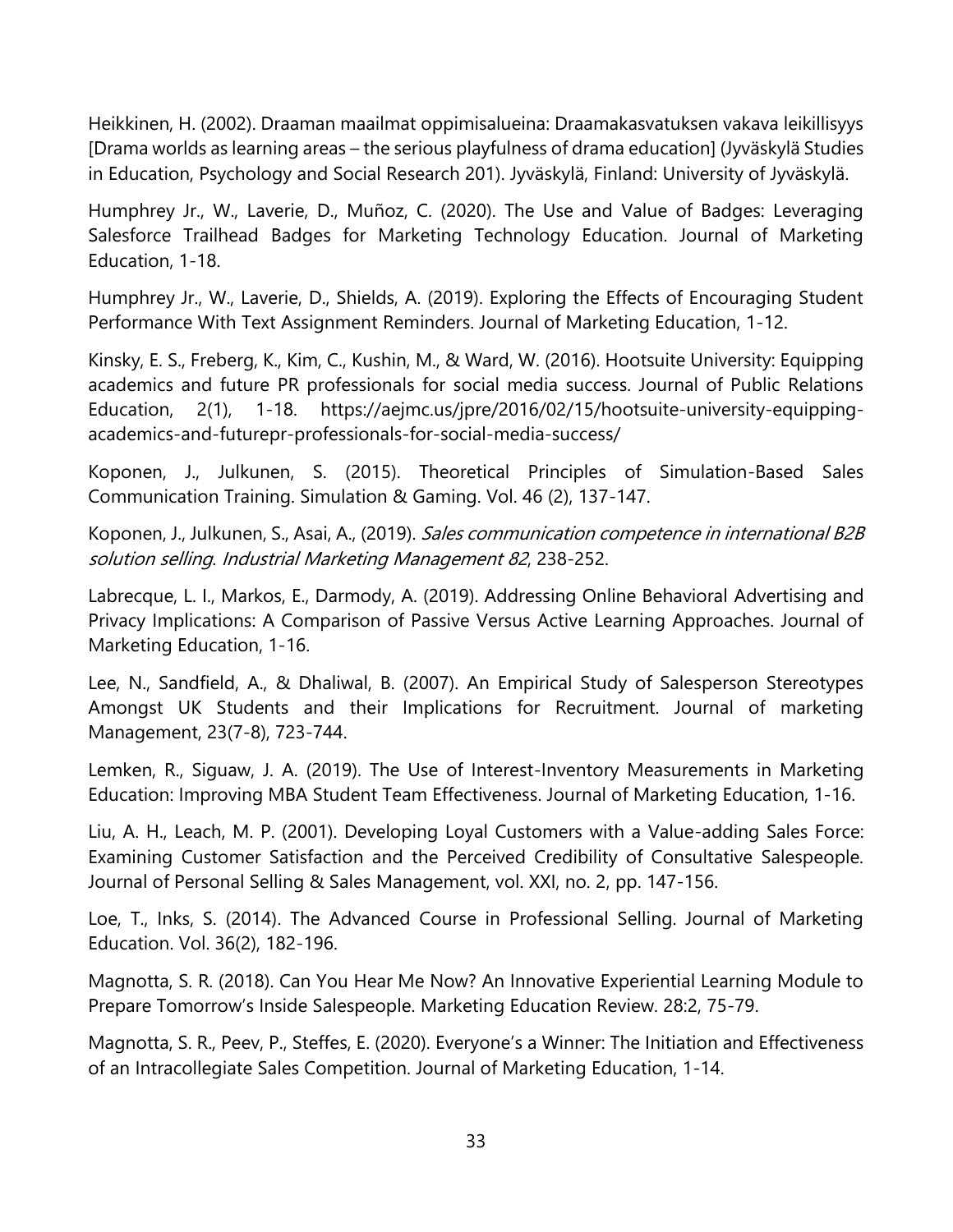Margulis, S. T. (2003). On the status and contribution of Westin's and Altman's theories of privacy. Journal of Social Issues, 59, 411-430.

Moorman, C., Deshpande, R., & Zaltman, G. (1993). Factors affecting trust in market research relationships. Journal of Marketing, 57, 81-101.

Mullen, L. G., Larson, L. R. L. (2016). Analyzing the Impact of a Sales Shadowing Program: Process and Outcomes. Journal of Advancement of Marketing Education. Vol. 24, Special Issue in Sales Education.

O'Reilly, K. A. (2015). When Theory Meets Practice: A New Approach for Teaching Undergraduate Sales Management Courses. Marketing Education Review. 25:1, 3-8.

O'Toole, J. (1992). The process of drama: Negotiating art and meaning. London, England: Routledge.

Oh, H., & Polidan, M. (2018). Retail consulting class: Experiential learning platform to develop future retail talents. Journal of Marketing Education, 40, 31-46.

Olimpo, G., Bottino, R. M., Earp, J., Ott, M., Pozzi, F., & Tavella, M. (2010). Pedagogical Plans as Communication Oriented Objects. Computers & Education, 55(2), 476-488.

Østern, A.-L., & Heikkinen, H. (2001). The aesthetic doubling. A central concept for the theory of drama education? In B. Rasmussen, T. Kjølner, V. Rasmusson, & H. Heikkinen (Eds.), Nordic voices in drama theatre and education (pp. 110-123). Bergen, Norway: IDEA Publications.

Owens, A., & Barber, K. (2001). Mapping drama. Carlisle, UK: Carel Press.

Pelletier, M. J., Hopkins, K. H. (2018). Intercollegiate Role-Play: Creating a Sense of Reality and Uncertainty in the Sales Classroom. Journal of Advancement of Marketing Education. Vol. 26, Special Issue on teaching Innovations in Sales Education.

Peltier, J., Deeter-Schmeltz, D. (2020). Sales Education and Training 2.0. Journal of Marketing Education, 1-3.

Rainie, L. (2018). Americans' complicated feelings about social media in an era of privacy concerns. Retrieved from http://www.pewresearch.org/fact-tank/2018/03/27/americanscomplicated-feelings-about-social-media-in-an-era-of-privacyconcerns/

Rainie, L., & Anderson, J. (2017b). The Internet of things connectivity binge: What are the implications? Retrieved from http://www.pewinternet.org/2017/06/06/the-internet-of-thingsconnectivity-binge-what-are-the-implications/

Rippé, C. B. (2015). Show and Sell: Teaching Sales Through Hands-on Selling. Marketing Education Review. Vol. 25, no. 1, pp. 15-19.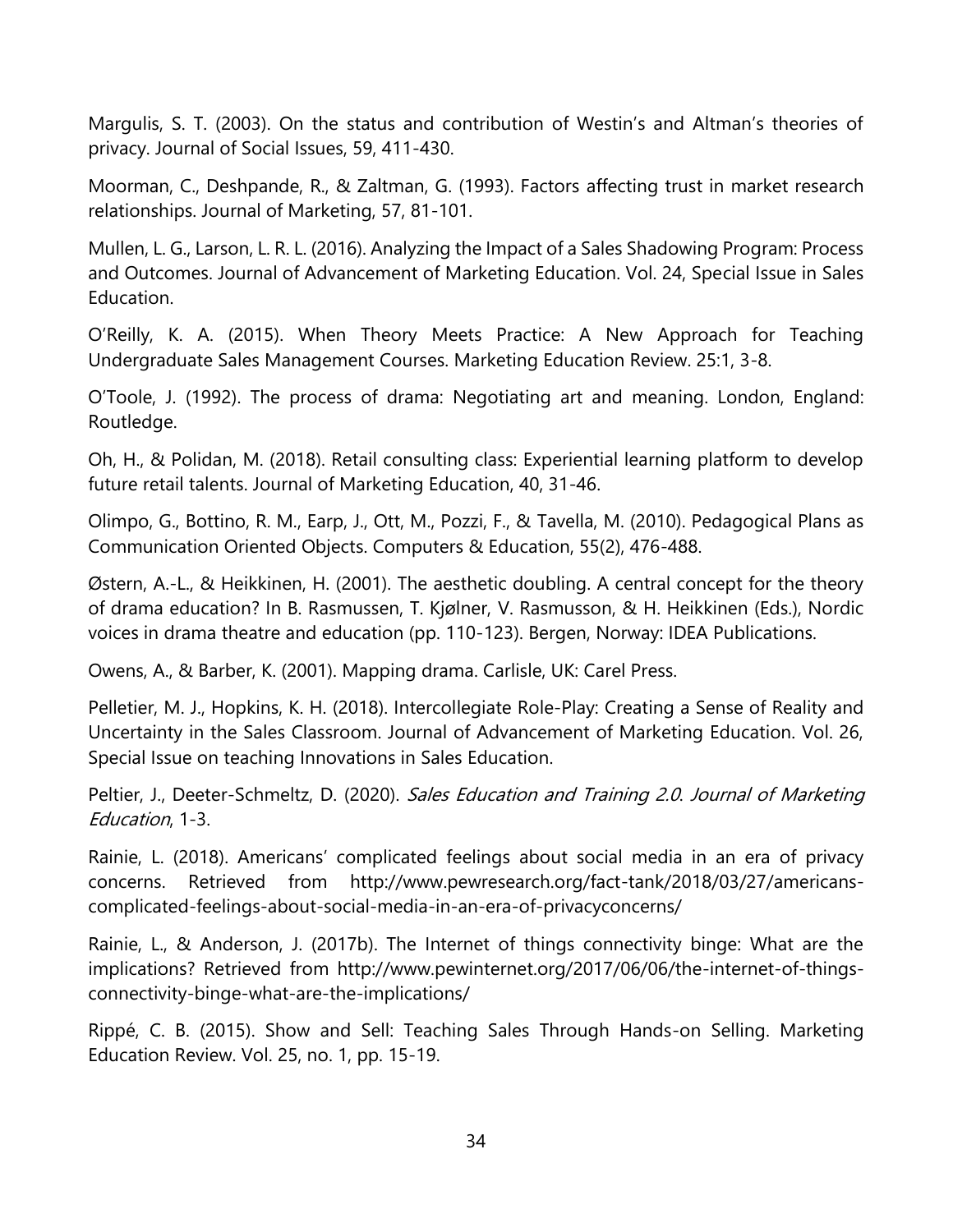Rounghuai H., Kinshuk, Price J. K. (2014). ICT in Education in Global Context. Emerging Trends Report 2013-2014 (Lecture Notes in Educational Technology), Springer.

Ruizalba Robledo, J. L., Almenta López, E., Vallespín Arán, M. (2014). Sales Education Beyond the Classroom: Building Participative Learning Experiences in Sales Management Through the CMGS Method (Case Method with Guest Speakers). Journal of Technology and Science Education. Vol. 4(3), pp. 138-154.

Samat, S., Acquisti, A., & Babcock, L. (2017, July). Raise the curtains: The effect of awareness about targeting on consumer attitudes and purchase intentions. Paper presented at the Thirteenth Symposium on Usable Privacy and Security (SOUPS 2017). Santa Clara, CA.

Scott, J. I., Beuk, F. (2020). Sales Education for Engineering Students: What Drives Interest and Choice? Journal of Marketing Education, 1-15.

Shanahan, D. E., Palmer, L. H, Salas, J. (2019). Achieving Scaled and Sustained Use of Client-Based Projects in Business School Marketing Education: A proposed Suprastructure. Journal of Marketing Education, pp. 1-16.

Spiller, L. D. (2018). Story-selling: Creating and sharing authentic stories that persuade. Journal of Advancement of Marketing Education. Vol. 26. Special Issue on Teaching Innovations in Sales Education.

Spiller, L. D., Kim, D. H., Aitken, T. (2019). Sales Education in the United States: Perspectives on Curriculum and Teaching Practices. Journal of Marketing Education, 1-16.

Stone, R. N., & Gronhaug, K. (1993). Perceived risk: Further considerations for the marketing discipline. European Journal of Marketing, 27(3), 39-50.

Strauss, J. (2011). Marketing capstone models: The Apprentice television show with clientsponsored projects. Journal of Marketing Education, 33, 312-325.

Švec, V., Selby, R. (2018). Encourage Them to Learn: Caso Study of Fictitious Product and Virtual Market in Marketing Communications Degree Course. Journal on Efficiency and Responsibility in Education and Science. Vol. 2, no. 3, pp. 66-74.

Titus, D., Harris, G., Gulati, R., Bristow, D. (2017). The Capstone Sales Course: An Integral Part of a University Level Professional Selling Program. International Journal of Higher Education. Vol. 6, no. 4, pp. 28.-37.

Tucker, C. E. (2014). Social networks, personalized advertising, and privacy controls. Journal of Marketing Research, 51, 546-562.

Weber, E. U., & Milliman, R. A. (1997). Perceived risk attitudes: Relating risk perceptions to risky choice. Management Science, 43, 123-144.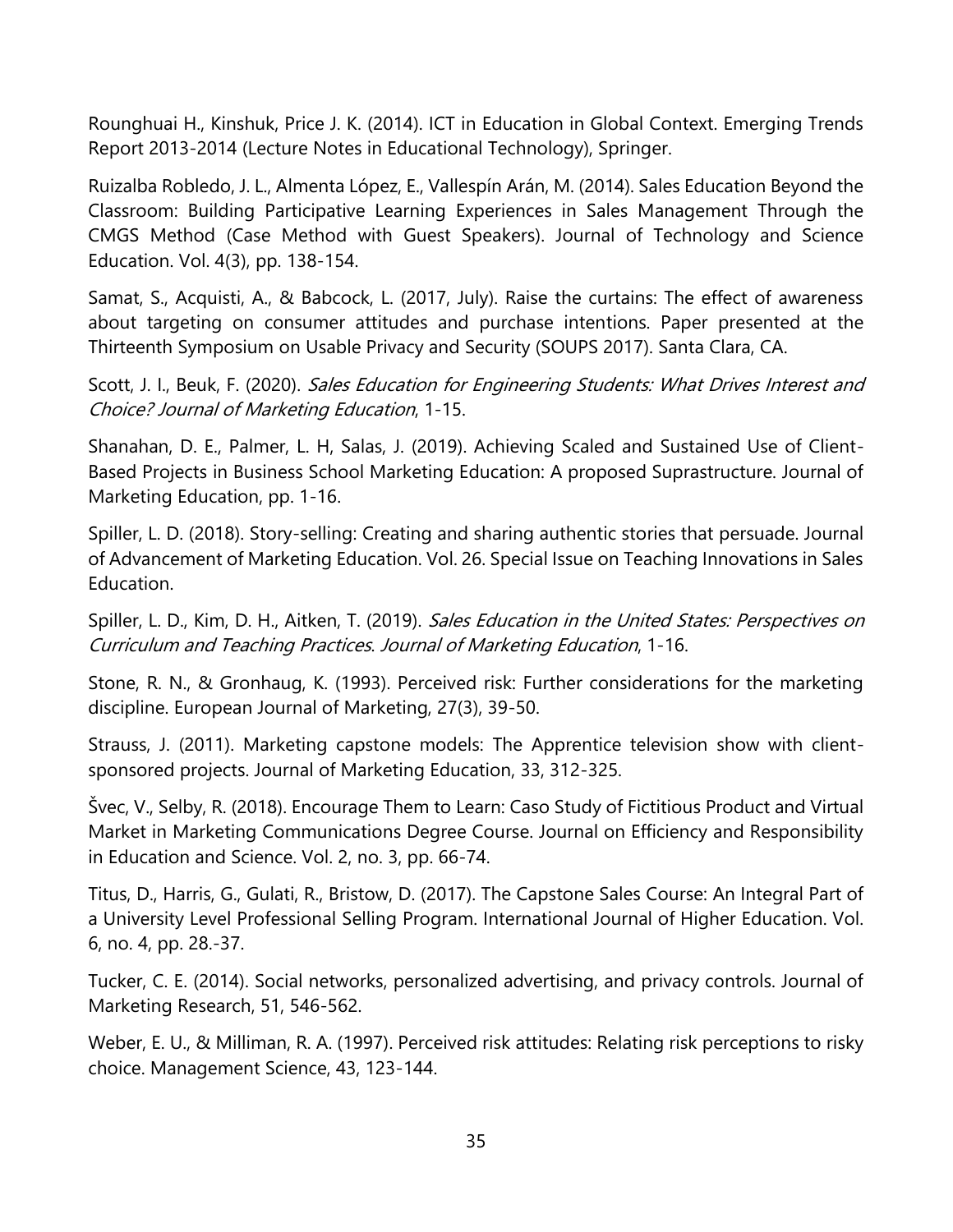White, S. K. (2017, March 27). 7 Hot marketing certifications and how they pay off. CIO. [https://www.cio.com/article/3184932/7-hot-marketing-certifications-and-how](https://www.cio.com/article/3184932/7-hot-marketing-certifications-and-how-theypayoff.html#slide1)[theypayoff.html#slide1](https://www.cio.com/article/3184932/7-hot-marketing-certifications-and-how-theypayoff.html#slide1)

Zahay, D., Altounian, D., Pollitte, W., & James, J. (2019). Effective resource deployment in digital marketing education. Marketing Education Review, 29(3), 182-192. <https://doi.org/10.1080/10528008.2018.1555000>

Zemack-Rugar, Y., Corus, C., Brinberg, D. (2019). The Academic Response-to-Failure Scale: Predicting and Increasing Academic Persistence Post-Failure. Journal of Marketing Education, 1-17.